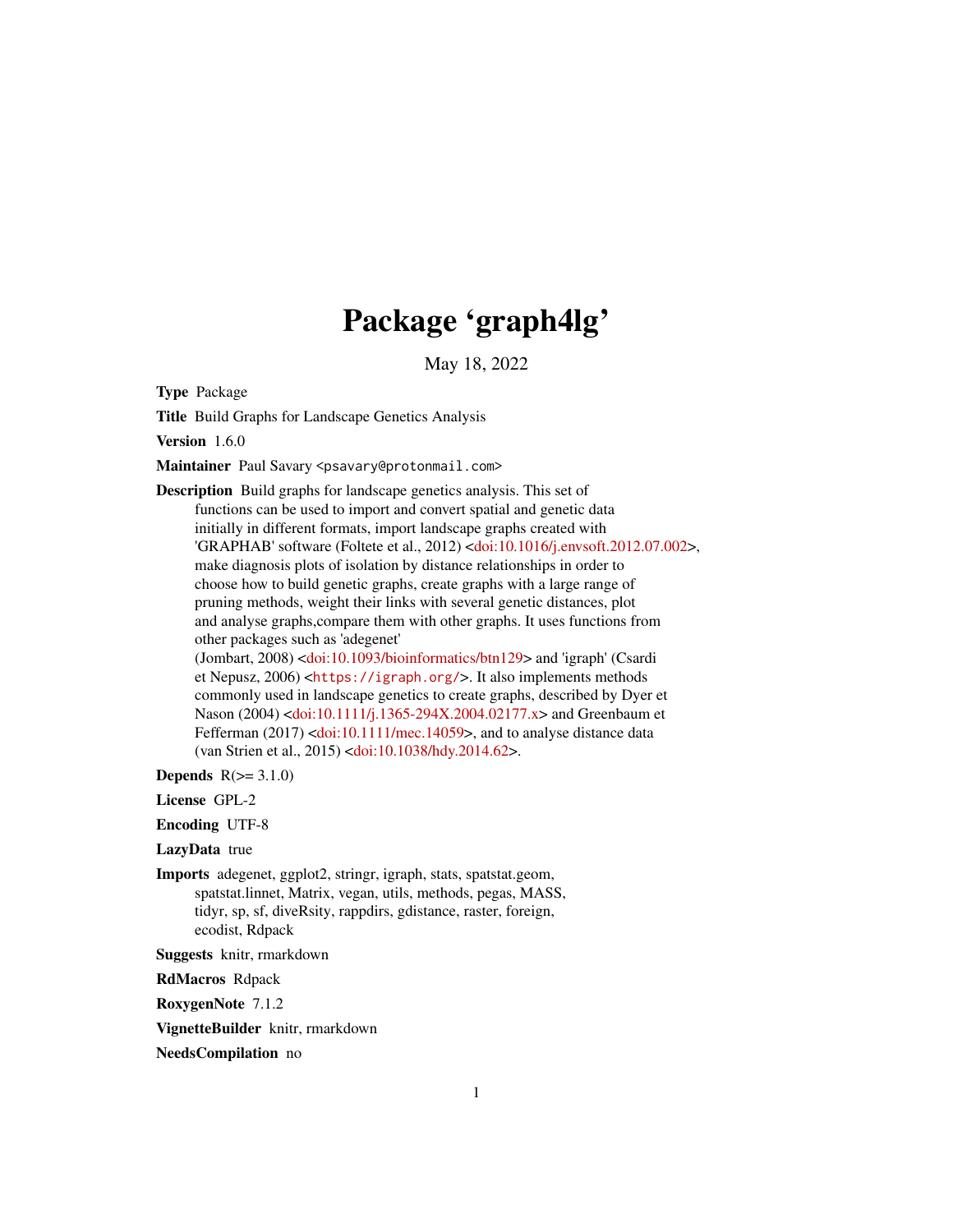```
Author Paul Savary [aut, cre] (<https://orcid.org/0000-0002-2104-9941>),
     Gilles Vuidel [ctb] (<https://orcid.org/0000-0001-6330-6136>),
     Tyler Rudolph [ctb]
```
Repository CRAN

Date/Publication 2022-05-18 13:50:05 UTC

# R topics documented:

| 3         |
|-----------|
| 5         |
| 6         |
| 7         |
| 9         |
| 9         |
| 10        |
| 11        |
| - 11      |
|           |
|           |
| -15       |
| 17        |
| <b>18</b> |
| 21        |
| 22        |
|           |
| 25        |
|           |
|           |
|           |
|           |
|           |
|           |
|           |
|           |
|           |
|           |
|           |
|           |
|           |
|           |
|           |
|           |
|           |
|           |
|           |
|           |
|           |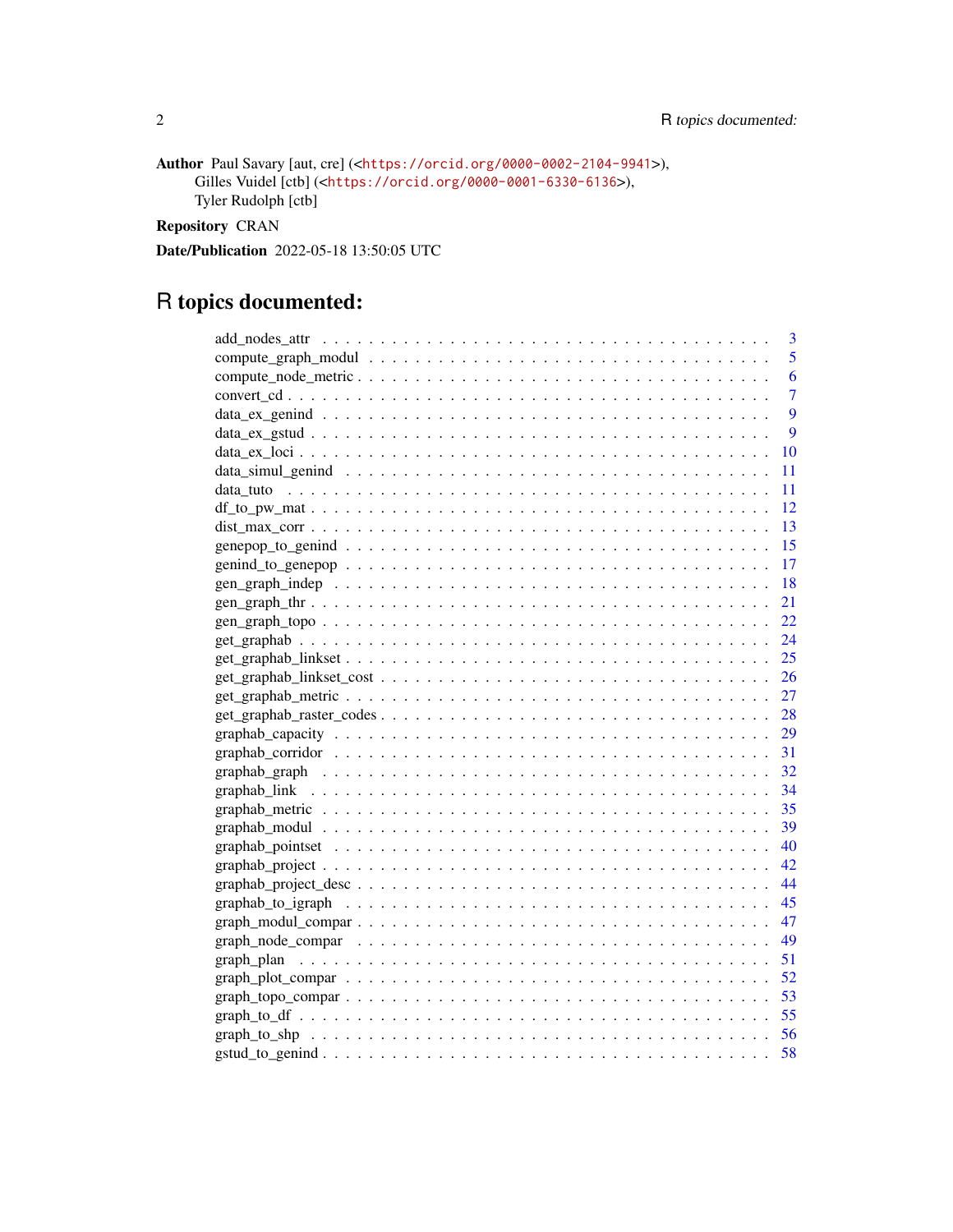<span id="page-2-0"></span>

add\_nodes\_attr *Add attributes to the nodes of a graph*

# Description

The function adds attributes to the nodes of a graph from either an object of class data.frame or from a shapefile layer. The node IDs in the input objects must be the same as in the graph object.

# Usage

```
add_nodes_attr(
  graph,
 input = "df",data,
 dir_path = NULL,
  layer = NULL,
  index = "Id",include = "all"
)
```
# Arguments

| graph | A graph object of class igraph.                                                                                   |
|-------|-------------------------------------------------------------------------------------------------------------------|
| input | A character string indicating the nature of the input data from which come the<br>attributes to add to the nodes. |
|       | • If 'input = "shp"', then attributes come from the attribute table of a shapefile<br>layer of type point.        |

• If 'input = "df"', then attributes come from an object of class data.frame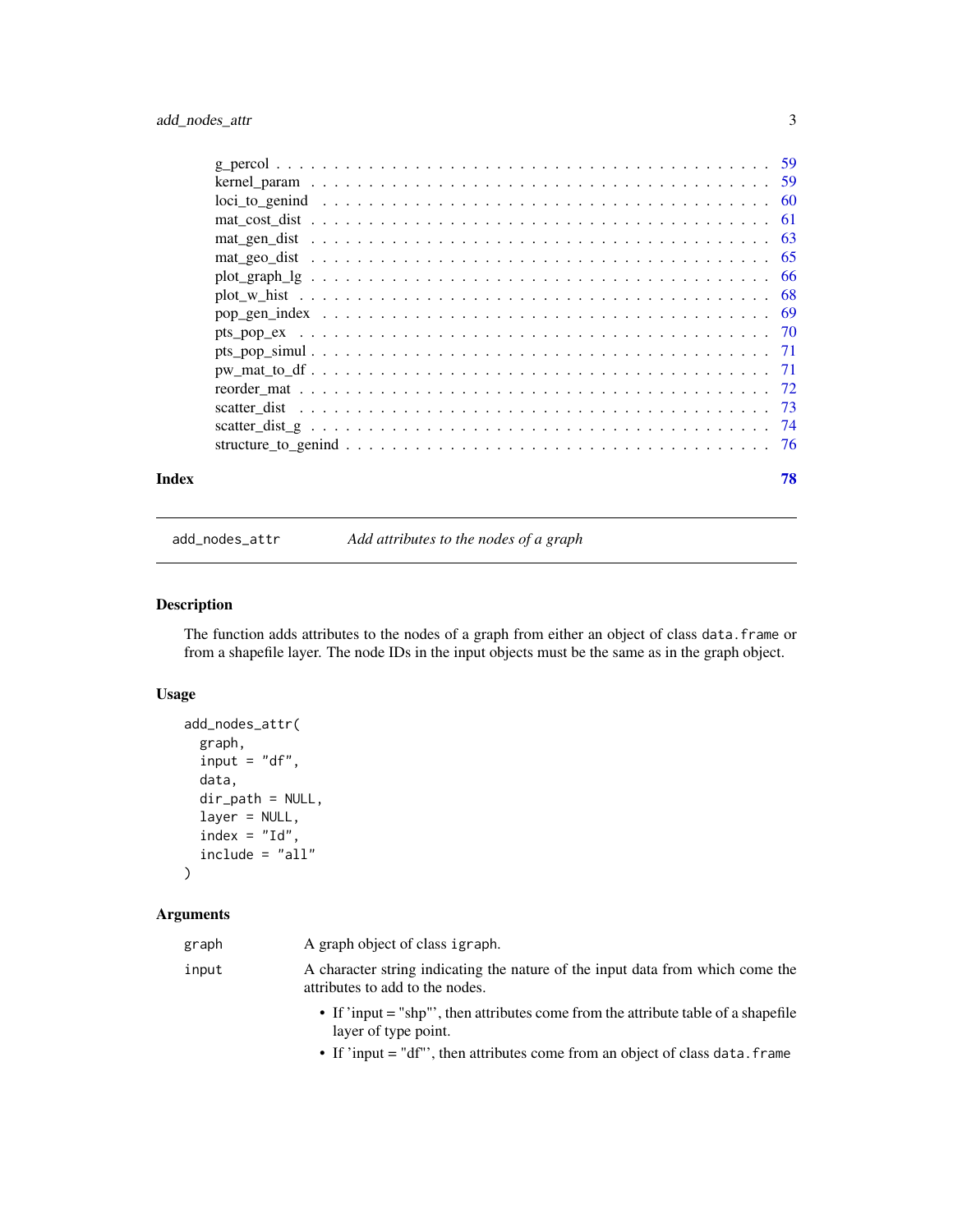|          | In both cases, input attribute table or data frame must have a column with the<br>exact same values as the node IDs.                                                                                                                                                                                             |
|----------|------------------------------------------------------------------------------------------------------------------------------------------------------------------------------------------------------------------------------------------------------------------------------------------------------------------|
| data     | (only if 'input $=$ "df"') The name of the object of class data. frame with the<br>attributes to add to the nodes.                                                                                                                                                                                               |
| dir_path | (only if 'input = "shp"') The path (character string) to the directory containing<br>the shapefile layer of type point whose attribute table contains the attributes to<br>add to the nodes.                                                                                                                     |
| layer    | (only if 'input = "shp"') The name (character string) of the shapefile layer of<br>type point (without extension, ex.: "nodes" refers to "nodes.shp" layer) whose<br>attribute table contains the attributes to add to the nodes.                                                                                |
| index    | The name (character string) of the column with the nodes names in the input<br>data (column of the attribute table or of the dataframe).                                                                                                                                                                         |
| include  | A character string (vector) indicating which columns of the input data will be<br>added as nodes' attributes. By default, 'include = "all"', i.e. every column of the<br>input data is added. Alternatively, 'include' can be a vector with the names of<br>the columns to add (ex.: "c('x', 'y', 'pop_name')"). |

# Details

The graph can be created with the function [graphab\\_to\\_igraph](#page-44-1) by importing output from Graphab projects. Values of the metrics computed at the node level with Graphab can then be added to such a graph with this function.

# Value

A graph object of class igraph

# Author(s)

P. Savary

# Examples

```
data("data_tuto")
graph <- data_tuto[[3]]
df_nodes <- data.frame(Id = igraph::V(graph)$name,
                      Area = runif(50, min = 10, max = 60))
graph <- add_nodes_attr(graph,
                       data = df\_nodes,
                        input = "df",index = "Id",include = "Area")
```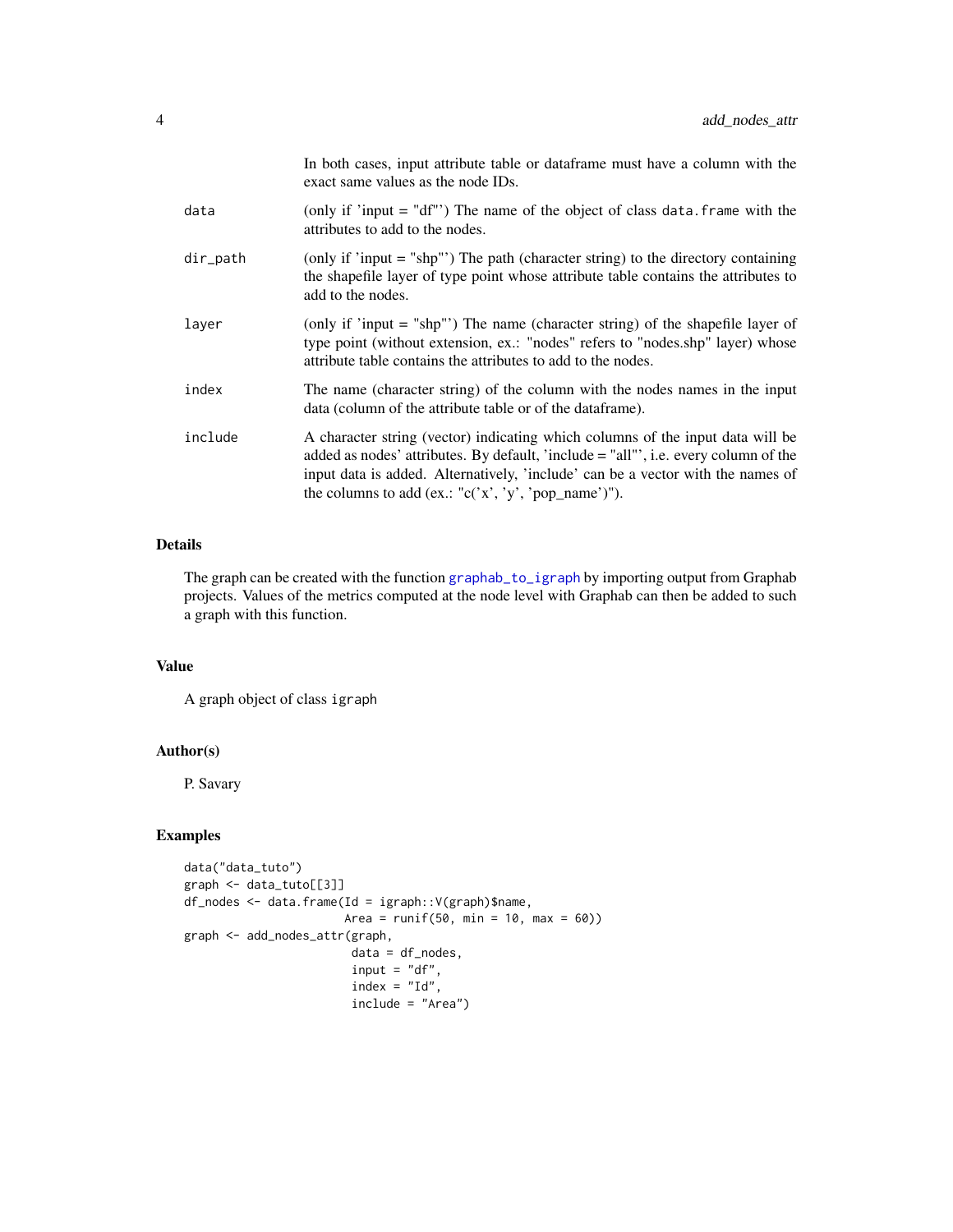<span id="page-4-0"></span>compute\_graph\_modul *Compute modules from a graph by maximising modularity*

# Description

The function computes modules from a graph by maximising modularity.

# Usage

```
compute_graph_modul(
 graph,
 algo = "fast_greedy",
 node_inter = NULL,
 nb_model = NULL)
```
# Arguments

| graph      | An object of class igraph. Its nodes must have names.                                                                                                                                                                 |
|------------|-----------------------------------------------------------------------------------------------------------------------------------------------------------------------------------------------------------------------|
| algo       | A character string indicating the algorithm used to create the modules with<br>igraph.                                                                                                                                |
|            | • If algo = 'fast_greedy' (default), function cluster_fast_greedy from<br><b>igraph</b> is used (Clauset et al., 2004).                                                                                               |
|            | • If algo = 'walktrap', function cluster_walktrap from igraph is used<br>(Pons et Latapy, 2006) with 4 steps (default options).                                                                                       |
|            | • If algo = 'louvain', function cluster_louvain from igraph is used (Blon-<br>del et al., 2008). In that case, the number of modules created in each graph<br>is imposed.                                             |
|            | • If algo = 'optimal', function cluster_optimal from igraph is used (Bran-<br>des et al., 2008) (can be very long). In that case, the number of modules<br>created in each graph is imposed.                          |
| node_inter | (optional, default = NULL) A character string indicating whether the links of<br>the graph are weighted by distances or by similarity indices. It is only used to<br>compute the modularity index. It can be:         |
|            | • 'distance': Link weights correspond to distances. Nodes that are close to<br>each other will more likely be in the same module.                                                                                     |
|            | • 'similarity': Link weights correspond to similarity indices. Nodes that are<br>similar to each other will more likely be in the same module. Inverse link<br>weights are then used to compute the modularity index. |
| nb_modul   | (optional, default = NULL) A numeric or integer value indicating the number<br>of modules in the graph. When this number is not specified, the optimal value is<br>retained.                                          |

### Value

A data.frame with the node names and the corresponding module ID.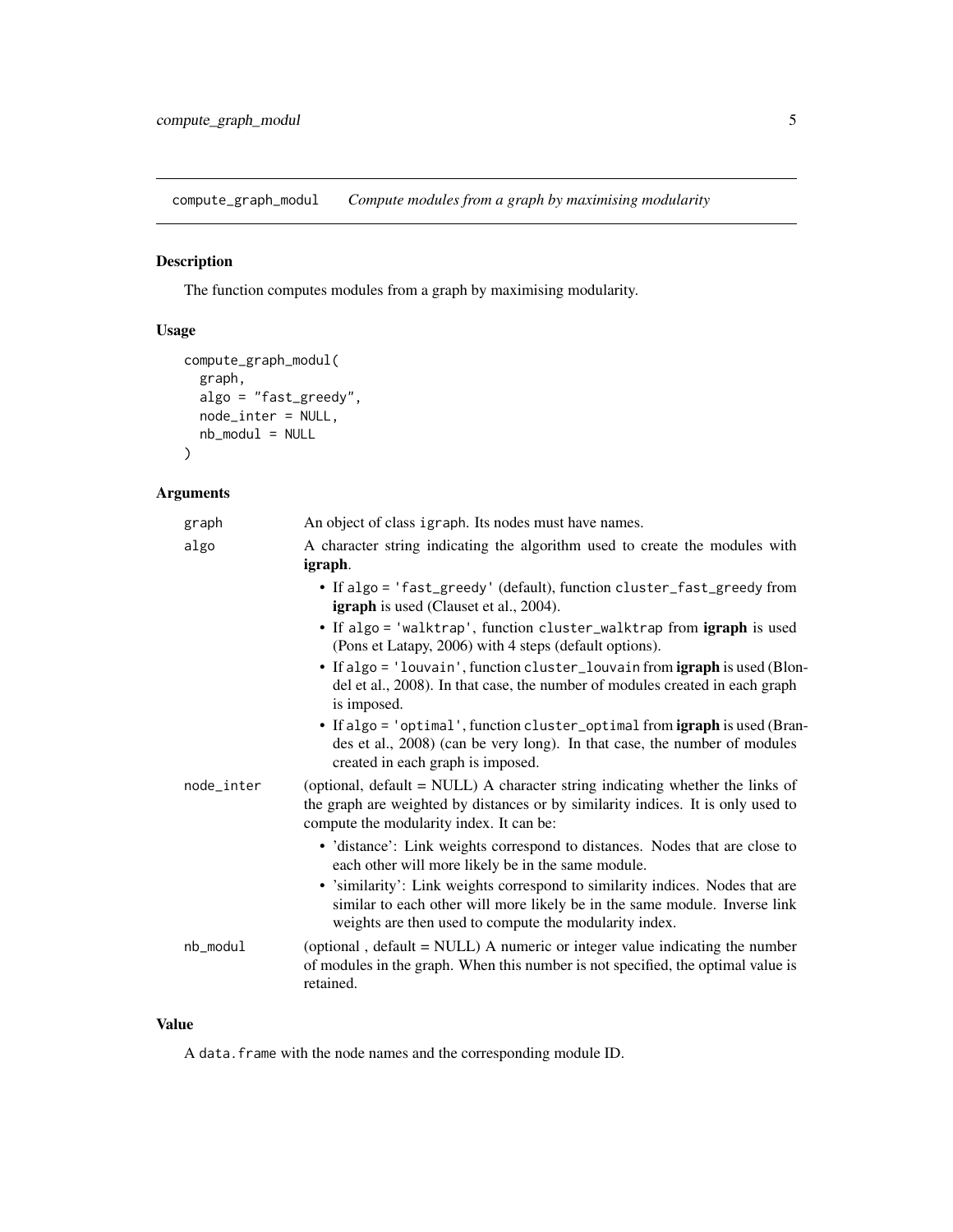# Author(s)

P. Savary

# Examples

```
data("data_tuto")
mat_gen <- data_tuto[[1]]
graph <- gen_graph_thr(mat_w = mat_gen, mat_thr = mat_gen,
                            thr = 0.8)
res_mod <- compute_graph_modul(graph = graph,
                                algo = "fast_greedy",
                                node_inter = "distance")
```
compute\_node\_metric *Compute graph-theoretic metrics from a graph at the node level*

# Description

The function computes graph-theoretic metric values at the node level.

# Usage

```
compute_node_metric(
  graph,
 metrics = c("deg", "close", "btw", "str", "siw", "miw"),
 weight = TRUE\mathcal{L}
```

| graph   | An object of class igraph. Its nodes must have names.                                                                                                           |
|---------|-----------------------------------------------------------------------------------------------------------------------------------------------------------------|
| metrics | Character vector specifying the graph-theoretic metrics computed at the node-<br>level in the graphs Graph-theoretic metrics can be:                            |
|         | • Degree (metrics = $c("deg", \ldots)$ )                                                                                                                        |
|         | • Closeness centrality index (metrics = $c("close",)$ )                                                                                                         |
|         | • Betweenness centrality index (metrics = $c("btw",)$ )                                                                                                         |
|         | • Strength (sum of the weights of the links connected to a node) (metrics =<br>$c("str", \dots)$                                                                |
|         | • Sum of the inverse weights of the links connected to a node (metrics =<br>$c("siw", \ldots),$ default)                                                        |
|         | • Mean of the inverse weights of the links connected to a node (metrics =<br>$c("min", \ldots))$                                                                |
|         | By default, the vector metrics includes all these metrics.                                                                                                      |
| weight  | Logical which indicates whether the links are weighted during the calculation<br>of the centrality indices betweenness and closeness. (default: weight = TRUE). |
|         | Link weights are interpreted as distances when computing the shortest paths.                                                                                    |
|         | They should then be inversely proportional to the strength of the relationship                                                                                  |
|         | between nodes (e.g. to fluxes).                                                                                                                                 |

<span id="page-5-0"></span>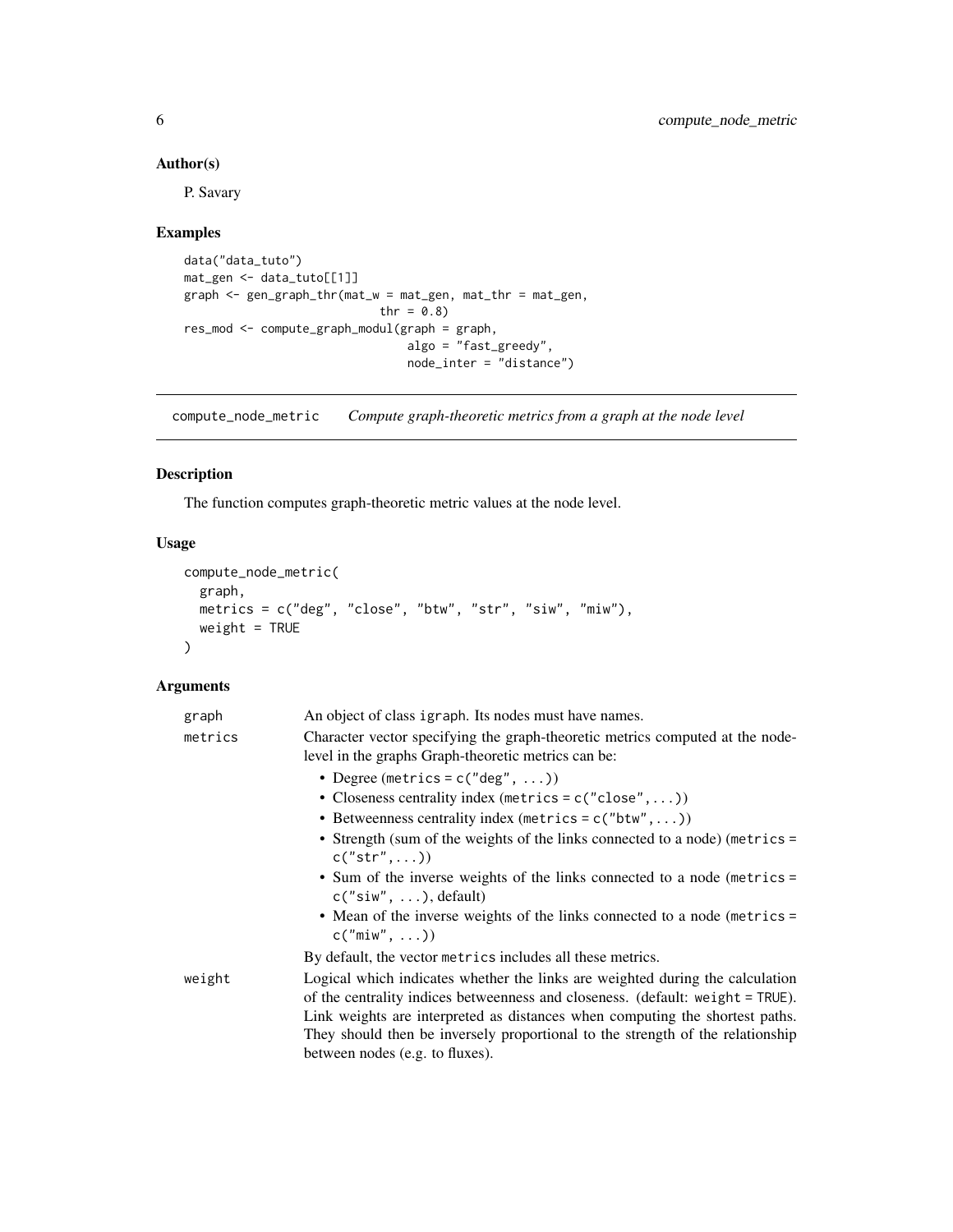<span id="page-6-0"></span>convert\_cd 7

# Value

A data.frame with the node names and the metrics computed.

#### Author(s)

P. Savary

# Examples

```
data(data_ex_genind)
mat_gen <- mat_gen_dist(x = data_ex_genind, dist = "DPS")
graph <- gen_graph_thr(mat_w = mat_gen, mat_thr = mat_gen,
                            thr = 0.8)
res_met <- compute_node_metric(graph)
```
<span id="page-6-1"></span>convert\_cd *Fit a model to convert cost-distances into Euclidean distances*

# Description

The function fits a model to convert cost-distances into Euclidean distances as implemented in Graphab software.

#### Usage

```
convert_cd(
 mat_euc,
 mat_ld,
  to_convert,
 method = "log-log",
  fig = TRUE,line_col = "black",
 pts_col = "#999999"
)
```

| $mat$ -euc | A symmetric matrix or dist object with pairwise geographical Euclidean dis-<br>tances between populations or sample sites. It will be the explanatory variable,<br>and only values from the off diagonal lower triangle will be used.                                                                |
|------------|------------------------------------------------------------------------------------------------------------------------------------------------------------------------------------------------------------------------------------------------------------------------------------------------------|
| $mat_l$    | A symmetric matrix or dist object with pairwise landscape distances between<br>populations or sample sites. These distances can be cost-distances or resistance<br>distances, among others. It will be the explained variable, and only values from<br>the off diagonal lower triangle will be used. |
| to_convert | A numeric value or numeric vector with Euclidean distances to convert into<br>cost-distances.                                                                                                                                                                                                        |
| method     | A character string indicating the method used to fit the model.                                                                                                                                                                                                                                      |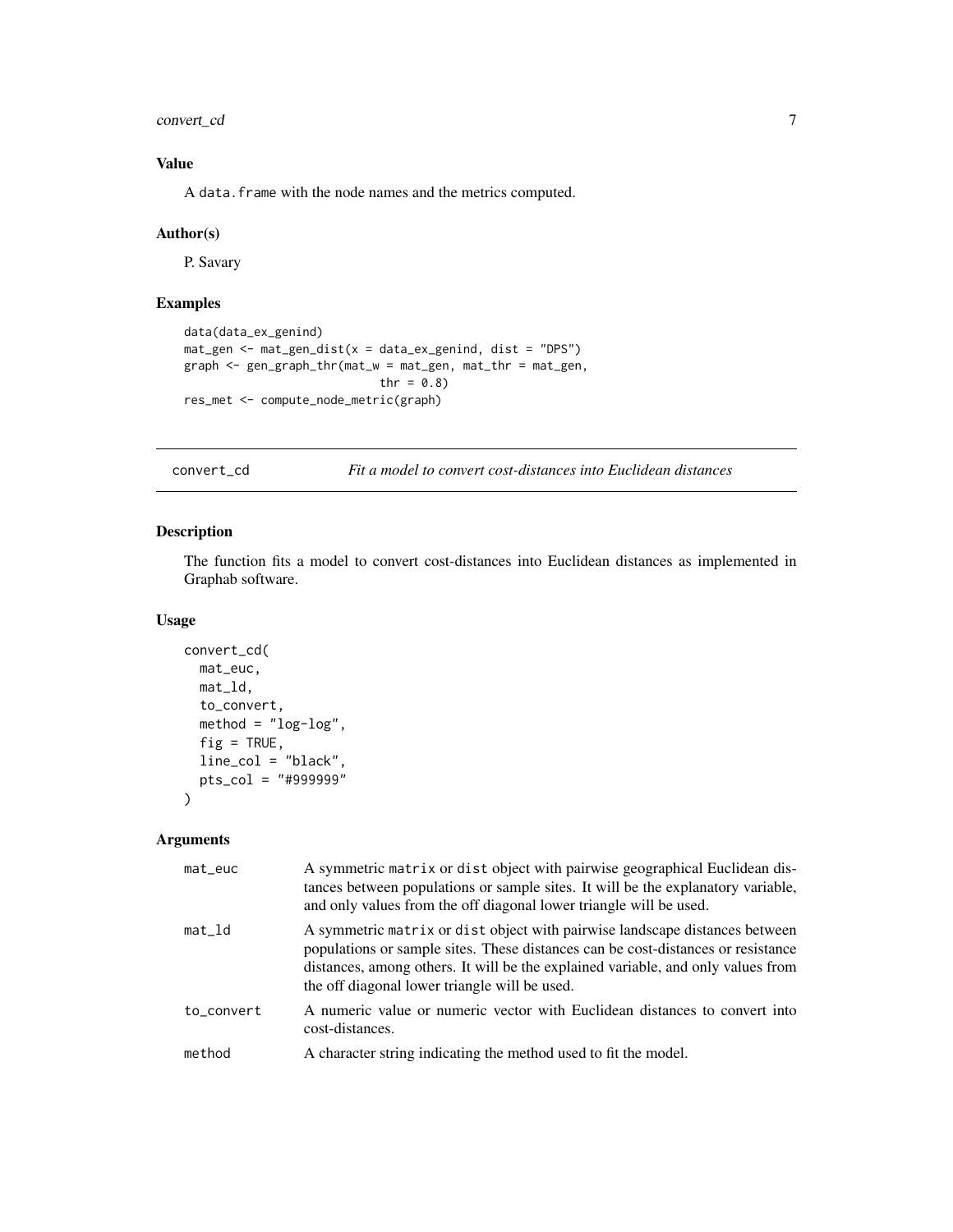|             | • If 'method = " $log-log$ "' (default), then the model takes the following form :<br>$log(id) \sim A + B * log(euc)$<br>• If 'method = "lm"', then the model takes the following form : $\mathrm{Id} \sim A + B$ *<br>euc |
|-------------|----------------------------------------------------------------------------------------------------------------------------------------------------------------------------------------------------------------------------|
| fig         | Logical (default $=$ TRUE) indicating whether a figure is plotted                                                                                                                                                          |
| $line\_col$ | (if 'fig = TRUE') Character string indicating the color used to plot the line (de-<br>fault: "blue"). It must be a hexadecimal color code or a color used by default in<br>R.                                              |
| $pts\_col$  | $(i f' fig = TRUE')$ Character string indicating the color used to plot the points<br>(default: "#999999"). It must be a hexadecimal color code or a color used by<br>default in R.                                        |

# Details

IDs in 'mat\_euc' and 'mat\_ld' must be the same and refer to the same sampling site or populations, and both matrices must be ordered in the same way. Matrix of Euclidean distance 'mat\_euc' can be computed using the function [mat\\_geo\\_dist](#page-64-1). Matrix of landscape distance 'mat\_ld' can be computed using the function [mat\\_cost\\_dist](#page-60-1). Before the log calculation, 0 distance values are converted into 1, so that they are 0 after this calculation.

#### Value

A list of output (converted values, estimated parameters, R2) and optionally a ggplot2 object to plot

#### Author(s)

P. Savary

# References

Foltête J, Clauzel C, Vuidel G (2012). "A software tool dedicated to the modelling of landscape networks." *Environmental Modelling \& Software*, 38, 316–327.

#### Examples

```
data("data_tuto")
mat_ld <- data_tuto[[2]][1:10, 1:10] * 1000
mat_euc <- data_tuto[[1]][1:10, 1:10] * 50000
to_convert <- c(30000, 40000)
res <- convert_cd(mat_euc = mat_euc,
                  mat\_ld = mat\_ld,
                  to_{convert} = to_{convert}, fig = FALSE)
```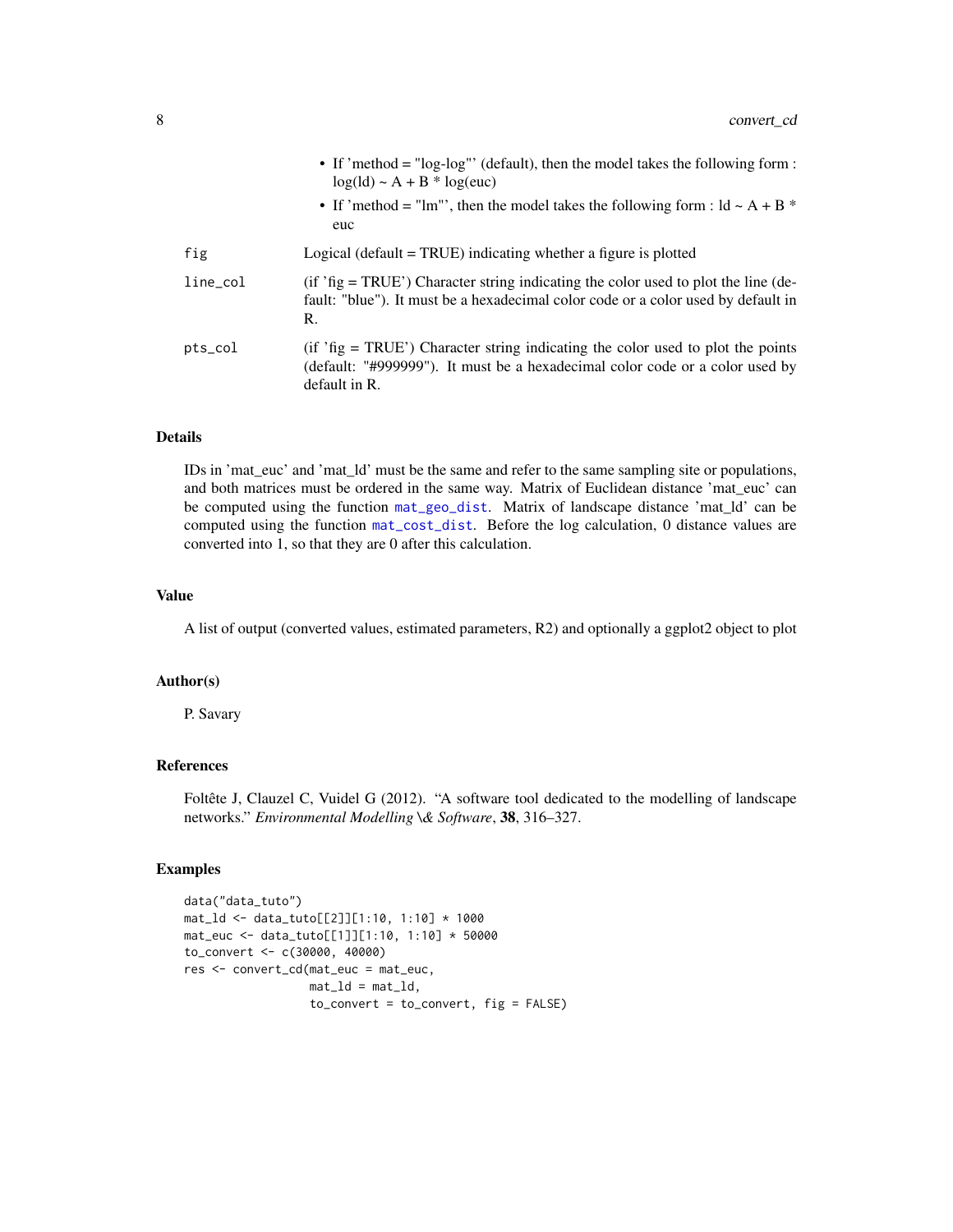<span id="page-8-0"></span>

#### Description

Genetic dataset from genetic simulation on CDPOP 200 individuals, 10 populations 20 microsatellite loci (3 digits coding) 100 generations simulated

#### Usage

data\_ex\_genind

# Format

An object of type 'genind'

# Details

The simulation was made with CDPOP during 100 generations. Dispersal was possible between the 10 populations. Its probability depended on the cost distance between populations, calculated on a simulated resistance surface (raster). Mutations were not possible. There were initially 600 alleles in total (many disappeared because of drift). Population stayed constant with a sex-ratio of 1. Generations did not overlap. This simulation includes a part of stochasticity and these data result from only 1 simulation run.

#### **References**

Landguth EL, Cushman SA (2010). "CDPOP: a spatially explicit cost distance population genetics program." *Molecular Ecology Resources*, 10(1), 156–161.

#### Examples

data("data\_ex\_genind") length(unique(data\_ex\_genind@pop))

data\_ex\_gstud *data\_ex\_gstud genetic dataset*

#### Description

Genetic dataset from genetic simulation on CDPOP 200 individuals, 10 populations 20 microsatellite loci (3 digits coding) 100 generations simulated

#### Usage

data\_ex\_gstud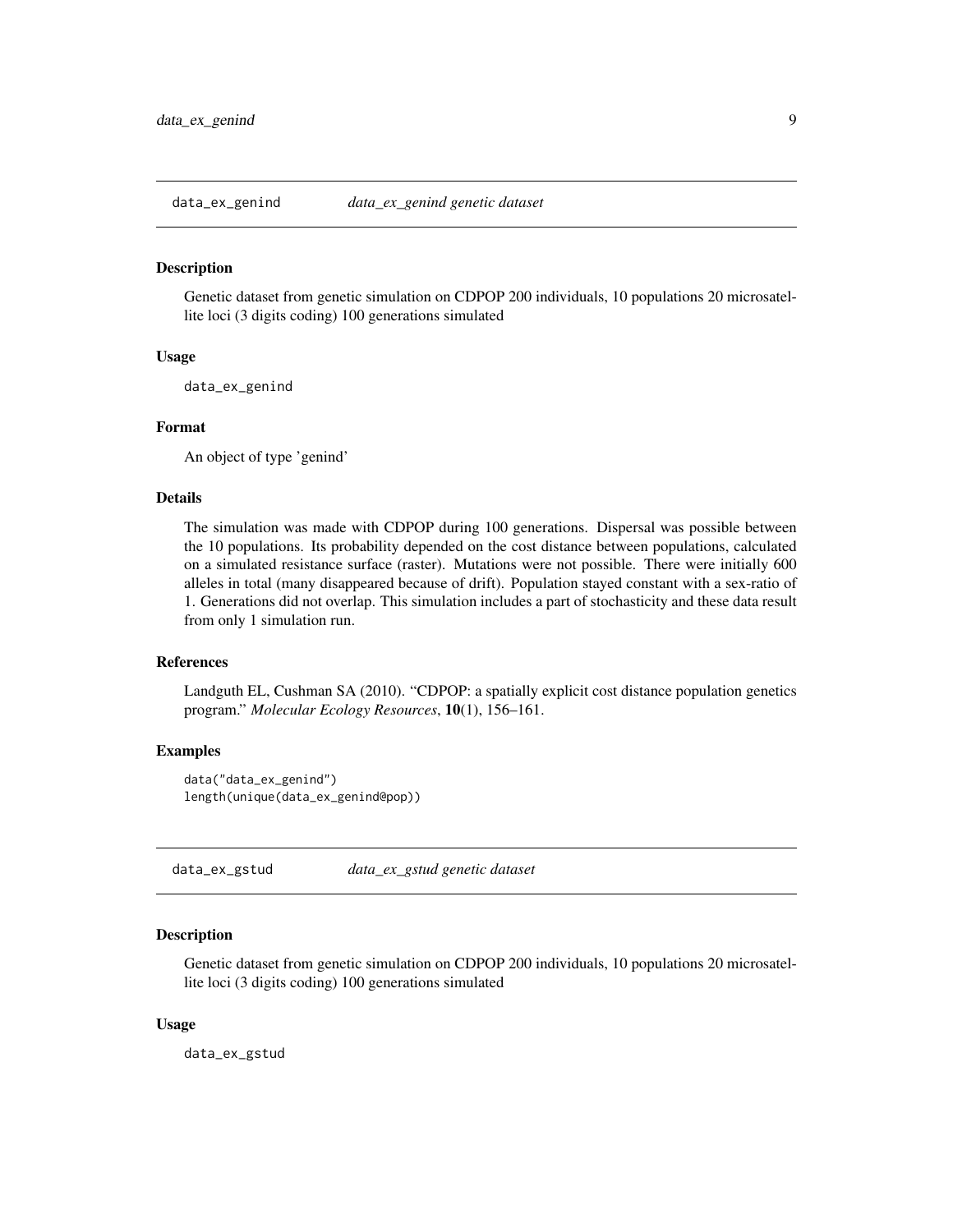# Format

A 'data.frame' with columns:

ID Individual ID

POP Population name

LOCI-1 to LOCI-20 20 loci columns with microsatellite data with 3 digits coding, alleles separated by ":", and blank missing data (class 'locus' from gstudio)

#### Examples

```
data("data_ex_gstud")
str(data_ex_gstud)
length(unique(data_ex_gstud$POP))
```
data\_ex\_loci *data\_ex\_loci genetic dataset*

#### Description

Genetic dataset from genetic simulation on CDPOP 200 individuals, 10 populations 20 microsatellite loci (3 digits coding) 100 generations simulated

# Usage

data\_ex\_loci

# Format

An object of class 'loci' and 'data.frame' with the columns :

population Population name

Other columns 20 loci columns with microsatellite data with 3 digits coding, alleles separated by "/", and missing data noted "NA/NA"

Row names correspond to individuals' ID

#### Examples

```
data("data_ex_loci")
length(unique(data_ex_loci$population))
```
<span id="page-9-0"></span>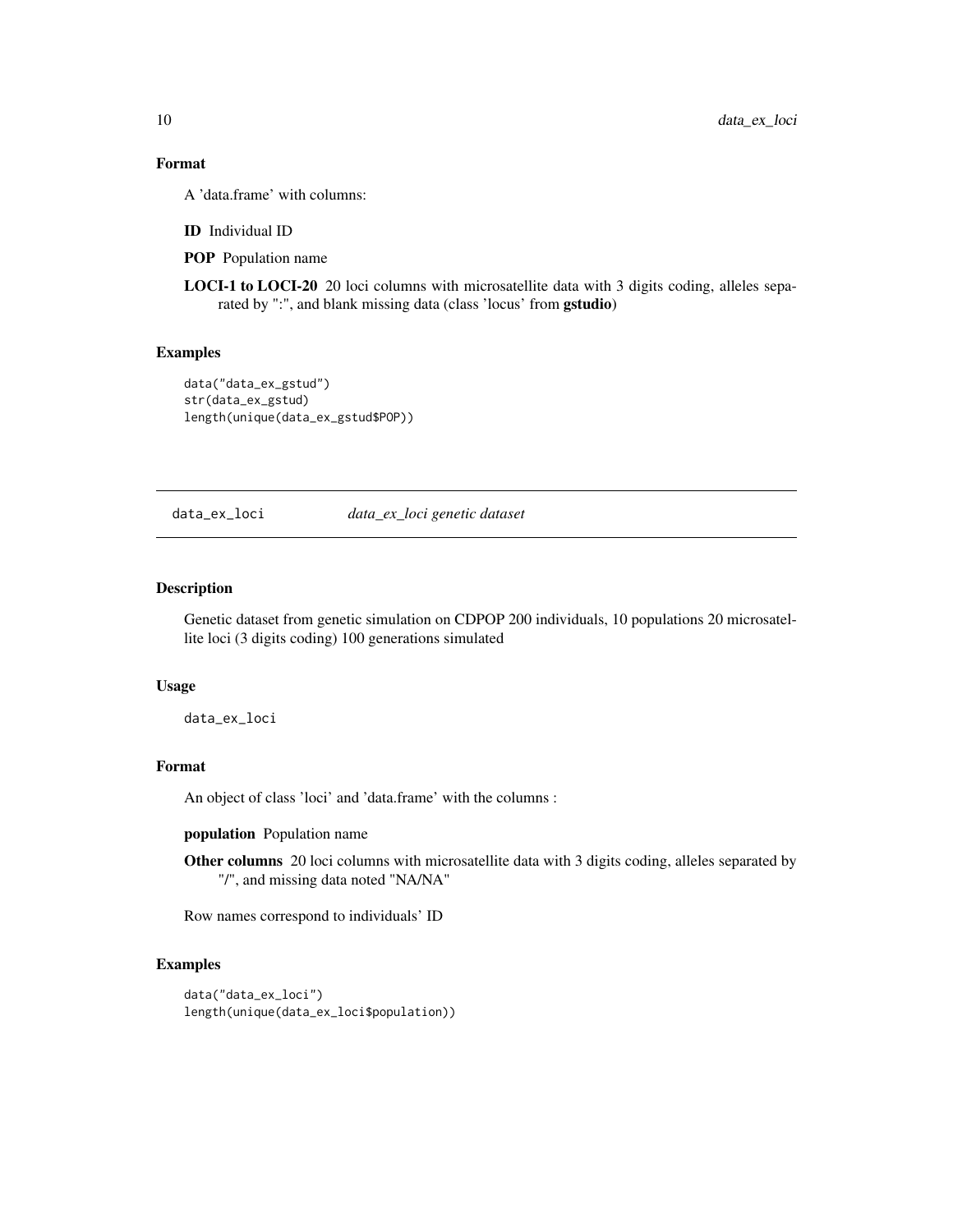#### <span id="page-10-0"></span>Description

Genetic dataset from genetic simulation on CDPOP 1500 individuals, 50 populations 20 microsatellite loci (3 digits coding) 50 generations simulated

#### Usage

data\_simul\_genind

#### Format

An object of type 'genind'

#### Details

The simulation was made with CDPOP during 50 generations. Dispersal was possible between the 50 populations. Its probability depended on the cost distance between populations, calculated on a simulated resistance surface (raster). Mutations were not possible. There were initially 600 alleles in total (many disappeared because of drift). Population stayed constant with a sex-ratio of 1. Generations did not overlap. This simulation includes a part of stochasticity and these data result from only 1 simulation run.

# References

Landguth EL, Cushman SA (2010). "CDPOP: a spatially explicit cost distance population genetics program." *Molecular Ecology Resources*, 10(1), 156–161.

#### Examples

data("data\_simul\_genind") length(unique(data\_simul\_genind@pop))

data\_tuto *data\_tuto : data used to generate the vignette*

#### **Description**

Data used to generate the vignette

Data used to generate the vignette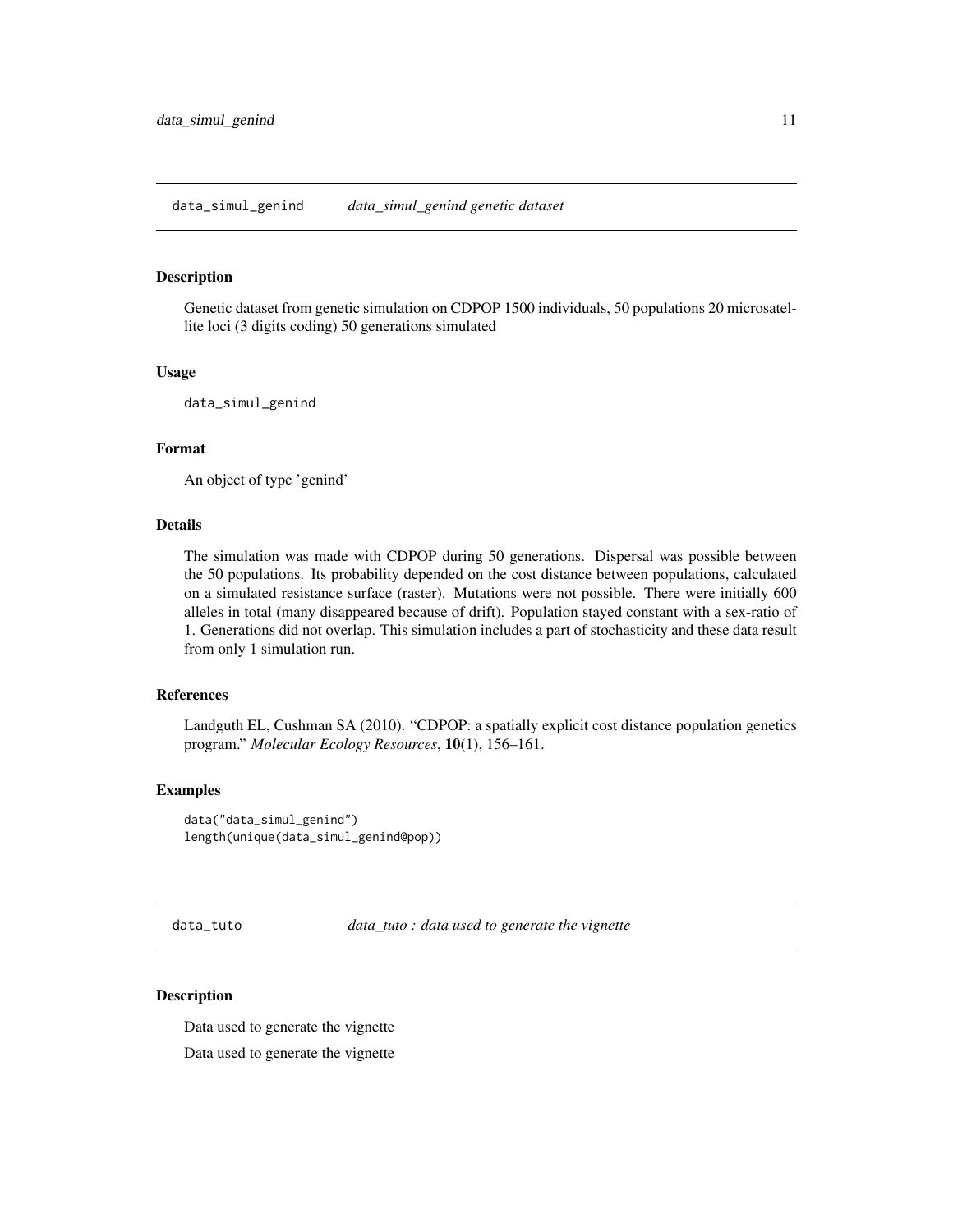#### <span id="page-11-0"></span>Usage

data\_tuto

data\_tuto

# Format

Several outputs or inputs to show how the package works in a list

mat\_dps Genetic distance matrix example

mat\_pg Second genetic distance matrix example

graph\_ci Genetic independence graph example

dmc Output of the function 'dist\_max\_corr'

land\_graph Landscape graph example

mat\_ld Landscape distance matrix example

Several outputs or inputs to show how the package works in a list

dmc Output of the function 'dist\_max\_corr'

graph\_ci Genetic independence graph example

mat\_dps Genetic distance matrix example

mat\_pg Second genetic distance matrix example

# Examples

```
data("data_tuto")
mat_dps <- data_tuto[[1]]
str(mat_dps)
data("data_tuto")
mat_dps <- data_tuto[[1]]
str(mat_dps)
```
df\_to\_pw\_mat *Convert an edge-list data.frame into a pairwise matrix*

### Description

The function converts an edge-list data.frame into a symmetric pairwise matrix

#### Usage

df\_to\_pw\_mat(data, from, to, value)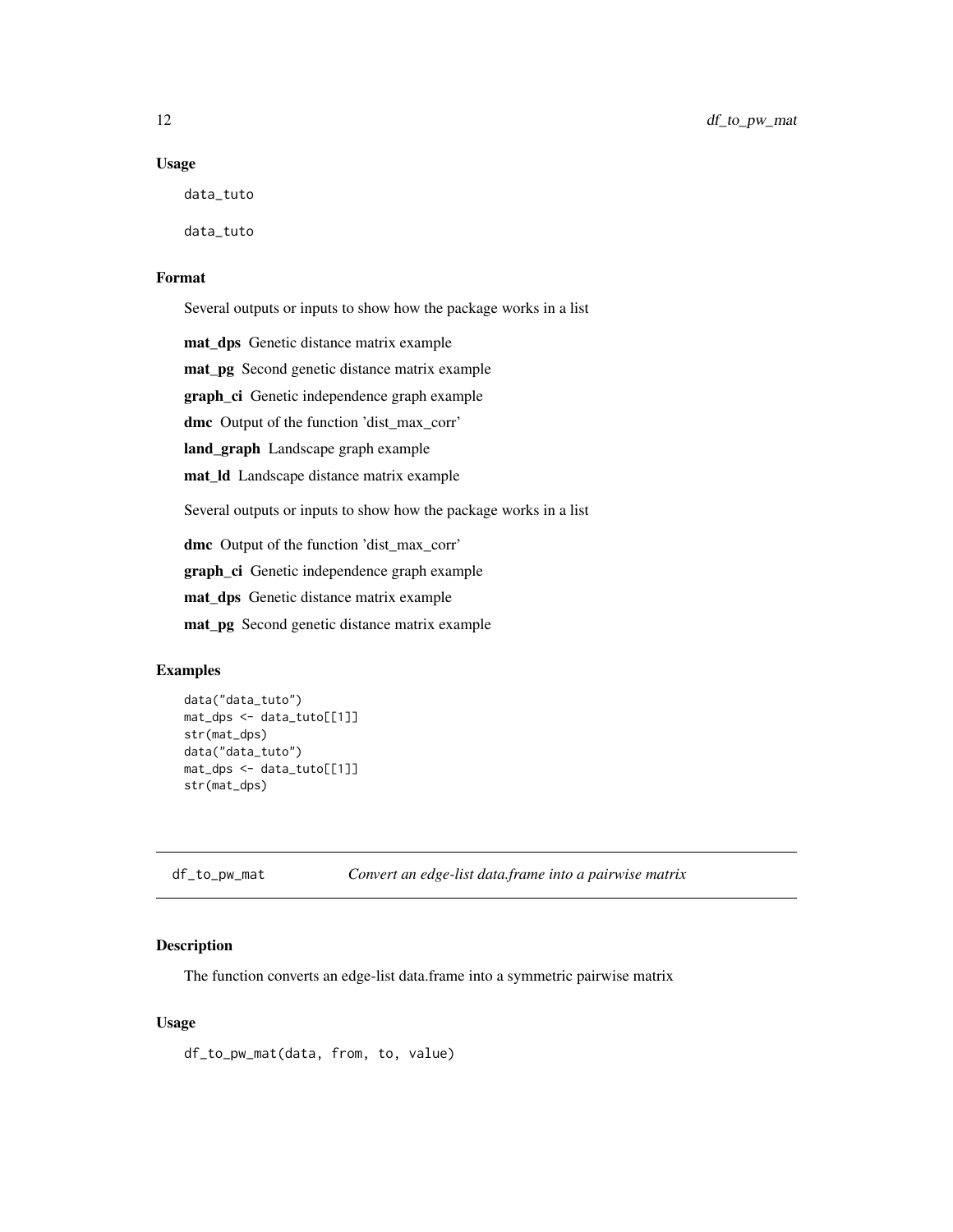# <span id="page-12-0"></span>dist\_max\_corr 13

#### **Arguments**

| data  | An object of class data. frame                                                                       |
|-------|------------------------------------------------------------------------------------------------------|
| from  | A character string indicating the name of the column with the ID of the origins                      |
| to    | A character string indicating the name of the column with the ID of the arrivals                     |
| value | A character string indicating the name of the column with the values correspond-<br>ing to each pair |

#### Details

The matrix is a symmetric matrix. Be careful, you shall not provide a data.frame with different values corresponding to the pair 1-2 and 2-1 as an example. Ideally, for a complete matrix, data should have n(n-1)/2 rows if values are computed between n objects.

## Value

A pairwise matrix

#### Author(s)

P. Savary

#### Examples

```
data(pts_pop_simul)
suppressWarnings(mat_geo <- mat_geo_dist(pts_pop_simul,
                ID = "ID",x = "x",y = "y")g <- gen_graph_topo(mat_w = mat_geo,
                   mat_topo = mat_geo,
                    topo = "comp")df <- data.frame(igraph::as_edgelist(g))
df$w <- igraph::E(g)$weight
df_to_pw_mat(df, from = "X1", to = "X2", value = "w")
```
dist\_max\_corr *Compute the distance at which the correlation between genetic distance and landscape distance is maximal*

#### Description

The function enables to compute the distance at which the correlation between genetic distance and landscape distance is maximal, using a method similar to that employed by van Strien et al. (2015). Iteratively, distance threshold values are tested. For each value, all the population pairs separated by a landscape distance larger than the threshold are removed before the Mantel correlation coefficient between genetic distance and landscape distance is computed. The distance threshold at which the correlation is the strongest is then identified. A figure showing the evolution of the correlation coefficients when landscape distance threshold increases is plotted.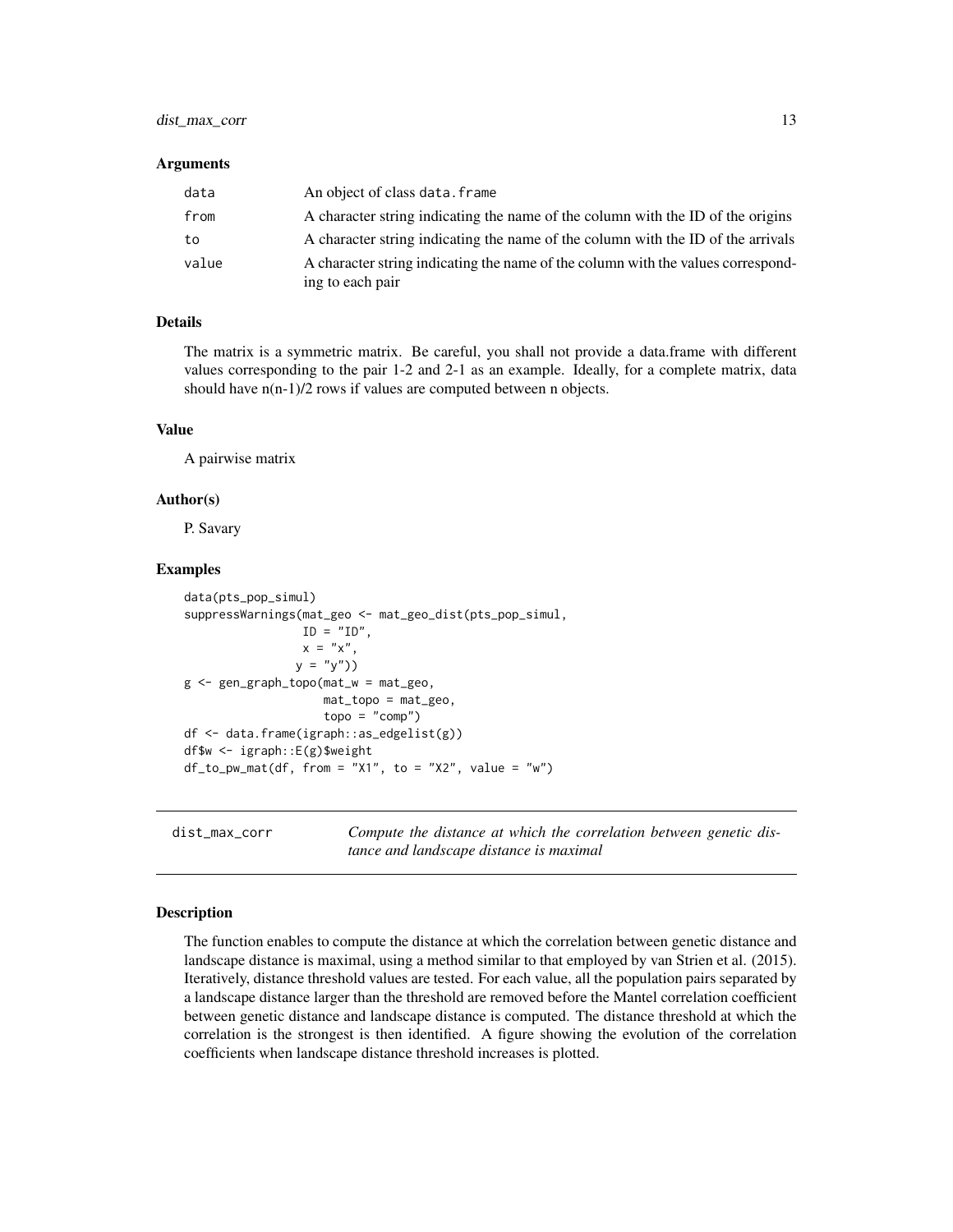# Usage

```
dist_max_corr(
 mat_gd,
  mat_ld,
  interv,
  from = NULL,to = NULL,
  fig = TRUE,thr\_gd = NULL,line_col = "black",
  pts_col = "#999999"
)
```
# Arguments

| mat_gd   | A symmetric matrix or dist object with pairwise genetic distances between<br>populations or sample sites.                                                                                                                                                         |
|----------|-------------------------------------------------------------------------------------------------------------------------------------------------------------------------------------------------------------------------------------------------------------------|
| $mat_l$  | A symmetric matrix or dist object with pairwise landscape distances between<br>populations or sample sites. These distances can be Euclidean distances, cost-<br>distances or resistance distances, among others.                                                 |
| interv   | A numeric or integer value indicating the interval between the different distance<br>thresholds for which the correlation coefficients are computed.                                                                                                              |
| from     | (optional) The minimum distance threshold value at which the correlation coef-<br>ficient is computed.                                                                                                                                                            |
| to       | (optional) The maximum distance threshold value at which the correlation coef-<br>ficient is computed.                                                                                                                                                            |
| fig      | Logical (default = $TRUE$ ) indicating whether a figure is plotted.                                                                                                                                                                                               |
| thr_gd   | (optional) A numeric or integer value used to remove genetic distance values<br>from the data before the calculation. All genetic distances values above 'thr_gd'<br>are removed from the data. This parameter can be used especially when there<br>are outliers. |
| line_col | (optional, if $fig = TRUE$ ) A character string indicating the color used to plot the<br>line (default: "blue"). It must be a hexadecimal color code or a color used by<br>default in R.                                                                          |
| pts_col  | (optional, if $fig = TRUE$ ) A character string indicating the color used to plot the<br>points (default: "#999999"). It must be a hexadecimal color code or a color used<br>by default in R.                                                                     |

# Details

IDs in 'mat\_gd' and 'mat\_ld' must be the same and refer to the same sampling sites or populations, and both matrices must be ordered in the same way. The correlation coefficient between genetic distance and landscape distance computed is a Mantel correlation coefficient. If there are less than 50 pairwise values, the correlation is not computed, as in van Strien et al. (2015). Such a method can be subject to criticism from a strict statistical point of view given correlation coefficients computed from samples of different size are compared. The matrix of genetic distance 'mat\_gd'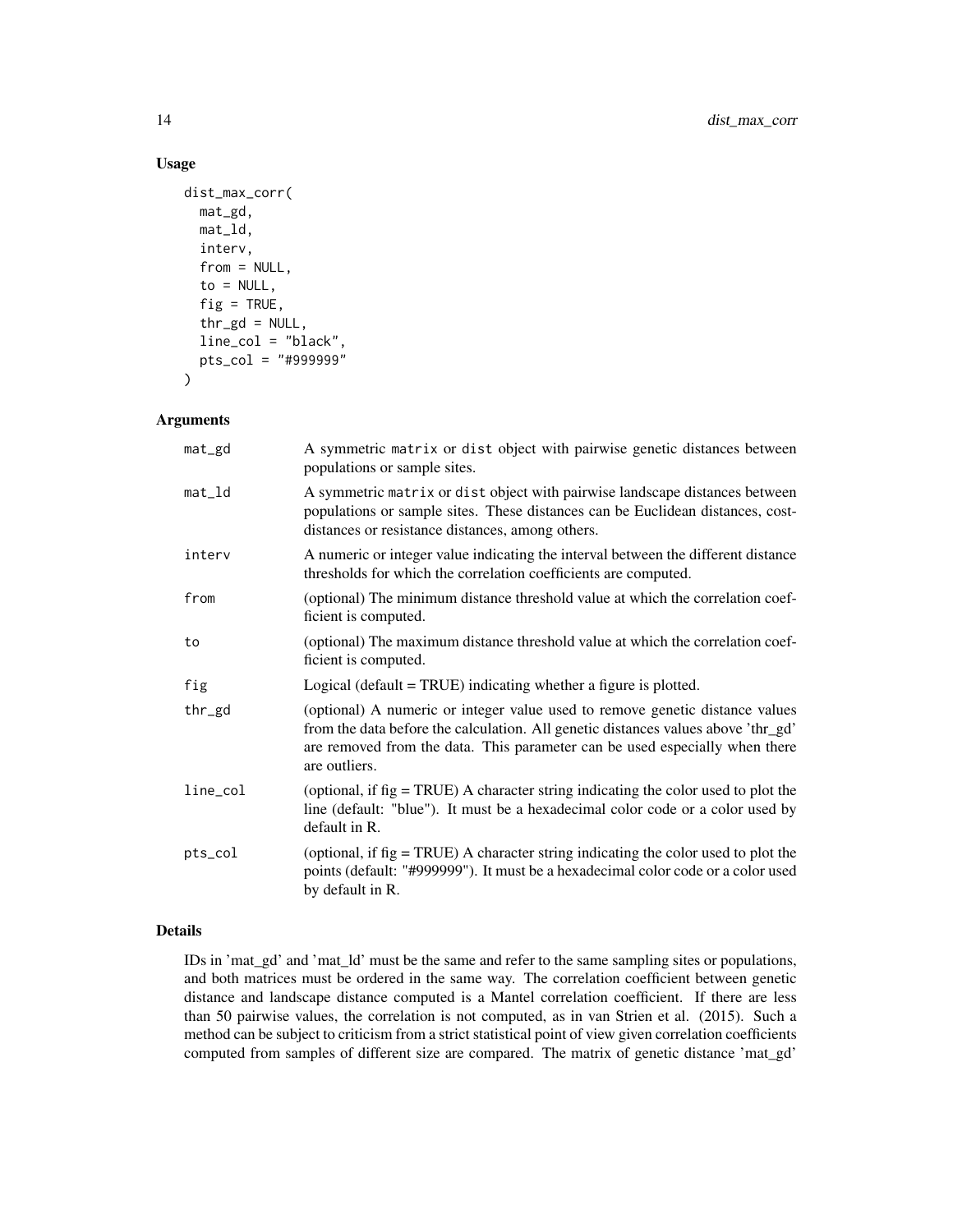<span id="page-14-0"></span>can be computed using [mat\\_gen\\_dist](#page-62-1). The matrix of landscape distance 'mat\_ld' can be computed using [mat\\_geo\\_dist](#page-64-1) when the landscape distance needed is a Euclidean geographical distance. Mantel correlation coefficients are computed using the function [mantel](#page-0-0).

#### Value

A list of objects:

- The distance at which the correlation is the highest.
- The vector of correlation coefficients at the different distance thresholds
- The vector of the different distance thresholds
- A ggplot2 object to plot

## Author(s)

P. Savary

#### References

Van Strien MJ, Holderegger R, Van Heck HJ (2015). "Isolation-by-distance in landscapes: considerations for landscape genetics." *Heredity*, 114(1), 27.

#### Examples

```
data("data_tuto")
mat_gen <- data_tuto[[1]]
mat_dist <- data_tuto[[2]]*1000
res_dmc <- dist_max_corr(mat_gd = mat_gen,
                         mat\_ld = mat\_dist,
                         from = 32000, to = 42000,
                         interv = 5000.
                         fig = FALSE)
```
<span id="page-14-1"></span>genepop\_to\_genind *Convert a GENEPOP file into a genind object*

#### Description

The function converts a text file in the format used by GENEPOP software into a genind object

#### Usage

```
genepop_to_genind(path, n.loci, pop_names = NULL, allele.digit.coding = 3)
```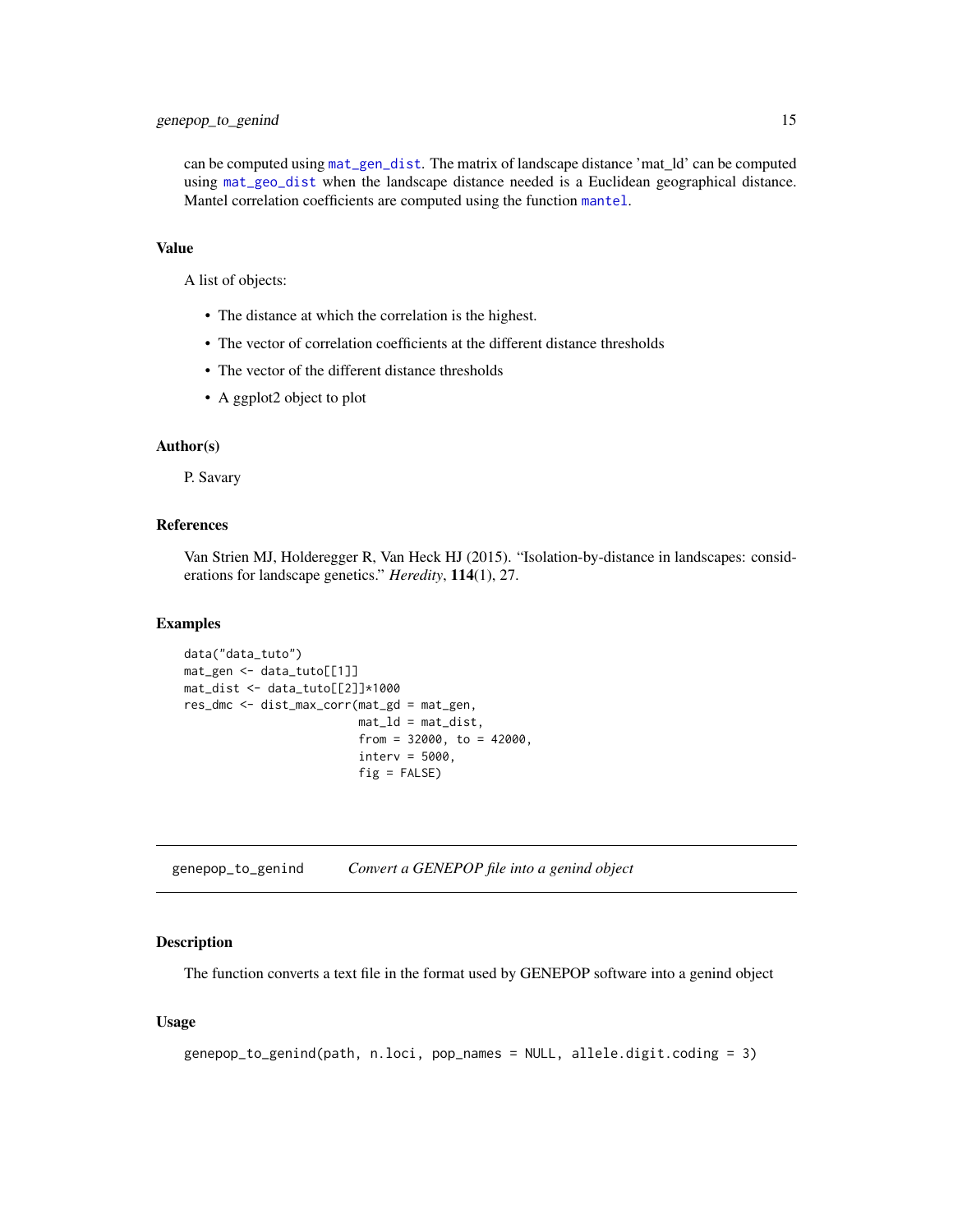#### **Arguments**

| path                | A character string with the path leading to the GENEPOP file in format .txt, or<br>alternatively the name of this file in the working directory.                                                                                                            |
|---------------------|-------------------------------------------------------------------------------------------------------------------------------------------------------------------------------------------------------------------------------------------------------------|
| n.loci              | The number of loci in the GENEPOP file (integer or numeric).                                                                                                                                                                                                |
| pop_names           | (optional) Populations' names in the same order as in the GENEPOP file. Vec-<br>tor object (class character) of the same length as the number of populations.<br>Without this parameter, populations are numbered from 1 to the number of pop-<br>ulations. |
| allele.digit.coding |                                                                                                                                                                                                                                                             |
|                     | Number indicating whether alleles are coded with 3 (default) or 2 digits.                                                                                                                                                                                   |
|                     |                                                                                                                                                                                                                                                             |

# Details

This function uses functions from **pegas** package. GENEPOP file should can include microsatellites loci or SNPs with allele names of length 2 or 3 (noted as 01, 02, 03 or 04 for SNPs). The loci line(s) must not start with a spacing.

# Value

An object of type genind.

#### Author(s)

P. Savary

# References

Raymond M (1995). "GENEPOP: Population genetics software for exact tests and ecumenism. Vers. 1.2." *Journal of Heredity*, 86, 248–249.

# See Also

For more details about GENEPOP file formatting : [https://genepop.curtin.edu.au:443/help\\_](https://genepop.curtin.edu.au:443/help_input.html) [input.html](https://genepop.curtin.edu.au:443/help_input.html) For the opposite conversion, see [genind\\_to\\_genepop](#page-16-1). The output file can be used to compute pairwise FST matrix with [mat\\_pw\\_fst](#page-0-0)

#### Examples

```
path_in <- system.file('extdata', 'gpop_simul_10_g100_04_20.txt',
                      package = 'graph4lg')
file_n <- file.path(tempdir(), "gpop_simul_10_g100_04_20.txt")
file.copy(path_in, file_n, overwrite = TRUE)
genepop_to_genind(path = file_n, n.loci = 20,
                  pop_names = as.character(order(as.character(1:10))))
file.remove(file_n)
```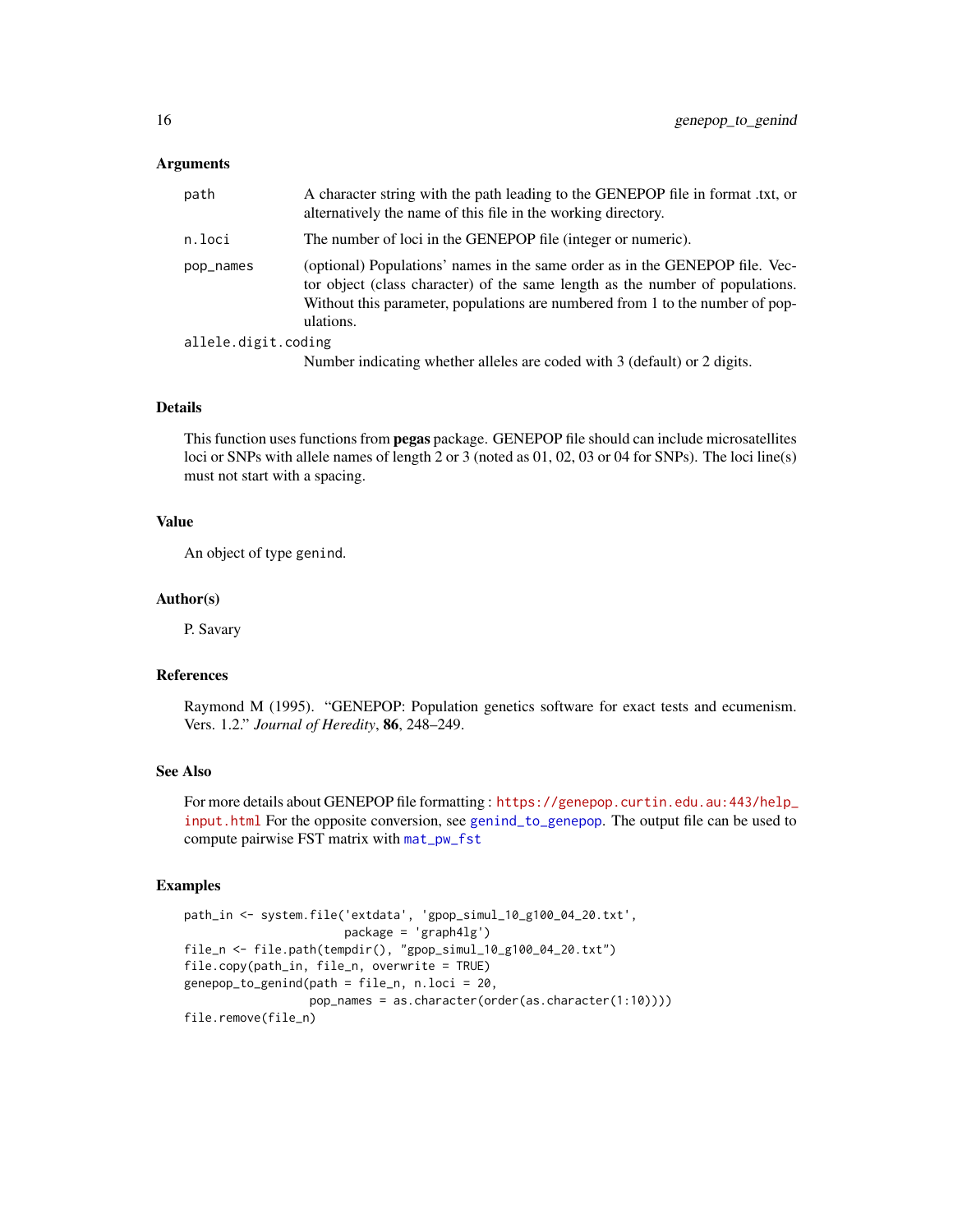<span id="page-16-1"></span><span id="page-16-0"></span>genind\_to\_genepop *Convert a genind object into a GENEPOP file*

#### Description

The function converts an object of class genind into a GENEPOP file. It then allows to use the functionalities of the GENEPOP software and its derived package **GENEPOP** on R, as well as some functions from other packages (differentiation test, F-stats calculations, HWE test,...). It is designed to be used with diploid microsatellite data with alleles coded with 2 or 3 digits or SNPs genind objects.

#### Usage

 $genind_to_genepop(x, output = "data-frame")$ 

#### Arguments

| x      | An object of class genind from package <b>adegenet</b> .                                                                                                                                                                                                                                                              |
|--------|-----------------------------------------------------------------------------------------------------------------------------------------------------------------------------------------------------------------------------------------------------------------------------------------------------------------------|
| output | A character string indicating the option used to select what the function will<br>return:                                                                                                                                                                                                                             |
|        | • If output = "data. frame" (default), then the function will return an object<br>'x' of class data. frame ready to be saved as a text file with the following<br>command: write.table(x, file = "file_name.txt", quote=FALSE, row.names=FALSE,<br>col.names=FALSE)                                                   |
|        | • If output = "path_to_file/file_name.txt", then the function will write<br>a text file named 'file_name.txt' in the directory corresponding to 'path_to_file'.<br>Without 'path_to_file', the text file is written in the current working direc-<br>tory. The text file has the format required by GENEPOP software. |

#### Value

An object of type data. frame if ouput = "data. frame". If output is the path and/or the file name of a text file, then nothing is returned in R environment but a text file is created with the specified file name, either in the current working directory or in the specified folder.

#### Warning

Confusion: Do not confound this function with [genind2genpop](#page-0-0) from adegenet. The latter converts an object of class genind into an object of class genpop, whereas genind\_to\_genepop converts an object of class genind into a text file compatible with GENEPOP software (Rousset, 2008).

Allele coding: This function can handle genetic data with different allele coding: 2 or 3 digit coding for microsatellite data or 2 digit coding for SNPs (A,C,T,G become respectively 01, 02, 03, 04).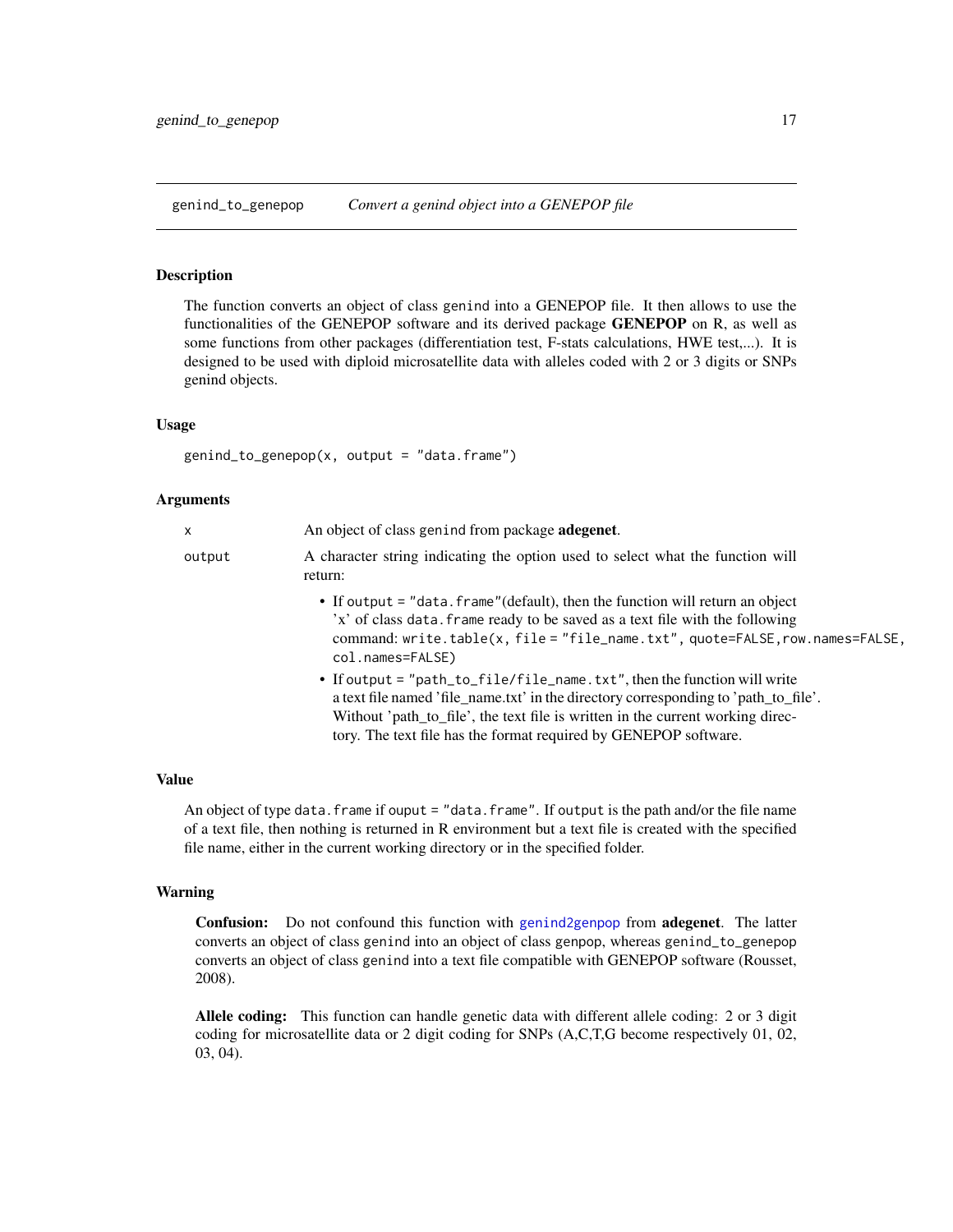<span id="page-17-0"></span>Individuals order: When individuals in input data are not ordered by populations, individuals from the same population can be separated by individuals from other populations. It can be problematic when calculating then pairwise distance matrices. Therefore, in such a case, individuals are ordered by populations and populations ordered in alphabetic order.

#### Author(s)

P. Savary

#### References

Raymond M (1995). "GENEPOP: Population genetics software for exact tests and ecumenism. Vers. 1.2." *Journal of Heredity*, 86, 248–249.

#### See Also

For more details about GENEPOP file formatting : [https://genepop.curtin.edu.au:443/help\\_](https://genepop.curtin.edu.au:443/help_input.html) [input.html](https://genepop.curtin.edu.au:443/help_input.html). For the opposite conversion, see [genepop\\_to\\_genind](#page-14-1). The output file can be used to compute pairwise FST matrix with [mat\\_pw\\_fst](#page-0-0)

#### Examples

```
data(data_ex_genind)
x <- data_ex_genind
df_genepop <- suppressWarnings(genind_to_genepop(x,
                                                 output = "data.frame"))
```

| gen_graph_indep | Create an independence graph of genetic differentiation from genetic |
|-----------------|----------------------------------------------------------------------|
|                 | data of class genind                                                 |

#### Description

The function allows to create genetic graphs from genetic data by applying the conditional independence principle. Populations whose allelic frequencies covary significantly once the covariance with the other populations has been taken into account are linked on the graphs.

#### Usage

```
gen_graph_indep(
  x,
  dist = "basic",
  cov = "sq",pcor = "magwene",alpha = 0.05,
  test = "EED",
  adj = "none",output = "igraph")
```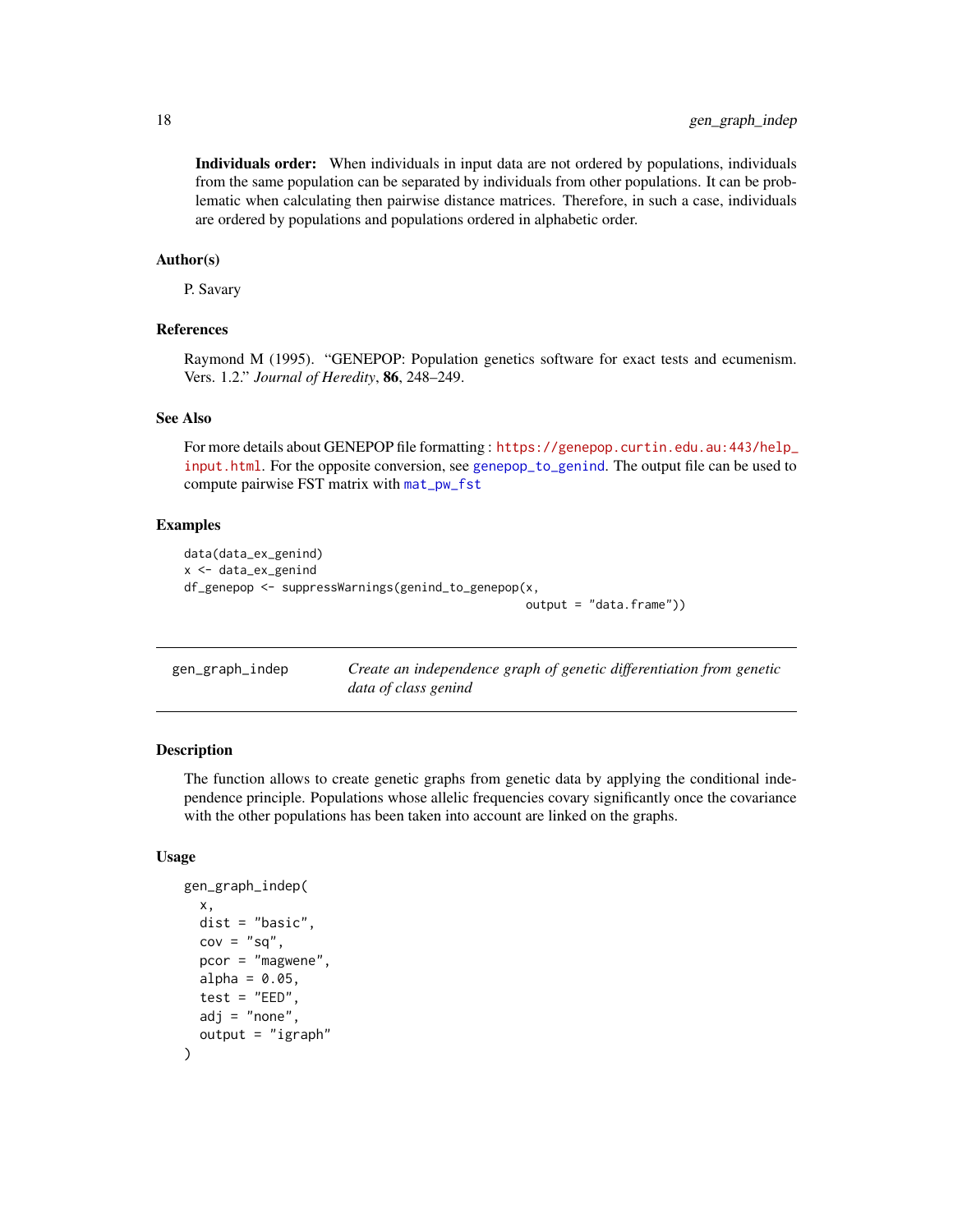| х     | An object of class genind that contains the multilocus genotype (format 'locus')<br>of the individuals as well as their population and their geographical coordinates.                                                                                                            |
|-------|-----------------------------------------------------------------------------------------------------------------------------------------------------------------------------------------------------------------------------------------------------------------------------------|
| dist  | A character string indicating the method used to compute the multilocus genetic<br>distance between populations                                                                                                                                                                   |
|       | • If 'dist = 'basic'' (default), then the multilocus genetic distance is computed<br>using a Euclidean genetic distance formula (Excoffier et al., 1992)                                                                                                                          |
|       | • If 'dist $=$ 'weight'', then the multilocus genetic distance is computed as in<br>Fortuna et al. (2009). It is a Euclidean genetic distance giving more weight<br>to rare alleles                                                                                               |
|       | • If 'dist = 'PG'', then the multilocus genetic distance is computed as in pop-<br>graph::popgraph function, following several steps of PCA and SVD (Dyer<br>et Nason, 2004).                                                                                                     |
|       | • If 'dist = 'PCA'', then the genetic distance is computed following a PCA<br>of the matrix of allelic frequencies by population. It is a Euclidean genetic<br>distance between populations in the multidimensional space defined by all<br>the independent principal components. |
| cov   | A character string indicating the formula used to compute the covariance matrix<br>from the distance matrix                                                                                                                                                                       |
|       | • If 'cov = 'sq'' (default), then the covariance matrix is calculated from the<br>matrix of squared distances as in Everitt et Hothorn (2011)                                                                                                                                     |
|       | • If 'cov = 'dist'', then the covariance matrix is calculated from the matrix of<br>distances as in Dyer et Nason (2004) and popgraph function                                                                                                                                    |
| pcor  | A character string indicating the way the partial correlation matrix is computed<br>from the covariance matrix.                                                                                                                                                                   |
|       | • If 'pcor = 'magwene'', the steps followed are the same as in Magwene<br>(2001) and in popgraph:: popgraph function. It is the recommended option<br>as it meets mathematical requirements.                                                                                      |
|       | • If 'pcor = 'other'', the steps followed are the same as used by Fortuna et al.<br>(2009). They are not consistent with the approach of Magwene (2001).                                                                                                                          |
| alpha | A numeric value corresponding to the statistical tolerance threshold used to test<br>the difference from 0 of the partial correlation coefficients. By default, 'al-<br>pha=0.05'.                                                                                                |
| test  | A character string indicating the method used to test the significance of the par-<br>tial correlation coefficients.                                                                                                                                                              |
|       | • If 'test = 'EED'' (default), then the Edge Exclusion Deviance criterion is<br>used (Whittaker, 2009). Although other methods exist, this is the most<br>common and thus the only one implemented here.                                                                          |
| adj   | A character string indicating the way of adjusting p-values to assess the signifi-<br>cance of the p-values                                                                                                                                                                       |
|       | • If 'adj = 'none'' (default), there is no p-value adjustment correction                                                                                                                                                                                                          |
|       | • If 'adj = 'holm'', p-values are adjusted using the sequential Bonferroni cor-<br>rection (Holm, 1979)                                                                                                                                                                           |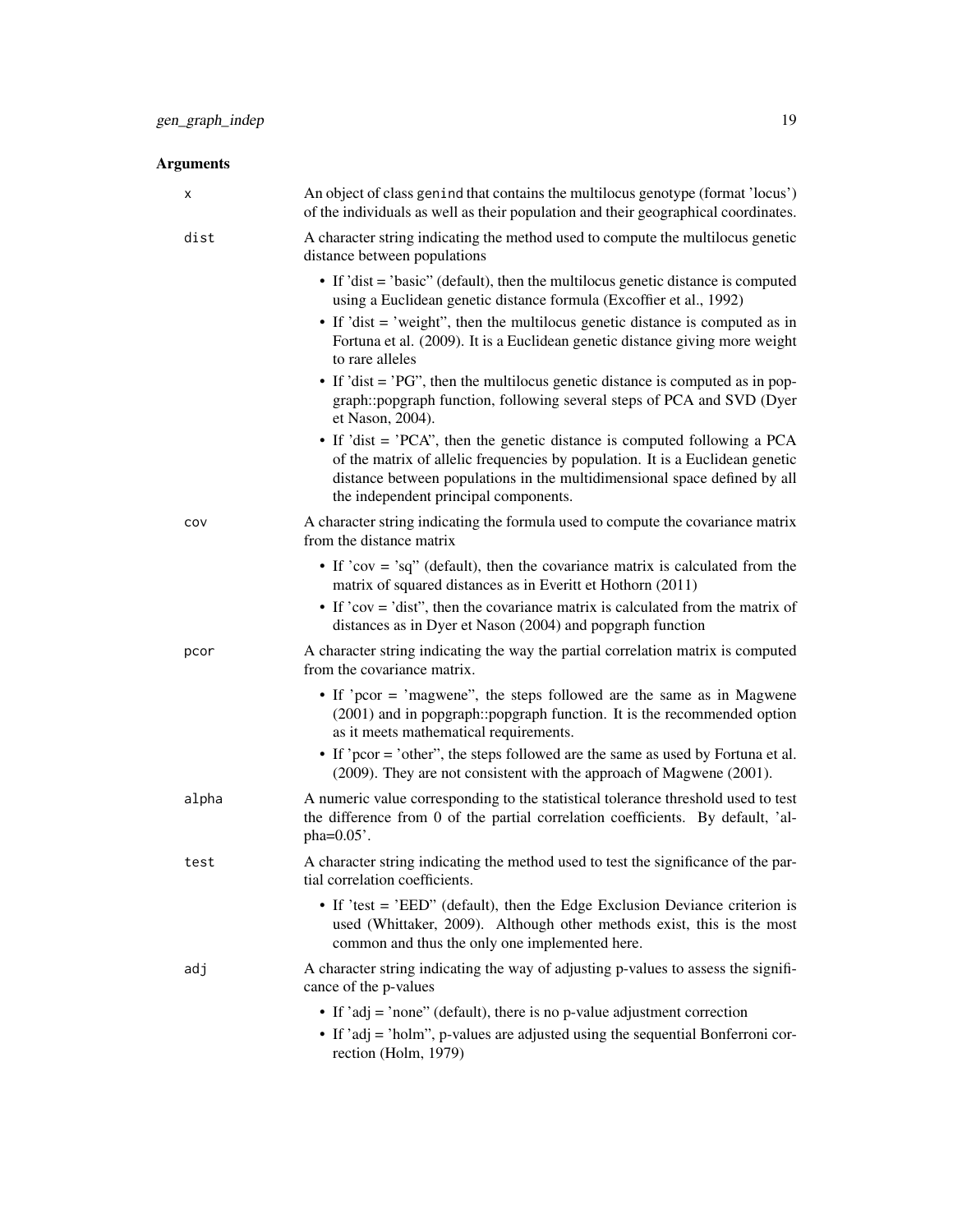|        | • If 'adj = 'bonferroni'', p-values are adjusted using the classic Bonferroni<br>correction<br>• If 'adj = 'BH", p-values are adjusted using Benjamini et Hochberg $(1995)$<br>correction controlling false discovery rate |
|--------|----------------------------------------------------------------------------------------------------------------------------------------------------------------------------------------------------------------------------|
| output | A character string indicating the matrices included in the output list.                                                                                                                                                    |
|        | • If 'output = 'all'' (default), then D (distance matrix), C (covariance matrix),<br>Rho (partial correlation matrix), M (graph incidence matrix) and S (strength<br>matrix) are included                                  |
|        | • If 'output = 'dist_graph'', then the distance matrix $D$ is returned only with<br>the values corresponding to the graph edges                                                                                            |
|        | • If 'output = 'str_graph'', then the strength values matrix S is returned only<br>with the values corresponding to the graph edges                                                                                        |
|        | • If 'output = 'inc'', then the binary adjacency matrix $M$ is returned                                                                                                                                                    |
|        | • If 'output = 'igraph'', then a graph of class igraph is returned                                                                                                                                                         |

#### Details

The function allows to vary many parameters such as the genetic distance used, the formula used to compute the covariance, the statistical tolerance threshold, the p-values adjustment, among others.

#### Value

A list of objects of class matrix, an object of class matrix or a graph object of class igraph

#### Author(s)

P. Savary

#### References

Dyer RJ, Nason JD (2004). "Population graphs: the graph theoretic shape of genetic structure." *Molecular ecology*, 13(7), 1713–1727. Benjamini Y, Hochberg Y (1995). "Controlling the false discovery rate: a practical and powerful approach to multiple testing." *Journal of the royal statistical society. Series B (Methodological)*, 289–300. Bowcock AM, Ruiz-Linares A, Tomfohrde J, Minch E, Kidd JR, Cavalli-Sforza LL (1994). "High resolution of human evolutionary trees with polymorphic microsatellites." *nature*, 368(6470), 455–457. Everitt B, Hothorn T (2011). *An introduction to applied multivariate analysis with R*. Springer Science \& Business Media. Excoffier L, Smouse PE, Quattro JM (1992). "Analysis of molecular variance inferred from metric distances among DNA haplotypes: application to human mitochondrial DNA restriction data." *Genetics*, 131(2), 479–491. Fortuna MA, Albaladejo RG, Fernández L, Aparicio A, Bascompte J (2009). "Networks of spatial genetic variation across species." *Proceedings of the National Academy of Sciences*, 106(45), 19044–19049. Holm S (1979). "A simple sequentially rejective multiple test procedure." *Scandinavian journal of statistics*, 65–70. Magwene PM (2001). "New tools for studying integration and modularity." *Evolution*, 55(9), 1734–1745. Wermuth N, Scheidt E (1977). "Algorithm AS 105: fitting a covariance selection model to a matrix." *Journal of the Royal Statistical Society. Series C (Applied Statistics)*, 26(1), 88–92. Whittaker J (2009). *Graphical models in applied multivariate statistics*. Wiley Publishing.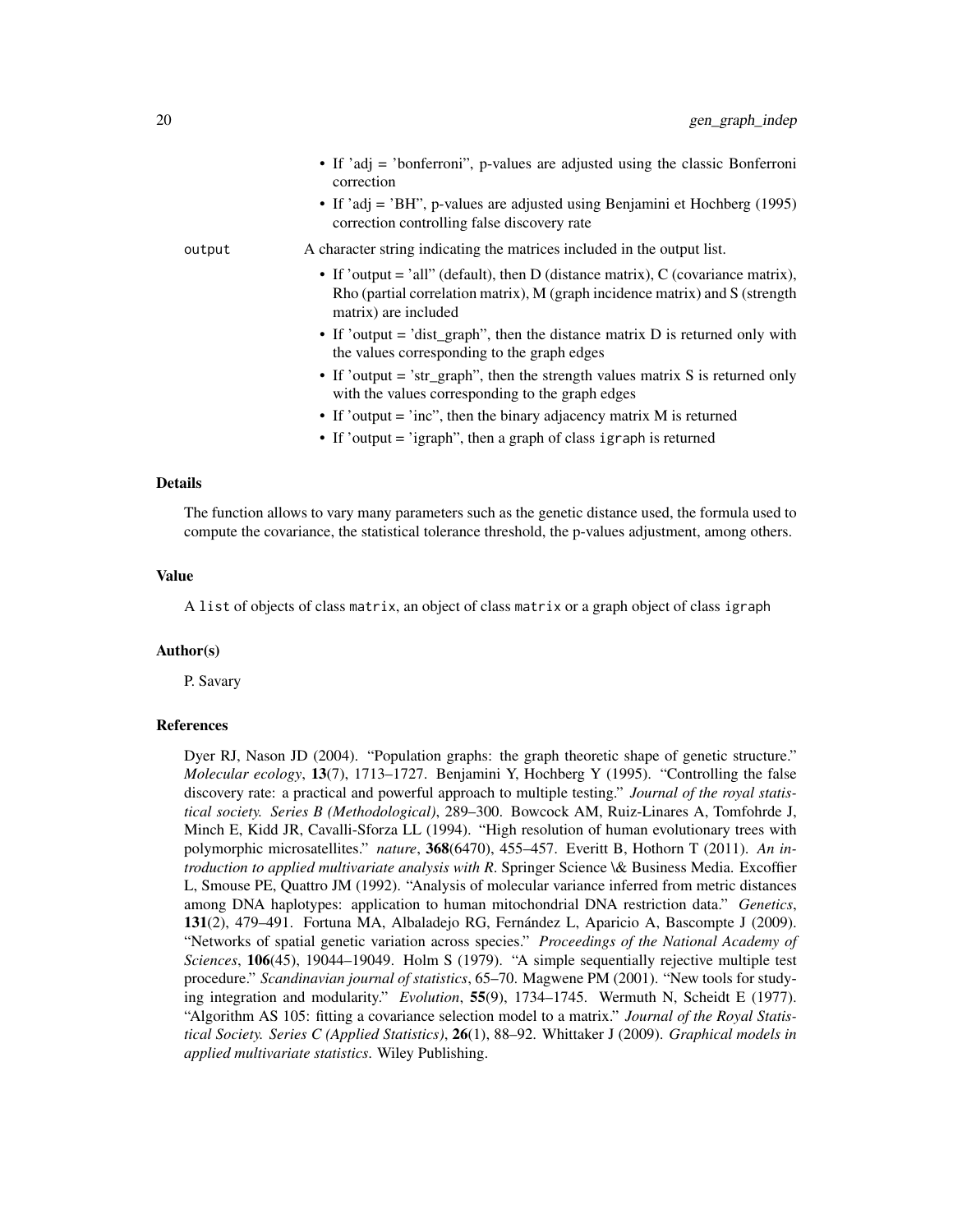<span id="page-20-0"></span>gen\_graph\_thr 21

#### Examples

```
data(data_ex_genind)
dist_graph_test <- gen_graph_indep(x = data_ex_genind, dist = "basic",
                            cov = "sq", por = "magwene",alpha = 0.05, test = "EED",
                            adj = "none", output = "igraph")
```
gen\_graph\_thr *Create a graph of genetic differentiation using a link weight threshold*

#### Description

The function allows to construct a genetic graph whose links' weights are larger or lower than a specific threshold

#### Usage

gen\_graph\_thr(mat\_w, mat\_thr = NULL, thr, mode = "larger")

#### Arguments

| $mat_w$    | A symmetric (pairwise) matrix or a dist object whose elements will be the<br>links' weights                                                     |
|------------|-------------------------------------------------------------------------------------------------------------------------------------------------|
| $mat\_thr$ | (optional) A symmetric (pairwise) distance matrix or a dist object whose val-<br>ues will be used for the pruning based on the threshold value. |
| thr        | The threshold value (logically between min(mat_thr) and max(mat_thr))(integer<br>or numeric)                                                    |
| mode       | • If 'mode = 'larger'' (default), all the links whose weight is larger than 'thr'<br>are removed.                                               |
|            | • If 'mode = 'lower'', all the links whose weight is lower than 'thr' are re-<br>moved.                                                         |

#### Details

If 'mat\_thr' is not defined, 'mat\_w' is used for the pruning. Matrices 'mat\_w' and 'mat\_thr' must have the same dimensions and the same rows' and columns' names. Values in 'mat thr' matrix must be positive. Negative values from 'mat\_w' are transformed into zeros. The function works only for undirected graphs. If dist objects are specified, it is assumed that colnames and row.names of mat\_w and mat\_thr refer to the same populations/locations.

# Value

A graph object of class igraph

#### Author(s)

P. Savary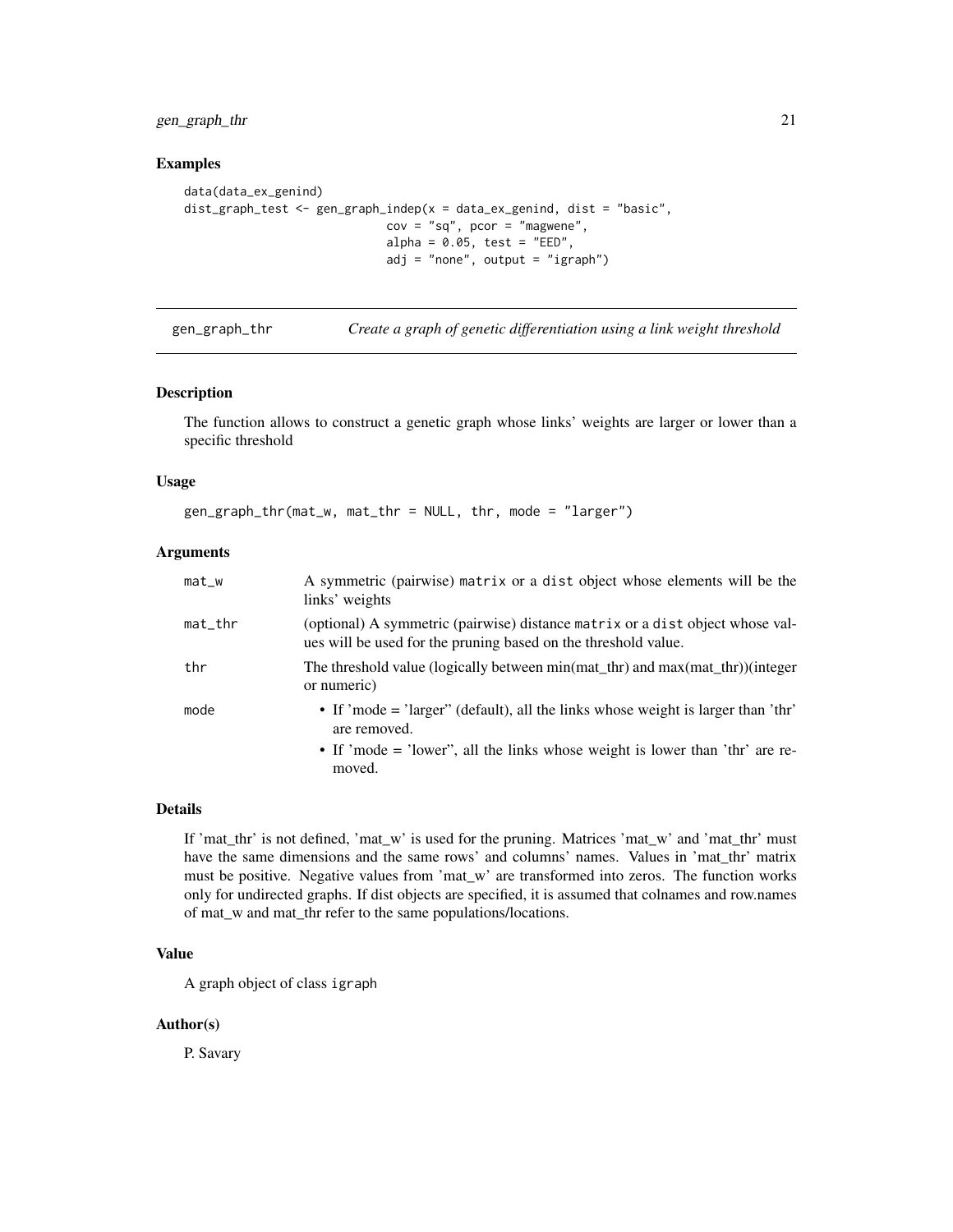# Examples

```
mat_w \leftarrow mat\_gen\_dist(x = data\_ex\_genind, dist = 'DPS')suppressWarnings(mat_thr <- mat_geo_dist(pts_pop_ex,
                 ID = "ID".x = "x",y = "y")mat_thr <- mat_thr[row.names(mat_w), colnames(mat_w)]
graph <- gen_graph_thr(mat_w, mat_thr, thr = 6000, mode = "larger")
```
gen\_graph\_topo *Create a graph of genetic differentiation with a specific topology*

# Description

The function constructs a genetic graph with a specific topology from genetic and/or geographical distance matrices

# Usage

```
gen_graph_topo(mat_w, mat_topo = NULL, topo = "gabriel", k = NULL)
```

| $mat_w$  | A symmetric (pairwise) matrix or a dist object whose elements will be the<br>links' weights                                                                                                                                                                                                                                                                                                                                                                                    |
|----------|--------------------------------------------------------------------------------------------------------------------------------------------------------------------------------------------------------------------------------------------------------------------------------------------------------------------------------------------------------------------------------------------------------------------------------------------------------------------------------|
| mat_topo | (optional) A symmetric (pairwise) distance matrix or a dist object whose val-<br>ues will be used for the pruning method.                                                                                                                                                                                                                                                                                                                                                      |
| topo     | Which topology does the created graph have?                                                                                                                                                                                                                                                                                                                                                                                                                                    |
|          | • If 'topo = 'gabriel'' (default), the resulting graph will be a Gabriel graph<br>(Gabriel et al., 1969). It means that there is a link between nodes x and y if<br>and only if $d_{xy}^2 \le \min(\sqrt{d_{xz}^2 + d_{yz}^2})$ , with z any other node of the graph.                                                                                                                                                                                                          |
|          | • If 'topo = 'mst'', the resulting graph will have the topology of a minimum<br>spanning tree. It means that the graph will not include any cycle (tree) and<br>it will be the subgraph with a tree topology with the minimum total links'<br>weight (based on 'mat_topo' values).                                                                                                                                                                                             |
|          | • If 'topo = 'percol'', if the link of the resulting graph with the minimum<br>weight is removed, then the graph breaks into two components.                                                                                                                                                                                                                                                                                                                                   |
|          | • If 'topo = 'comp'', a complete graph whose links are weighted with values<br>from 'mat_w' is created.                                                                                                                                                                                                                                                                                                                                                                        |
|          | • If 'topo = 'knn'', a k-nearest neighbor graph whose links are weighted with<br>values from 'mat_w' is created. If the distance between node i and node<br>j is among the k-th smallest distances between node i and the other nodes<br>according to distances in matrix 'mat_topo', then there is a link between i<br>and j in the resulting graph. Therefore, a node can be connected to more<br>than two nodes because the nearest node to node j is not necessarily among |

<span id="page-21-0"></span>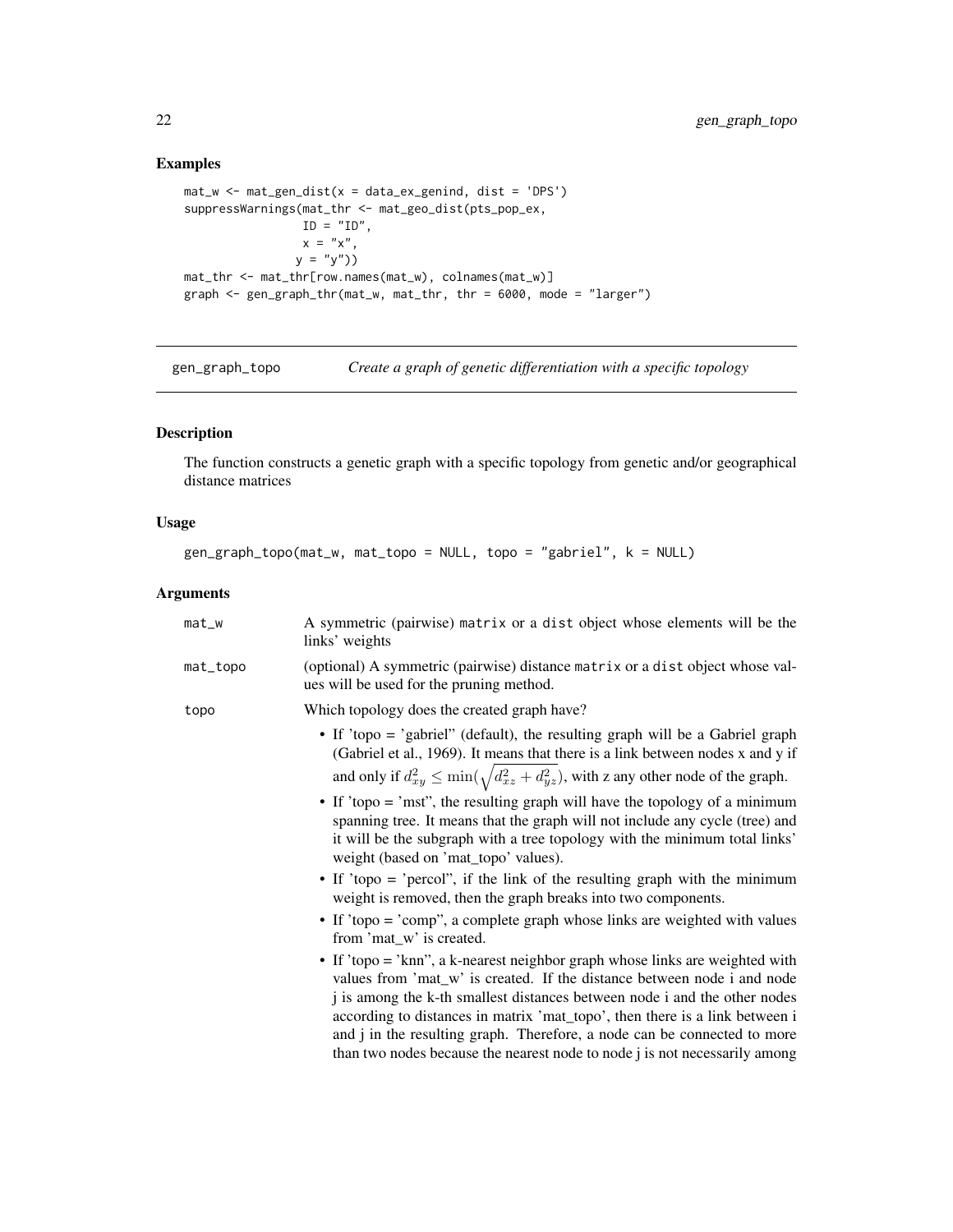the k nearest neighbors to node i. Let d1 be the smallest distance from node i to other nodes, if there are k nodes or more at this distance from node i, they are all connected to i. If there are less than k nodes connected to i at a distance d1, then we consider nodes at a distance d2 from i. In the latter case, all the nodes at a distance d2 from i are connected to i.

k (if 'topo = 'knn") An integer which indicates the number of nearest neighbors considered to create the K-nearest neighbor graph. k must be lower than the total number of nodes minus 1.

# Details

If 'mat\_topo' is not defined, 'mat\_w' is used for the pruning. Matrices 'mat\_w' and 'mat\_topo' must have the same dimensions and the same rows' and columns' names. Values in 'mat\_topo' matrix must be positive. Negative values from 'mat w' are transformed into zeros. The function works only for undirected graphs. Note that the topology 'knn' works best when 'mat\_topo' contains distance values from a continuous value range, thereby avoiding equal distances between a node and the others. are more than k nodes located at distances in the k-th smallest distances If dist objects are specified, it is assumed that colnames and row.names of mat\_w and mat\_topo refer to the same populations/locations.

#### Value

A graph object of class igraph

# Author(s)

P. Savary

## References

Gabriel KR, Sokal RR (1969). "A new statistical approach to geographic variation analysis." *Systematic zoology*, 18(3), 259–278.

#### Examples

```
mat_w <- mat_gen_dist(x = data_ex_genind, dist = 'DPS')
suppressWarnings(mat_topo <- mat_geo_dist(pts_pop_ex,
                ID = "ID",x = "x",y = "y")mat_topo <- mat_topo[row.names(mat_w), colnames(mat_w)]
graph <- gen_graph_topo(mat_w, mat_topo, topo = "mst")
```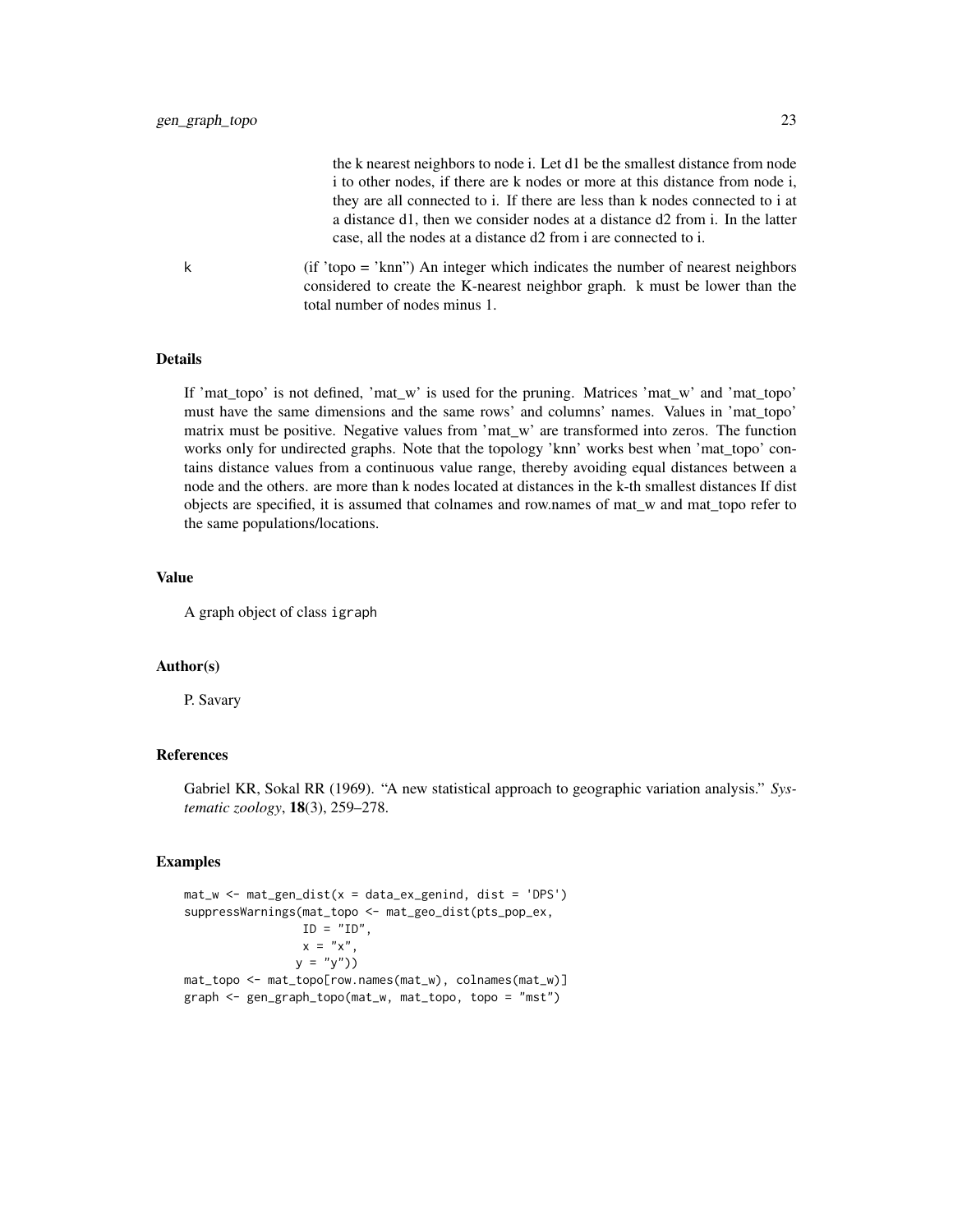<span id="page-23-0"></span>

# Description

The function checks for the presence of Graphab (.jar) on the user's machine and downloads it if absent. It also checks that users have installed java on their machine.

#### Usage

get\_graphab(res = TRUE, return = FALSE)

### Arguments

| res    | Logical indicating whether a message says if Graphab has been downloaded or<br>not.                                  |
|--------|----------------------------------------------------------------------------------------------------------------------|
| return | Logical indicating whether the function returns a $1$ or a $0$ to indicate if Graphab<br>has been downloaded or not. |

#### Details

If the download does not work, you can create a directory named 'graph4lg\_jar' in the directory rappdirs::user\_data\_dir() and copy Graphab software downloaded from [https://thema.](https://thema.univ-fcomte.fr/productions/download.php?name=graphab&version=2.8&username=Graph4lg&institution=R) [univ-fcomte.fr/productions/download.php?name=graphab&version=2.8&username=Graph4](https://thema.univ-fcomte.fr/productions/download.php?name=graphab&version=2.8&username=Graph4lg&institution=R)lg& [institution=R](https://thema.univ-fcomte.fr/productions/download.php?name=graphab&version=2.8&username=Graph4lg&institution=R)

#### Value

If  $res = TRUE$ , the function displays a message indicating to users what has been done. If return  $=$ TRUE, it returns a 0 if Graphab is already on the machine and a 1 if it has been downloaded.

# Author(s)

P. Savary

## Examples

## Not run: get\_graphab()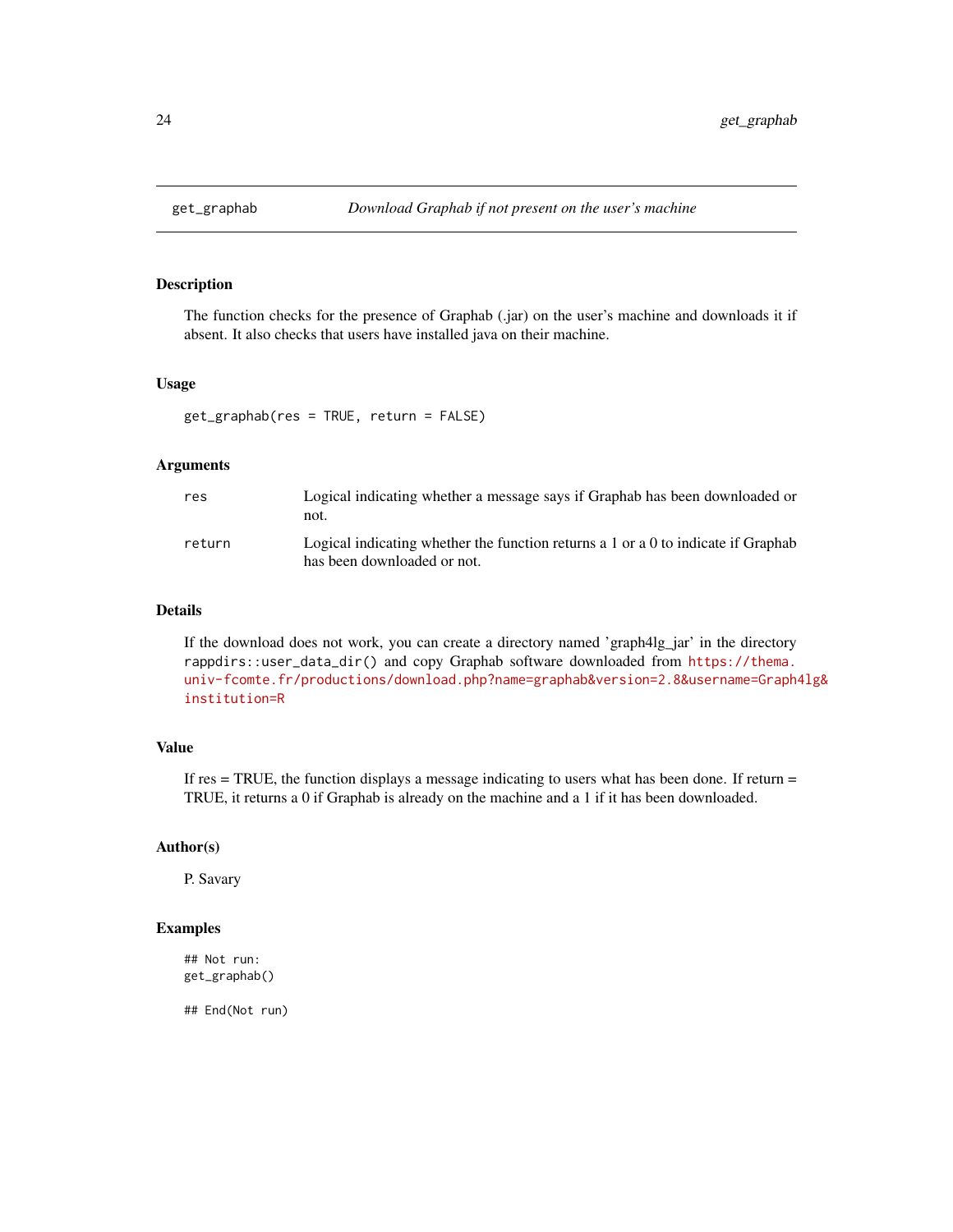<span id="page-24-0"></span>get\_graphab\_linkset *Get linkset computed in the Graphab project*

# Description

The function gets a linkset computed in the Graphab project

# Usage

```
get_graphab_linkset(proj_name, linkset, proj_path = NULL)
```
# Arguments

| proj_name | A character string indicating the Graphab project name. The project name is<br>also the name of the project directory in which the file proj name xml is.                                                                                                                                   |
|-----------|---------------------------------------------------------------------------------------------------------------------------------------------------------------------------------------------------------------------------------------------------------------------------------------------|
| linkset   | A character string indicating the name of the link set whose properties are im-<br>ported. The link set has been created with Graphab or using graphab_link<br>function.                                                                                                                    |
| proj_path | (optional) A character string indicating the path to the directory that contains<br>the project directory. It should be used when the project directory is not in the<br>current working directory. Default is NULL. When 'proj_path = NULL', the<br>project directory is equal to getwd(). |

# Details

See more information in Graphab 2.8 manual: [https://sourcesup.renater.fr/www/graphab/](https://sourcesup.renater.fr/www/graphab/download/manual-2.8-en.pdf) [download/manual-2.8-en.pdf](https://sourcesup.renater.fr/www/graphab/download/manual-2.8-en.pdf). This function works if link{get\_graphab} function works correctly.

# Value

A data.frame with the link properties (from, to, cost-distance, Euclidean distance)

# Author(s)

P. Savary

# Examples

```
## Not run:
get_graphab_linkset(proj_name = "grphb_ex",
               linkset = "lkst1")
```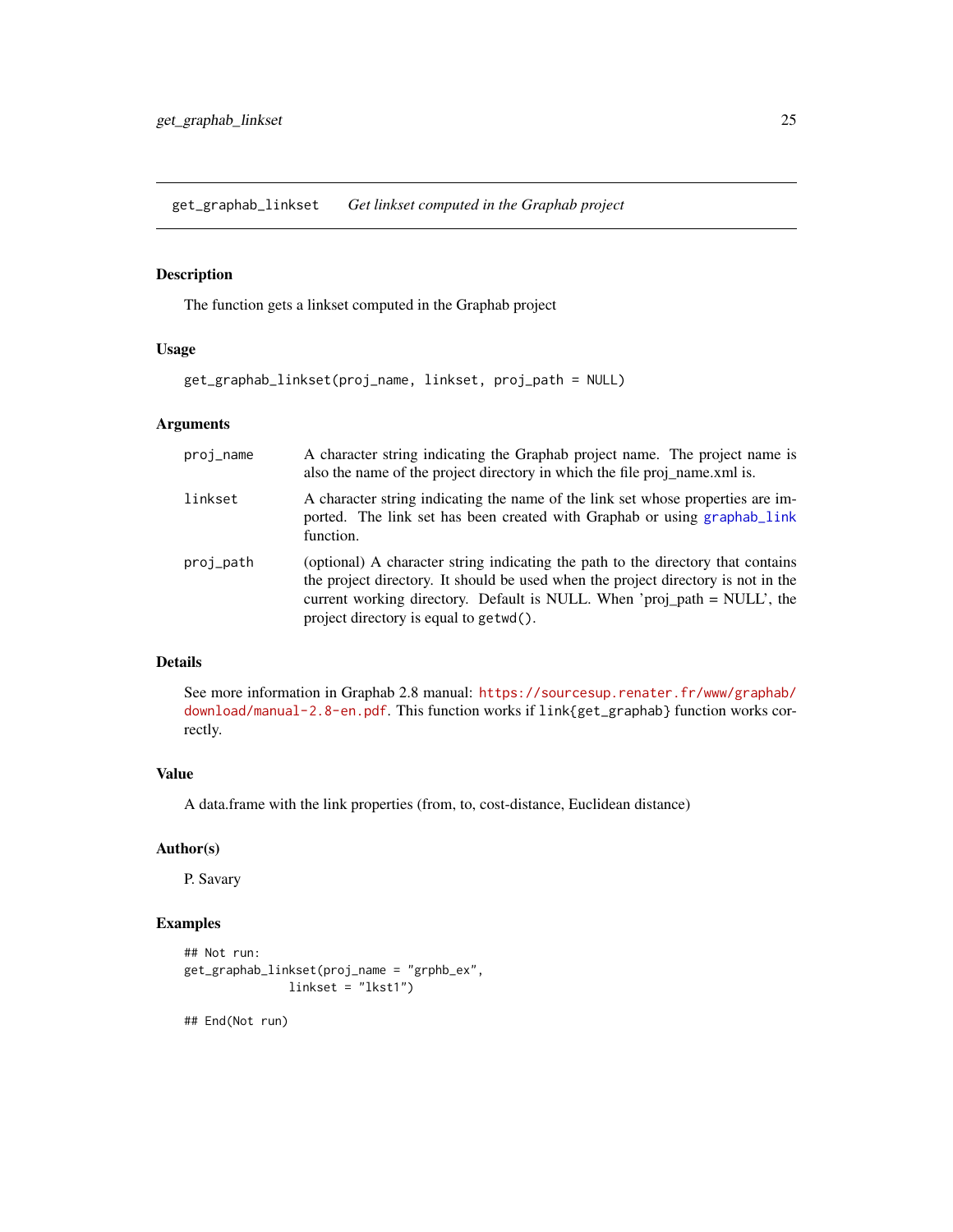```
get_graphab_linkset_cost
```
*Get cost values associated with a linkset in a Graphab project*

# Description

The function extracts the cost values associated with a linkset in a Graphab project

#### Usage

```
get_graphab_linkset_cost(proj_name, linkset, proj_path = NULL)
```
### Arguments

| proj_name | A character string indicating the Graphab project name. The project name is<br>also the name of the project directory in which the file proj_name.xml will be<br>created.                                                                                                                   |
|-----------|---------------------------------------------------------------------------------------------------------------------------------------------------------------------------------------------------------------------------------------------------------------------------------------------|
| linkset   | (optional, default=NULL) A character string indicating the name of the link set<br>used to create the graph. Link sets can be created with graphab_link.                                                                                                                                    |
| proj_path | (optional) A character string indicating the path to the directory that contains<br>the project directory. It should be used when the project directory is not in the<br>current working directory. Default is NULL. When 'proj_path = NULL', the<br>project directory is equal to getwd(). |

# Value

The function returns a data.frame with the cost values corresponding to every raster code value.

# Author(s)

P. Savary

# Examples

```
## Not run:
proj_name <- "grphb_ex"
get_graphab_linkset_cost(proj_name = proj_name,
              linkset = "lkst1")
```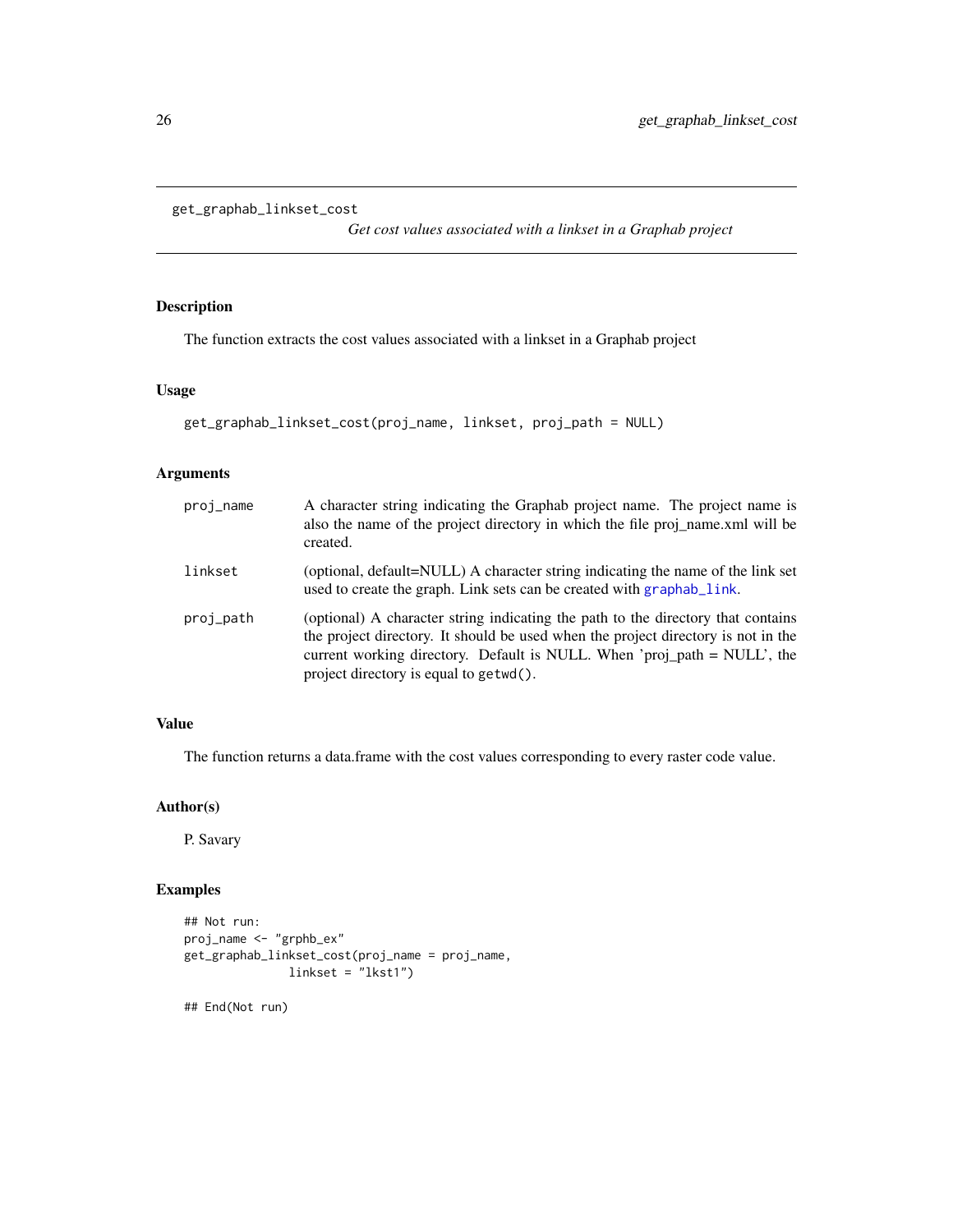<span id="page-26-1"></span><span id="page-26-0"></span>get\_graphab\_metric *Get metrics computed at the node in the Graphab project*

# Description

The function gets the metrics computed at the node-level in the Graphab project

# Usage

get\_graphab\_metric(proj\_name, proj\_path = NULL)

# Arguments

| proj_name | A character string indicating the Graphab project name. The project name is<br>also the name of the project directory in which the file proj name xml is.                                                                                                                                   |
|-----------|---------------------------------------------------------------------------------------------------------------------------------------------------------------------------------------------------------------------------------------------------------------------------------------------|
| proj_path | (optional) A character string indicating the path to the directory that contains<br>the project directory. It should be used when the project directory is not in the<br>current working directory. Default is NULL. When 'proj_path = NULL', the<br>project directory is equal to getwd(). |

# Details

The imported metrics describe the patches and have been computed from the different graphs created in the Graphab project. See more information in Graphab 2.8 manual: [https://sourcesup.](https://sourcesup.renater.fr/www/graphab/download/manual-2.8-en.pdf) [renater.fr/www/graphab/download/manual-2.8-en.pdf](https://sourcesup.renater.fr/www/graphab/download/manual-2.8-en.pdf)

# Value

A data.frame with metrics computed at the patch level.

# Author(s)

P. Savary

# Examples

```
## Not run:
get_graphab_metric(proj_name = "grphb_ex")
```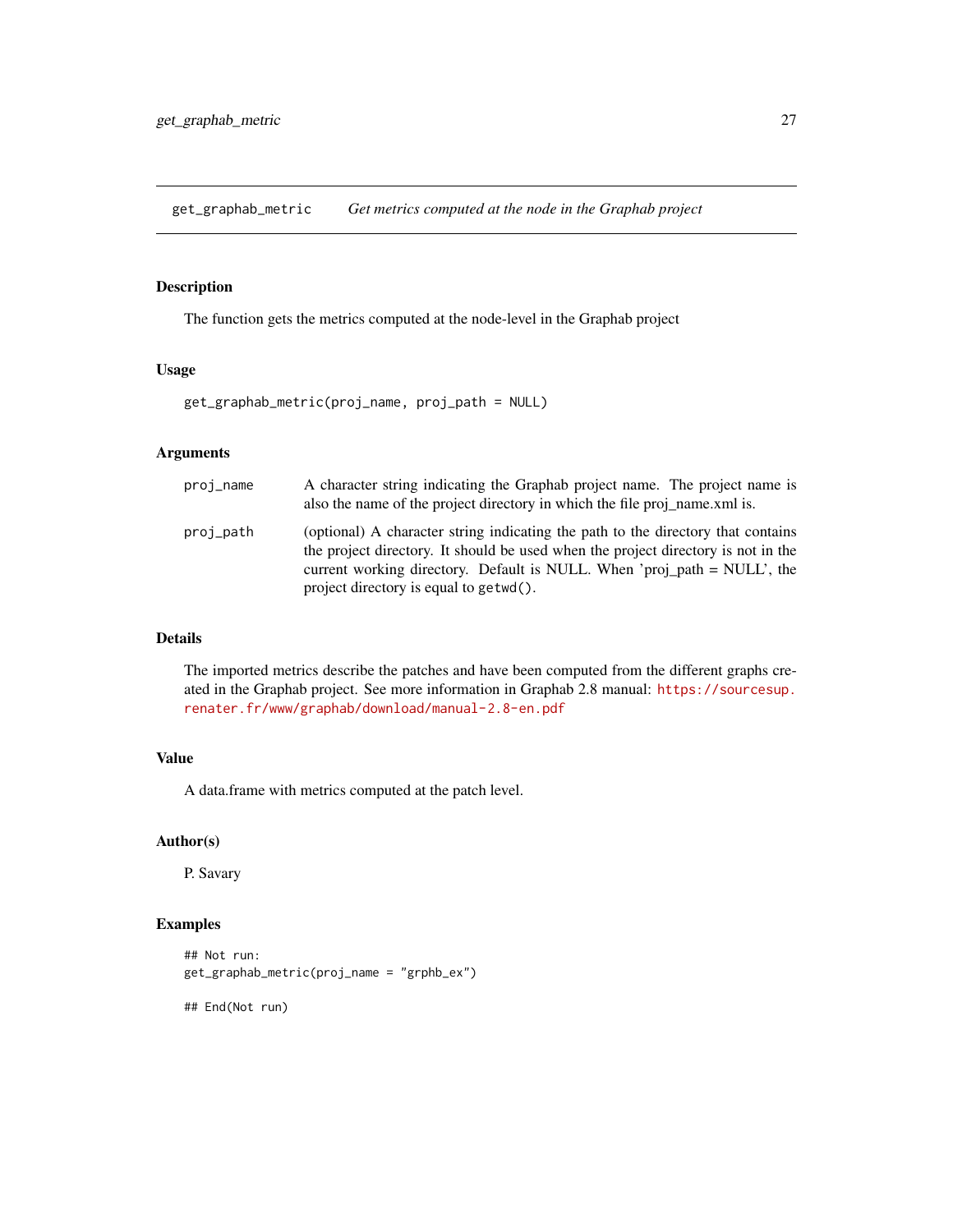```
get_graphab_raster_codes
```
*Get unique raster codes from a Graphab project*

### Description

The function extracts unique raster codes from a Graphab project

# Usage

```
get_graphab_raster_codes(proj_name, mode = "all", proj_path = NULL)
```
# Arguments

| proj_name | A character string indicating the Graphab project name. The project name is<br>also the name of the project directory in which the file proj_name.xml will be<br>created.                                                                                                                   |
|-----------|---------------------------------------------------------------------------------------------------------------------------------------------------------------------------------------------------------------------------------------------------------------------------------------------|
| mode      | A character string equal to either 'all' (default) or 'habitat' indicating whether<br>the returned codes are all the codes of the source raster used for creating the<br>project or only the code corresponding to the habitat patches.                                                     |
| proj_path | (optional) A character string indicating the path to the directory that contains<br>the project directory. It should be used when the project directory is not in the<br>current working directory. Default is NULL. When 'proj_path = NULL', the<br>project directory is equal to getwd(). |

# Value

The function returns a vector of integer values corresponding to the source raster codes (all the codes or only the one corresponding to habitat patches).

# Author(s)

P. Savary

# Examples

```
## Not run:
proj_name <- "grphb_ex"
get_graphab_raster_codes(proj_name = proj_name,
              mode = "all")## End(Not run)
```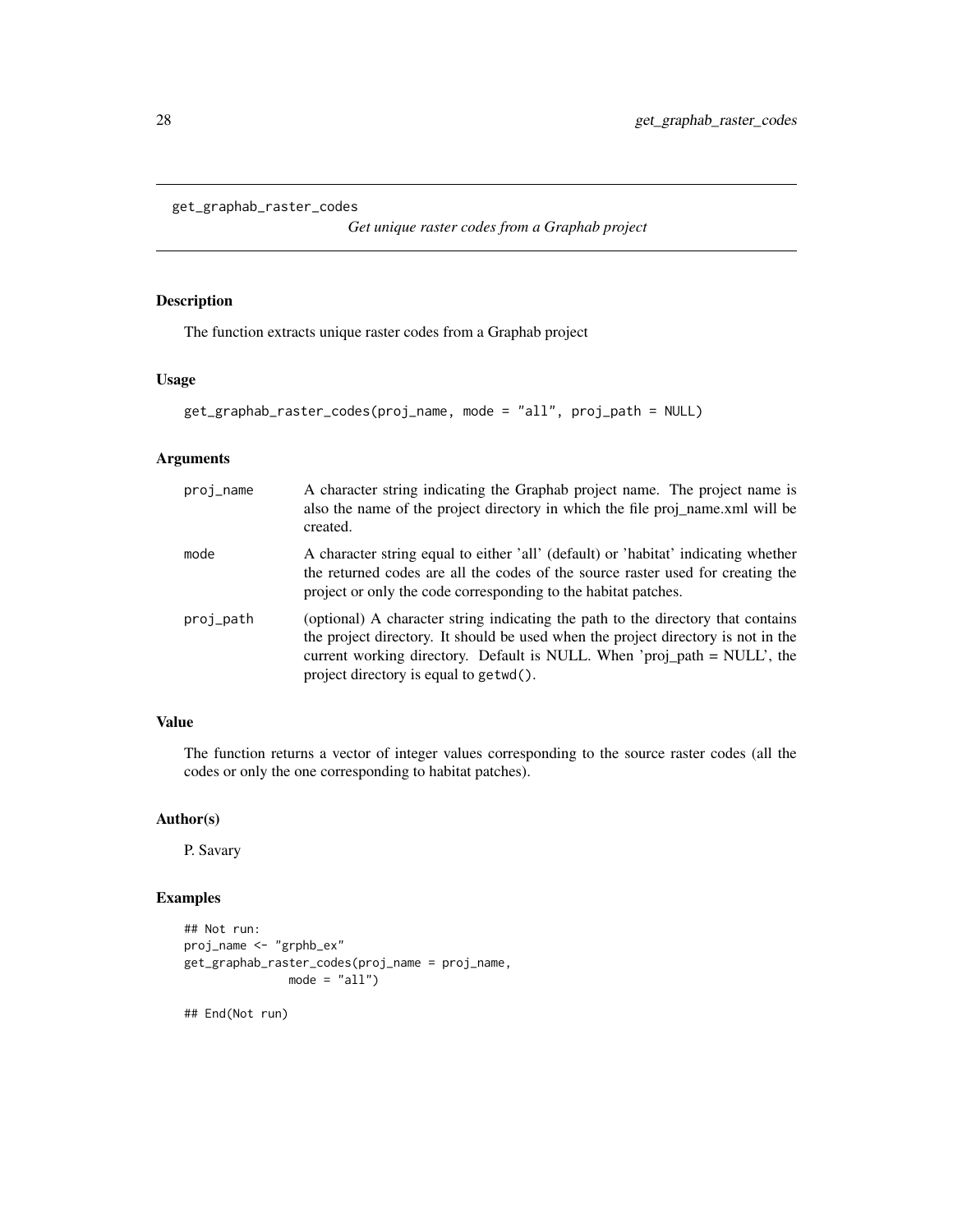<span id="page-28-0"></span>

# Description

The function computes custom capacities of patches in the Graphab project

# Usage

```
graphab_capacity(
 proj_name,
 mode = "area",
 patch_codes = NULL,
 exp = NULL,ext_file = NULL,
 thr = NULL,
 linkset = NULL,
 codes = NULL,
 cost_conv = FALSE,
 weight = FALSE,proj_path = NULL,
 alloc_ram = NULL
)
```

| proj_name   | A character string indicating the Graphab project name. The project name is<br>also the name of the project directory in which the file proj_name.xml is. It can<br>be created with graphab_project                                                                                                          |
|-------------|--------------------------------------------------------------------------------------------------------------------------------------------------------------------------------------------------------------------------------------------------------------------------------------------------------------|
| mode        | A character string indicating the way capacities are computed. It must be either:                                                                                                                                                                                                                            |
|             | • mode='area'(default): The capacity of the patches is computed as the area<br>of each habitat patch. The argument exp makes it possible to raise area to a<br>power given by an exposant.                                                                                                                   |
|             | • mode='ext_file': The capacity of the patches is given by an external .csv<br>file. See argument ext_file below.                                                                                                                                                                                            |
|             | • mode='neigh': The capacity is computed depending on the neighbouring<br>raster cells from each habitat patch. The number of cells with a value given<br>by codes argument is summed up to the distance thr. This number can be<br>weighted according to the weight argument.                               |
| patch_codes | (optional, default=NULL) An integer value or vector specifying the codes cor-<br>responding to the habitat pixel whose corresponding patches are included to<br>compute the capacity as the area of the habitat when mode='area'. Patches<br>corresponding to other initial habitat codes are weighted by 0. |
| exp         | An integer value specifying the power to which patch area are raised when<br>mode='area'. When not specified, exp=1 by default.                                                                                                                                                                              |
|             |                                                                                                                                                                                                                                                                                                              |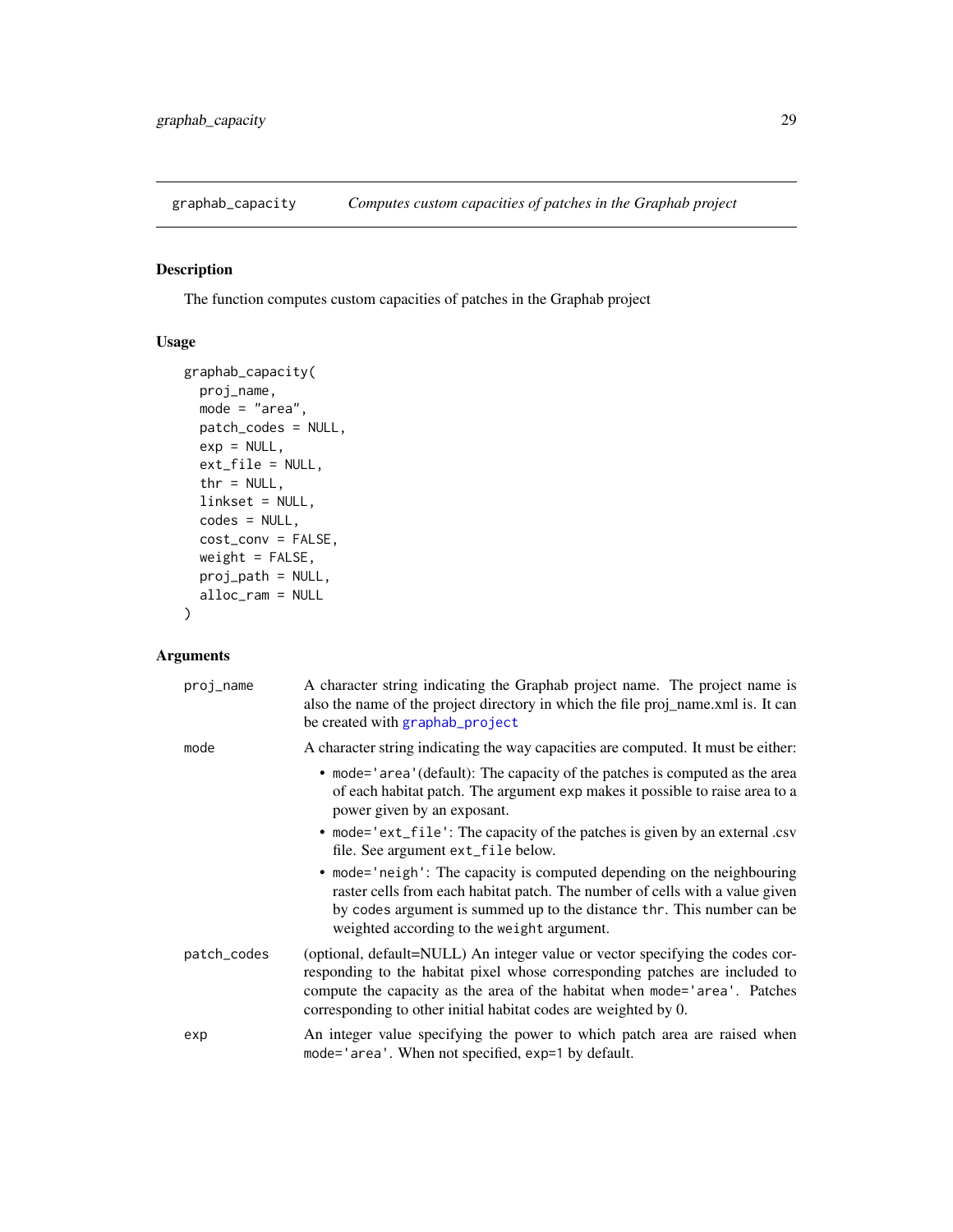| ext_file  | A character string specifying the name of the .csv file in which patch capacities<br>are stored. It must be located either in the working directory or in the directory<br>defined by proj_path. It must have as many rows as there are patches in the<br>project and its column names must include 'Id' and 'Capacity'. The 'Id' column<br>must correspond to the patch ID in the 'patches' layer (see get_graphab_metric).<br>The 'Capacity' column must contain the corresponding patch capacities to as-<br>sign each patch. |
|-----------|----------------------------------------------------------------------------------------------------------------------------------------------------------------------------------------------------------------------------------------------------------------------------------------------------------------------------------------------------------------------------------------------------------------------------------------------------------------------------------------------------------------------------------|
| thr       | (optional, default=NULL) An integer or numeric value indicating the maximum<br>distance in cost distance units (except when cost_conv = TRUE) at which cells<br>are considered for computing the capacity when mode='neigh'.                                                                                                                                                                                                                                                                                                     |
| linkset   | (optional, default=NULL) A character string indicating the name of the link set<br>used to take distance into account when computing the capacity. Only used<br>when mode='neigh'. Link sets can be created with graphab_link.                                                                                                                                                                                                                                                                                                   |
| codes     | An integer value or a vector of integer values specifying the codes of the raster<br>cells taken into account when computing the capacity in the neighbourhood of<br>the patches, when mode='neigh'.                                                                                                                                                                                                                                                                                                                             |
| cost_conv | FALSE (default) or TRUE. Logical indicating whether numeric thr values are<br>converted from cost-distance into Euclidean distance using a log-log linear re-<br>gression. See also convert_cd function. Only used when mode='neigh'.                                                                                                                                                                                                                                                                                            |
| weight    | A logical indicating whether the cells are weighted by a weight decreasing with<br>the distance from the patches (TRUE) or not (FALSE). The weights follow a<br>negative exponential decline such that $wi = exp(-\alpha t)$ , where wi is the<br>weight of cell i, di its distance from the patch and alpha a parameter determined<br>such that $wi = 0.05$ when $di = thr$ .                                                                                                                                                   |
| proj_path | (optional) A character string indicating the path to the directory that contains<br>the project directory. It should be used when the project directory is not in the<br>current working directory. Default is NULL. When 'proj_path = NULL', the<br>project directory is equal to getwd().                                                                                                                                                                                                                                      |
| alloc_ram | (optional, default = NULL) Integer or numeric value indicating RAM gigabytes<br>allocated to the java process. Increasing this value can speed up the computa-<br>tions. Too large values may not be compatible with your machine settings.                                                                                                                                                                                                                                                                                      |
|           |                                                                                                                                                                                                                                                                                                                                                                                                                                                                                                                                  |

# Details

See more information in Graphab 2.8 manual: [https://sourcesup.renater.fr/www/graphab/](https://sourcesup.renater.fr/www/graphab/download/manual-2.8-en.pdf) [download/manual-2.8-en.pdf](https://sourcesup.renater.fr/www/graphab/download/manual-2.8-en.pdf) Be careful, when capacity has been changed. The last changes are taken into account for subsequent calculations in a project.

# Author(s)

P. Savary

# Examples

```
## Not run:
graphab_capacity(proj_name = "grphb_ex",
                mode = "area")
```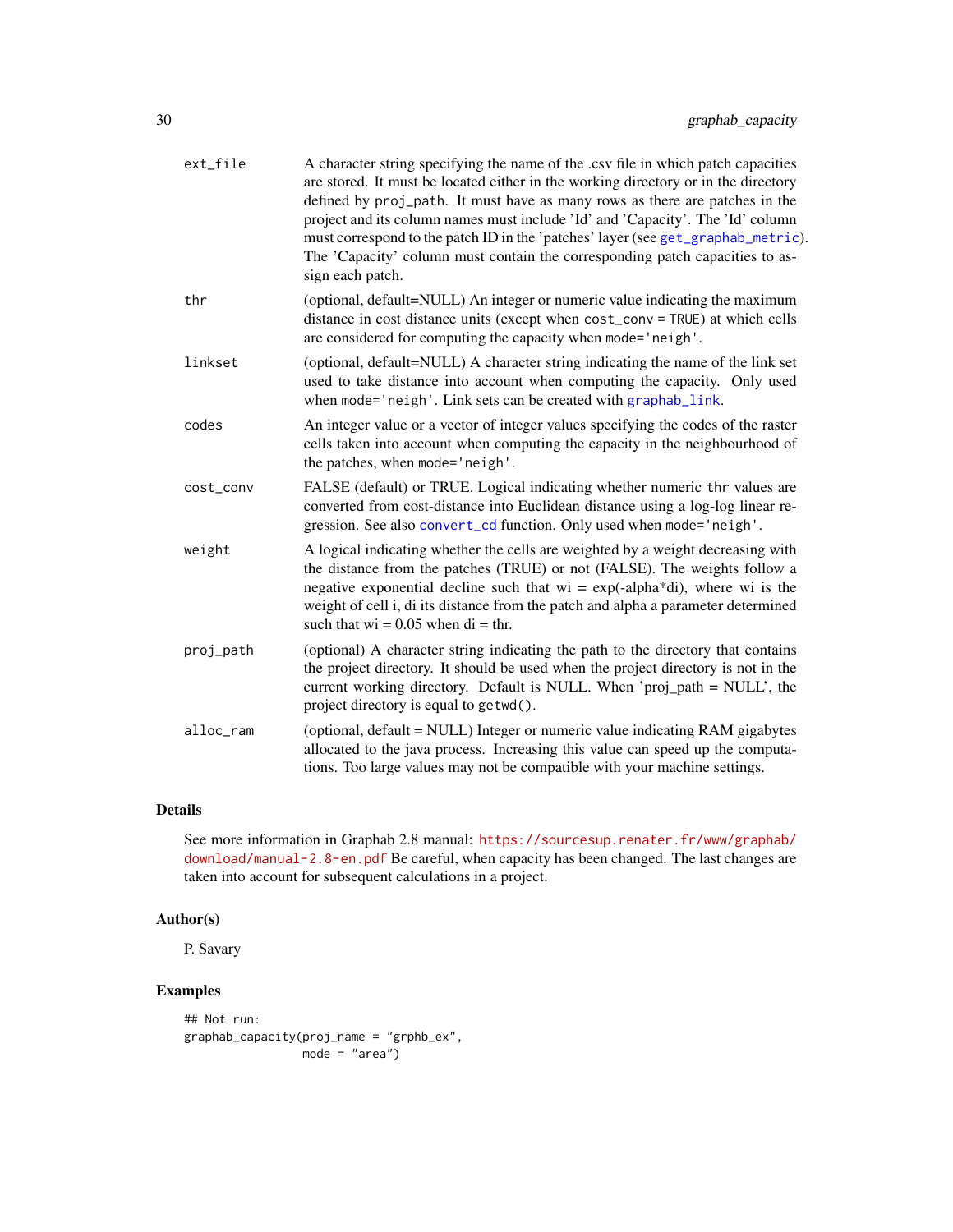<span id="page-30-0"></span>## End(Not run)

graphab\_corridor *Computes corridors from least-cost paths already computed in the Graphab project*

# Description

The function computes corridors around the least-cost paths which have been computed in the Graphab project.

# Usage

```
graphab_corridor(
 proj_name,
 graph,
 maxcost,
 format = "raster",
 cost_conv = FALSE,
 proj_path = NULL,
 alloc_ram = NULL
\lambda
```

| proj_name | A character string indicating the Graphab project name. The project name is<br>also the name of the project directory in which the file proj_name.xml is. It can<br>be created with graphab_project                                                                                                 |
|-----------|-----------------------------------------------------------------------------------------------------------------------------------------------------------------------------------------------------------------------------------------------------------------------------------------------------|
| graph     | A character string indicating the name of the graph with the links from which<br>the corridors are computed. This graph has been created with Graphab or using<br>graphab_graph function and is associated with a link set. Only the links present<br>in the graph will be used in the computation. |
| maxcost   | An integer or numeric value indicating the maximum cost distance from the<br>least-cost paths considered for creating the corridors, in cost distance units (ex-<br>cept when cost_conv = TRUE).                                                                                                    |
| format    | (optional, default = "raster") A character string indicating whether the output is<br>a raster file or a shapefile layer.                                                                                                                                                                           |
| cost_conv | FALSE (default) or TRUE. Logical indicating whether numeric thr values are<br>converted from cost-distance into Euclidean distance using a log-log linear re-<br>gression. See also convert_cd function. Only used when mode='neigh'.                                                               |
| proj_path | (optional) A character string indicating the path to the directory that contains<br>the project directory. It should be used when the project directory is not in the<br>current working directory. Default is NULL. When 'proj_path = NULL', the<br>project directory is equal to getwd().         |
| alloc_ram | (optional, default = NULL) Integer or numeric value indicating RAM gigabytes<br>allocated to the java process. Increasing this value can speed up the computa-<br>tions. Too large values may not be compatible with your machine settings.                                                         |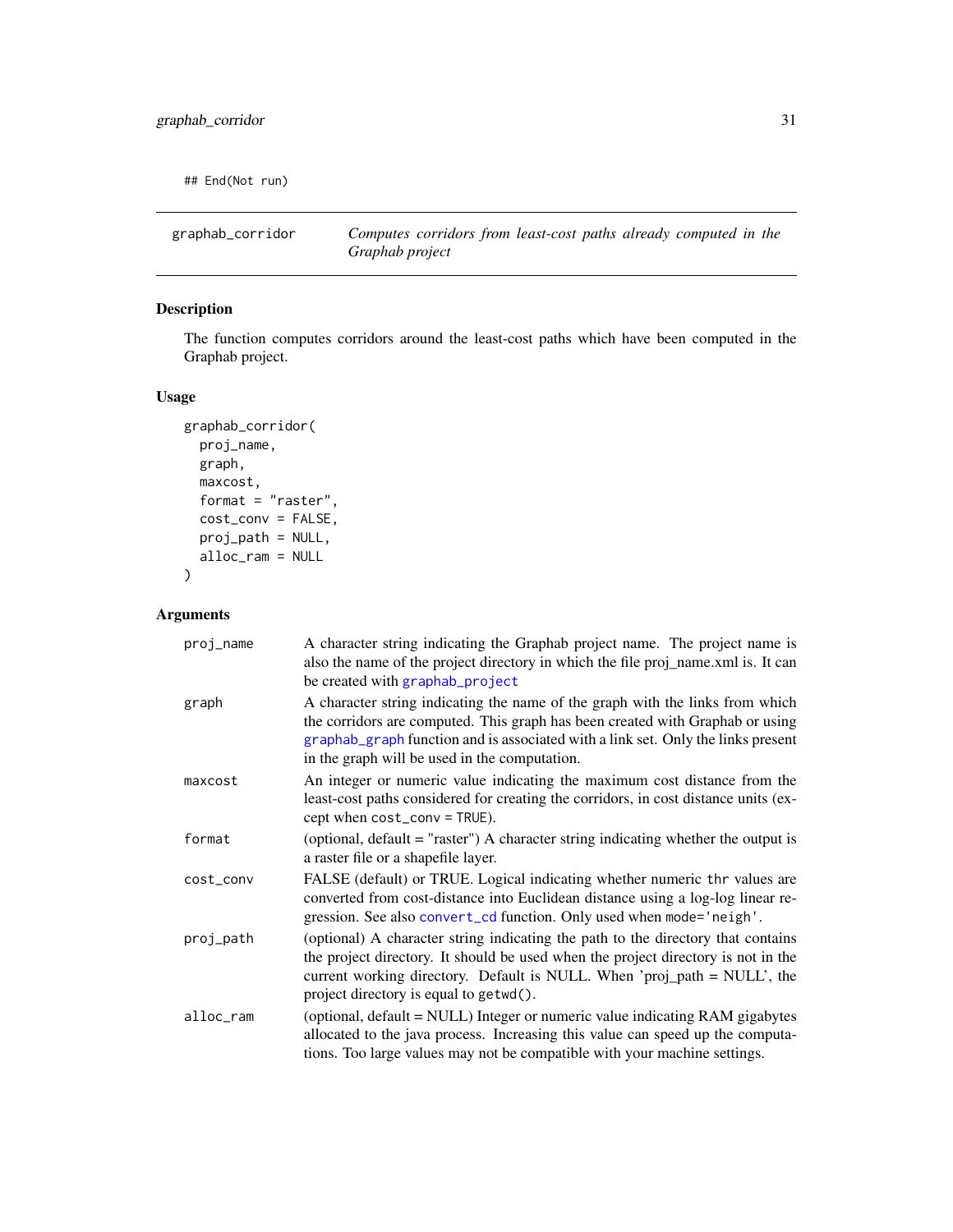# <span id="page-31-0"></span>Details

See more information in Graphab 2.8 manual: [https://sourcesup.renater.fr/www/graphab/](https://sourcesup.renater.fr/www/graphab/download/manual-2.8-en.pdf) [download/manual-2.8-en.pdf](https://sourcesup.renater.fr/www/graphab/download/manual-2.8-en.pdf) Be careful, when capacity has been changed. The last changes are taken into account for subsequent calculations in a project.

# Author(s)

P. Savary

# Examples

```
## Not run:
graphab_corridor(proj_name = "grphb_ex",
                graph = "graph",maxcost = 1000,
                 format = "raster",
                 cost_conv = FALSE)
```
## End(Not run)

<span id="page-31-1"></span>graphab\_graph *Create a graph in the Graphab project*

# Description

The function creates a graph from a link set in a Graphab project

# Usage

```
graphab_graph(
  proj_name,
  linkset = NULL,
 name = NULL,thr = NULL,cost_conv = FALSE,
  proj_path = NULL,
  alloc_ram = NULL
)
```

| proj_name | A character string indicating the Graphab project name. The project name is<br>also the name of the project directory in which the file proj name xml is. It can<br>be created with graphab project                                                |
|-----------|----------------------------------------------------------------------------------------------------------------------------------------------------------------------------------------------------------------------------------------------------|
| linkset   | (optional, default=NULL) A character string indicating the name of the link set<br>used to create the graph. If linkset=NULL, every link set present in the project<br>will be used to create a graph. Link sets can be created with graphab_link. |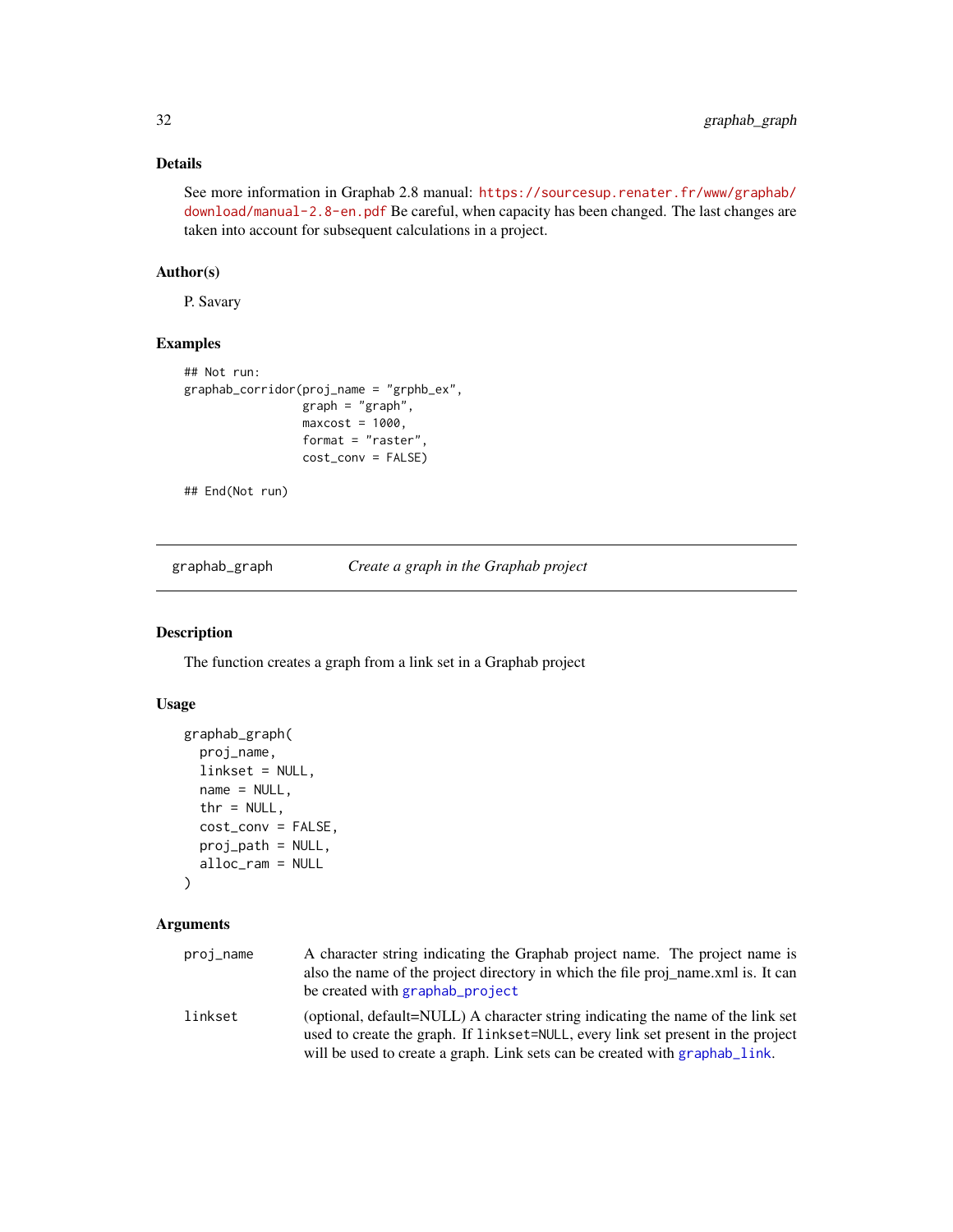| name      | (optional, default=NULL) A character string indicating the name of the graph<br>created. If name=NULL, a name will be created. If both linkset=NULL and<br>name=NULL, then a graph will be created for every link set present in the project<br>and a name will be created every time. In the latter case, a unique name cannot<br>be specified. Link sets can be created with graphab_link.                                                                                                                                                                                                                              |
|-----------|---------------------------------------------------------------------------------------------------------------------------------------------------------------------------------------------------------------------------------------------------------------------------------------------------------------------------------------------------------------------------------------------------------------------------------------------------------------------------------------------------------------------------------------------------------------------------------------------------------------------------|
| thr       | (optional, default=NULL) An integer or numeric value indicating the maximum<br>distance associated with the links of the created graph. It allows users to create<br>a pruned graph based on a distance threshold. Note that when the link set used<br>has a planar topology, the graph is necessarily a pruned graph (not complete)<br>and adding this threshold parameter can remove other links. When the link set<br>has been created with cost-distances, the parameter is expressed in cost-distance<br>units whereas when the link set is based upon Euclidean distances, the parameter<br>is expressed in meters. |
| cost_conv | FALSE (default) or TRUE. Logical indicating whether numeric thr values are<br>converted from cost-distance into Euclidean distance using a log-log linear re-<br>gression. See also convert_cd function.                                                                                                                                                                                                                                                                                                                                                                                                                  |
| proj_path | (optional) A character string indicating the path to the directory that contains<br>the project directory. It should be used when the project directory is not in the<br>current working directory. Default is NULL. When 'proj_path = NULL', the<br>project directory is equal to getwd().                                                                                                                                                                                                                                                                                                                               |
| alloc ram | (optional, default = NULL) Integer or numeric value indicating RAM gigabytes<br>allocated to the java process. Increasing this value can speed up the computa-<br>tions. Too large values may not be compatible with your machine settings.                                                                                                                                                                                                                                                                                                                                                                               |

# Details

By default, intra-patch distances are considered for metric calculation. See more information in Graphab 2.8 manual: [https://sourcesup.renater.fr/www/graphab/download/manual-2.](https://sourcesup.renater.fr/www/graphab/download/manual-2.8-en.pdf) [8-en.pdf](https://sourcesup.renater.fr/www/graphab/download/manual-2.8-en.pdf)

# Author(s)

P. Savary

# Examples

```
## Not run:
graphab_graph(proj_name = "grphb_ex",
             linkset = "lcp",
             name = "graph")
```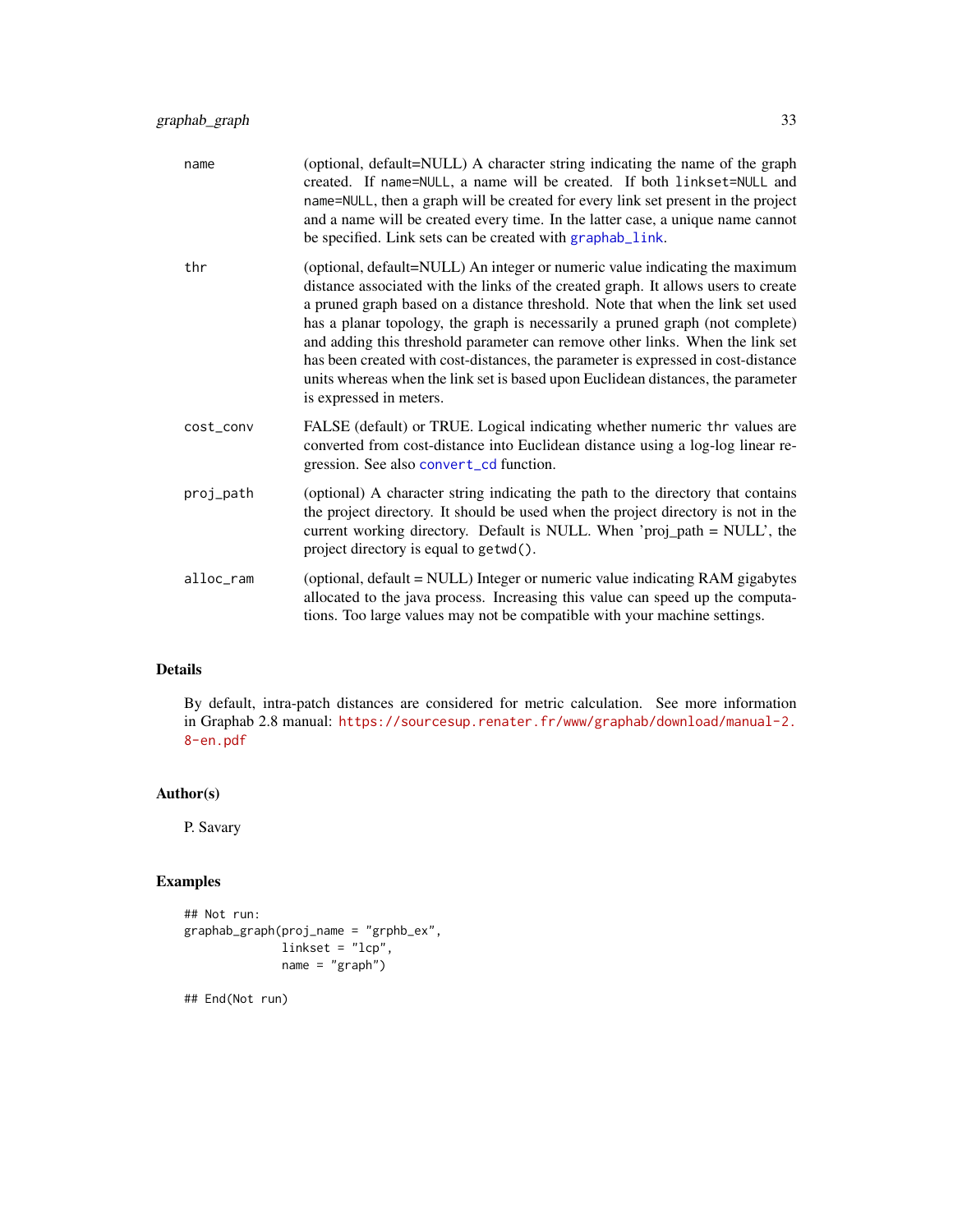<span id="page-33-1"></span><span id="page-33-0"></span>

# Description

The function creates a link set between habitat patches in the Graphab project.

# Usage

```
graphab_link(
  proj_name,
  distance = "cost",
  name,
  cost = NULL,topo = "planar",
  remcrosspath = FALSE,
  proj_path = NULL,
  alloc_ram = NULL
\overline{\phantom{a}}
```

| proj_name | A character string indicating the Graphab project name. The project name is<br>also the name of the project directory in which the file proj_name.xml is. It can<br>be created with graphab_project                                            |
|-----------|------------------------------------------------------------------------------------------------------------------------------------------------------------------------------------------------------------------------------------------------|
| distance  | A character string indicating whether links between patches are computed based<br>on:                                                                                                                                                          |
|           | • Shortest cost distances: distance='cost' (default)<br>· Straight Euclidean distances: distance='euclid'                                                                                                                                      |
|           | In the resulting link set, each link will be associated with its corresponding cost-<br>distance and the length of the least-cost path in meters (if distance='cost') or<br>with its length in Euclidean distance (if distance='euclid')       |
| name      | A character string indicating the name of the created linkset.                                                                                                                                                                                 |
| cost      | This argument could be:                                                                                                                                                                                                                        |
|           | • A data. frame indicating the cost values associated to each raster cell value.<br>These values refer to the raster used to create the project with graphab_project.<br>The data frame must have two columns:<br>- 'code': raster cell values |
|           | - 'cost': corresponding cost values                                                                                                                                                                                                            |
|           | • The path to an external raster file in .tif format with cost values.                                                                                                                                                                         |
| topo      | A character string indicating the topology of the created link set. It can be:                                                                                                                                                                 |
|           | • Planar (topo='planar' (default)): a planar set of links is created. It speeds<br>up the computation but will prevent from creating complete graphs with<br>graphab_graph.                                                                    |
|           |                                                                                                                                                                                                                                                |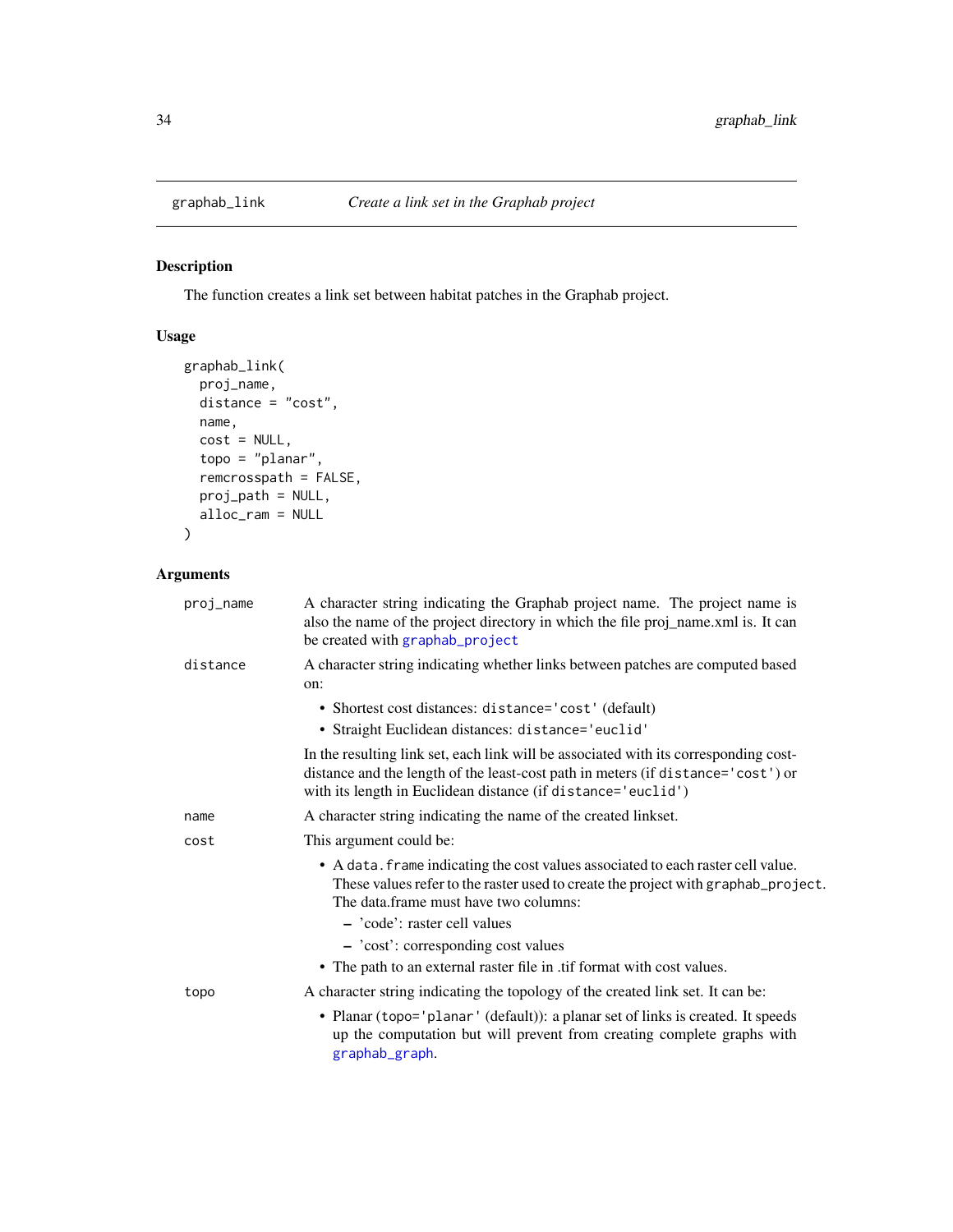<span id="page-34-0"></span>

|              | • Complete (topo='complete'): a complete set of links is created. A link is<br>computed between every pair of patches.                                                                                                                                                                      |
|--------------|---------------------------------------------------------------------------------------------------------------------------------------------------------------------------------------------------------------------------------------------------------------------------------------------|
| remcrosspath | (optional, default = FALSE) A logical indicating whether links crossing patches<br>are removed (TRUE).                                                                                                                                                                                      |
| proj_path    | (optional) A character string indicating the path to the directory that contains<br>the project directory. It should be used when the project directory is not in the<br>current working directory. Default is NULL. When 'proj_path = NULL', the<br>project directory is equal to getwd(). |
| alloc_ram    | (optional, default = NULL) Integer or numeric value indicating RAM gigabytes<br>allocated to the java process. Increasing this value can speed up the computa-<br>tions. Too large values may not be compatible with your machine settings.                                                 |

# Details

By default, links crossing patches are not ignored nor broken into two links. For example, a link from patches A to C crossing patch B is created. It takes into account the distance inside patch B. It can be a problem when computing BC index. See more information in Graphab 2.8 manual: <https://sourcesup.renater.fr/www/graphab/download/manual-2.8-en.pdf>

# Author(s)

P. Savary, T. Rudolph

# Examples

```
## Not run:
df\_cost \leftarrow data frame(code = 1:5,cost = c(1, 10, 100, 1000, 1))
graphab_link(proj_name = "grphb_ex",
            distance = "cost",
            name = "lcp",cost = df\_cost,topo = "complete")
## End(Not run)
```
graphab\_metric *Compute connectivity metrics from a graph in the Graphab project*

#### Description

The function computes connectivity metrics on a graph from a link set in a Graphab project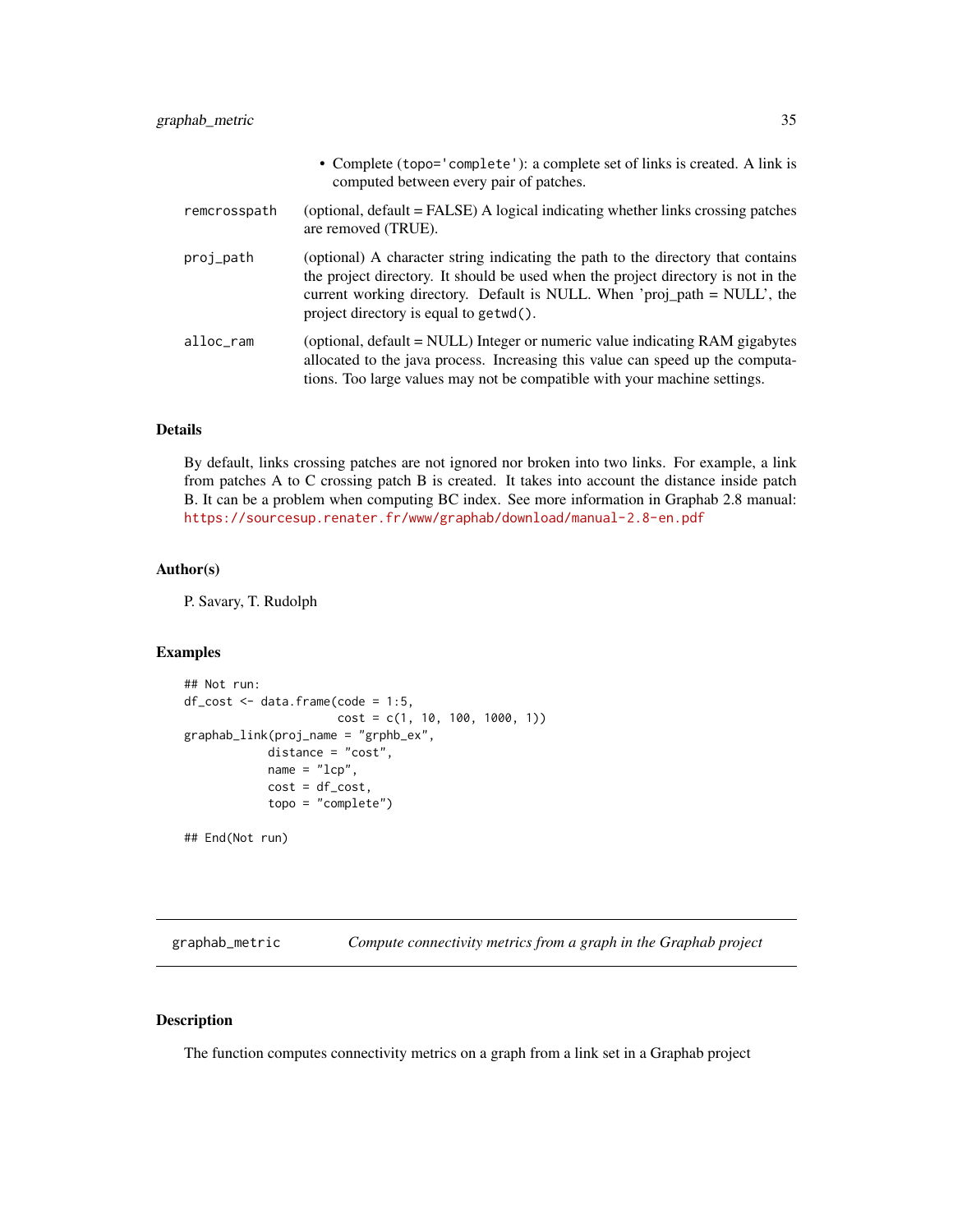# Usage

```
graphab_metric(
  proj_name,
  graph,
  metric,
  multihab = FALSE,
  dist = NULL,prob = 0.05,
  beta = 1,
  cost_conv = FALSE,
  return_val = TRUE,
  proj_path = NULL,
  alloc_ram = NULL
\mathcal{L}
```

| proj_name | A character string indicating the Graphab project name. The project name is<br>also the name of the project directory in which the file proj_name.xml is.                                                                                                                                                                                                                                        |
|-----------|--------------------------------------------------------------------------------------------------------------------------------------------------------------------------------------------------------------------------------------------------------------------------------------------------------------------------------------------------------------------------------------------------|
| graph     | A character string indicating the name of the graph on which the metric is com-<br>puted. This graph has been created with Graphab or using graphab_graph<br>function and is associated with a link set. Only the links present in the graph<br>and their corresponding weights will be used in the computation, together with<br>patch areas.                                                   |
| metric    | A character string indicating the metric which will be computed on the graph.<br>This metric can be:                                                                                                                                                                                                                                                                                             |
|           | • A global metric:                                                                                                                                                                                                                                                                                                                                                                               |
|           | - Probability of Connectivity (metric = 'PC'): Sum of products of area<br>of all pairs of patches weighted by their interaction probability, divided<br>by the square of the area of the study zone. This ratio is the equivalent<br>to the probability that two points randomly placed in the study area are<br>connected.                                                                      |
|           | - Equivalent Connectivity (metric = 'EC'): Square root of the sum of<br>products of capacity of all pairs of patches weighted by their interaction<br>probability. This is the size of a single patch (maximally connected)<br>that would provide the same probability of connectivity as the actual<br>habitat pattern in the landscape (Saura et al., 2011).                                   |
|           | - Integral Index of Connectivity (metric = 'IIC'): For the entire graph:<br>product of patch areas divided by the number of links between them,<br>the sum is divided by the square of the area of the study zone. IIC is<br>built like the PC index but using the inverse of a topological distance<br>rather than a negative exponential function of the distance based on the<br>link weight. |
|           | • A local metric:                                                                                                                                                                                                                                                                                                                                                                                |
|           | - Flux (metric = 'F'): For the focal patch $i$ : sum of area of patches<br>other than i and weighted according to their minimum distance to the                                                                                                                                                                                                                                                  |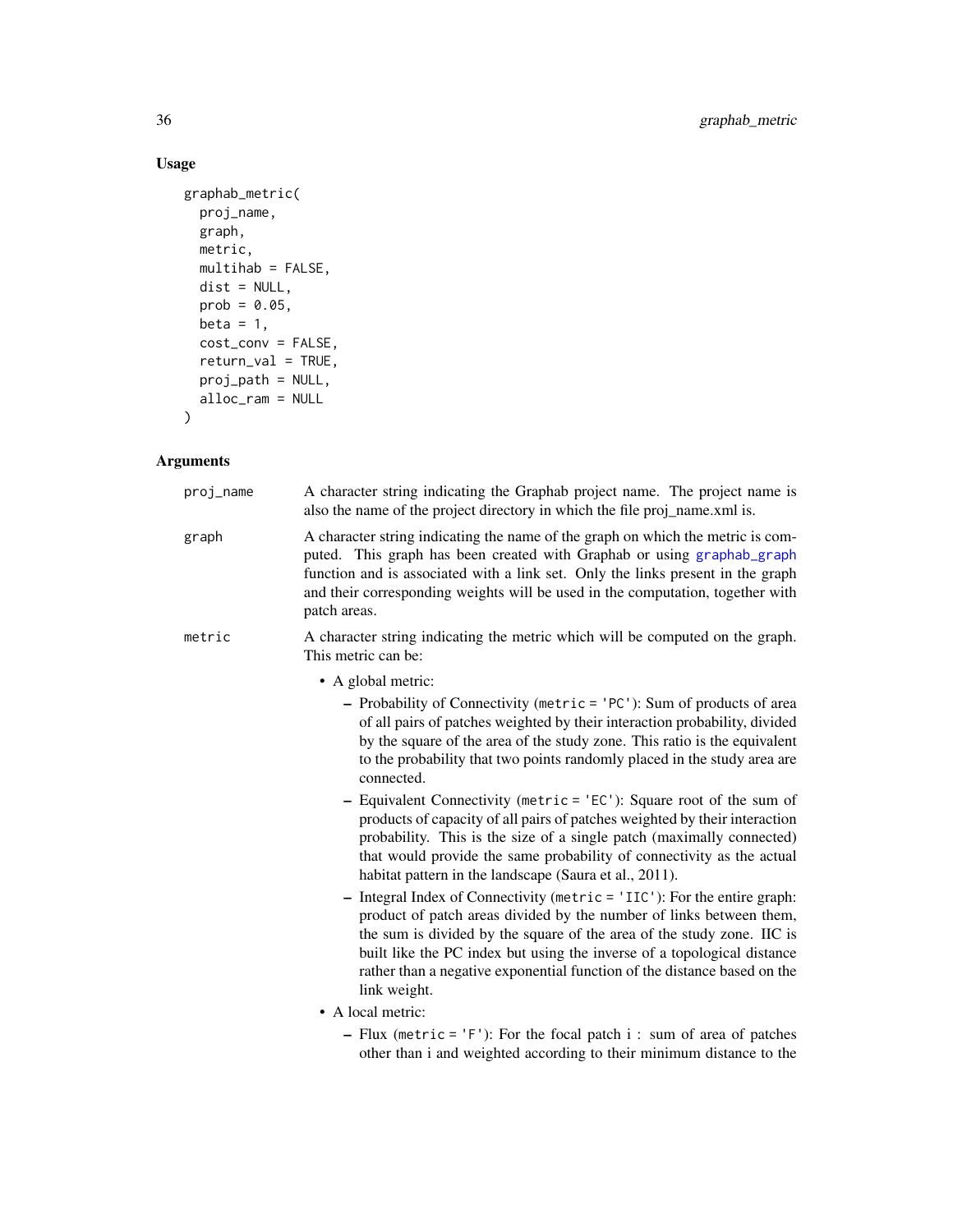focal patch through the graph. This sum is an indicator of the potential dispersion from the patch i or, conversely to the patch i

- Betweenness Centrality index (metric = 'BC'): Sum of the shortest paths through the focal patch i, each path is weighted by the product of the areas of the patches connected and of their interaction probability. All possible paths between every pair of patches is considered in this computation.
- Interaction Flux (metric = 'IF'): Sum of products of the focal patch area with all the other patches, weighted by their interaction probability.
- Degree (metric = 'Dg'): Number of edges connected to the node i i.e. number of patches connected directly to the patch i.
- Closeness Centrality index (metric = 'CCe'): Mean distance from the patch i to all other patches of its component k.
- Current Flux (metric = 'CF'): Sum of currents passing through the patch i.  $c_i^j$  represents the current through the patch i when currents are sent from all patches (except j) to the patch j. The patch j is connected to the ground.
- A delta metric:
	- delta Probability of Connectivity (metric = 'dPC'): Rate of variation between the value of PC index and the value of PC' corresponding to the removal of the patch i. The value of dPC is decomposed into three parts:
		- $*$  dPC<sub>area</sub> is the variation induced by the area lost after removal;
		- $*$  dPC<sub>flux</sub> is the variation induced by the loss of interaction between the patch i and other patches;
		- $*$  dPC<sub>connector</sub> is the variation induced by the modification of paths connecting other patches and initially routed through i.

For most metrics, the interaction probability is computed for each pair of patches from the path that minimizes the distance d (or the cost) between them. It then maximizes  $e^{-\alpha d_{ij}}$  for patches i and j. To use patch capacity values different from the patch area, please use directly Graphab software.

- multihab A logical (default = FALSE) indicating whether the 'multihabitat' mode is used when computing the metric. It only applies to the following metrics: 'EC', 'F', 'IF' and 'BC'. If TRUE, then the project must have been created with the option nomerge=TRUE. It then returns several columns with metric values including the decomposition of the computation according to the type of habitat of every patch. Be careful, this option is in development and we cannot guarantee the results are correct.
- dist A numeric or integer value specifying the distance at which dispersal probability is equal to prob. This argument is mandatory for weighted metrics (PC, F, IF, BC, dPC, CCe, CF) but not used for others. It is used to set  $\alpha$  for computing dispersal probabilities associated with all inter-patch distances such that dispersal probability between patches i and j is  $p_{ij} = e^{-\alpha d_{ij}}$ .
- prob A numeric or integer value specifying the dispersal probability at distance dist. By default, code=0.05. It is used to set  $\alpha$  (see param dist above).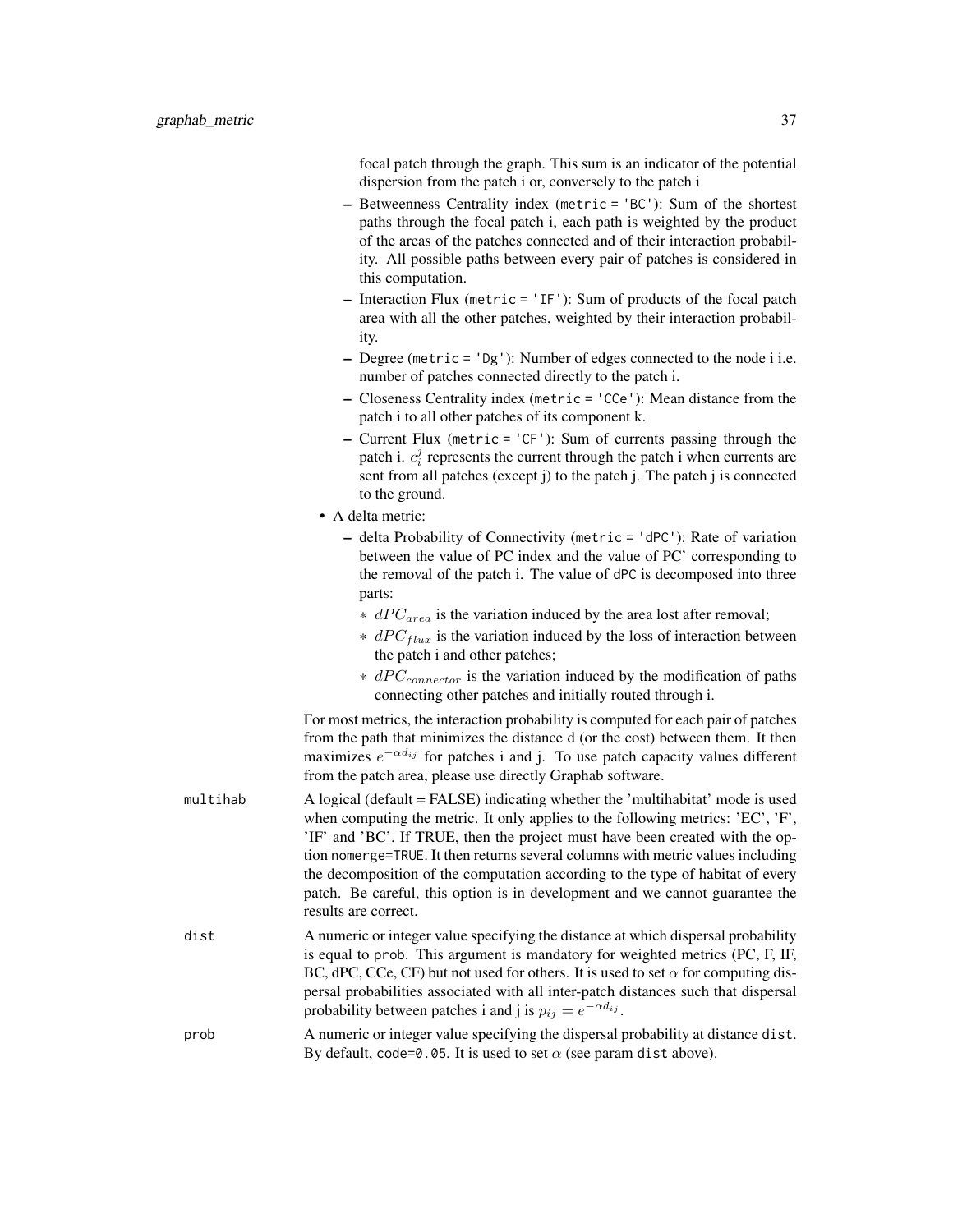| beta       | A numeric or integer value between 0 and 1 specifying the exponent associated<br>with patch areas in the computation of metrics weighted by patch area. By<br>default, beta=1. When beta=0, patch areas do not have any influence in the<br>computation.                                    |
|------------|---------------------------------------------------------------------------------------------------------------------------------------------------------------------------------------------------------------------------------------------------------------------------------------------|
| cost_conv  | FALSE (default) or TRUE. Logical indicating whether numeric dist values are<br>converted from cost-distance into Euclidean distance using a log-log linear re-<br>gression. See also convert_cd function.                                                                                   |
| return_val | Logical (default = TRUE) indicating whether metric values are returned in R<br>(TRUE) or only stored in the patch attribute layer (FALSE)                                                                                                                                                   |
| proj_path  | (optional) A character string indicating the path to the directory that contains<br>the project directory. It should be used when the project directory is not in the<br>current working directory. Default is NULL. When 'proj_path = NULL', the<br>project directory is equal to getwd(). |
| alloc_ram  | (optional, default = NULL) Integer or numeric value indicating RAM gigabytes<br>allocated to the java process. Increasing this value can speed up the computa-<br>tions. Too large values may not be compatible with your machine settings.                                                 |

The metrics are described in Graphab 2.8 manual: [https://sourcesup.renater.fr/www/graphab](https://sourcesup.renater.fr/www/graphab/download/manual-2.8-en.pdf)/ [download/manual-2.8-en.pdf](https://sourcesup.renater.fr/www/graphab/download/manual-2.8-en.pdf) Graphab software makes possible the computation of other metrics. Be careful, when the same metric is computed several times, the option return=TRUE is not returning the right columns. In these cases, use [get\\_graphab\\_metric](#page-26-0).

#### Value

If return\_val=TRUE, the function returns a data.frame with the computed metric values and the corresponding patch ID when the metric is local or delta metric, or the numeric value of the global metric.

#### Author(s)

P. Savary

### Examples

```
## Not run:
graphab_metric(proj_name = "grphb_ex",
              graph = "graph",
              metric = "PC",dist = 1000,prob = 0.05,
              beta = 1
```
## End(Not run)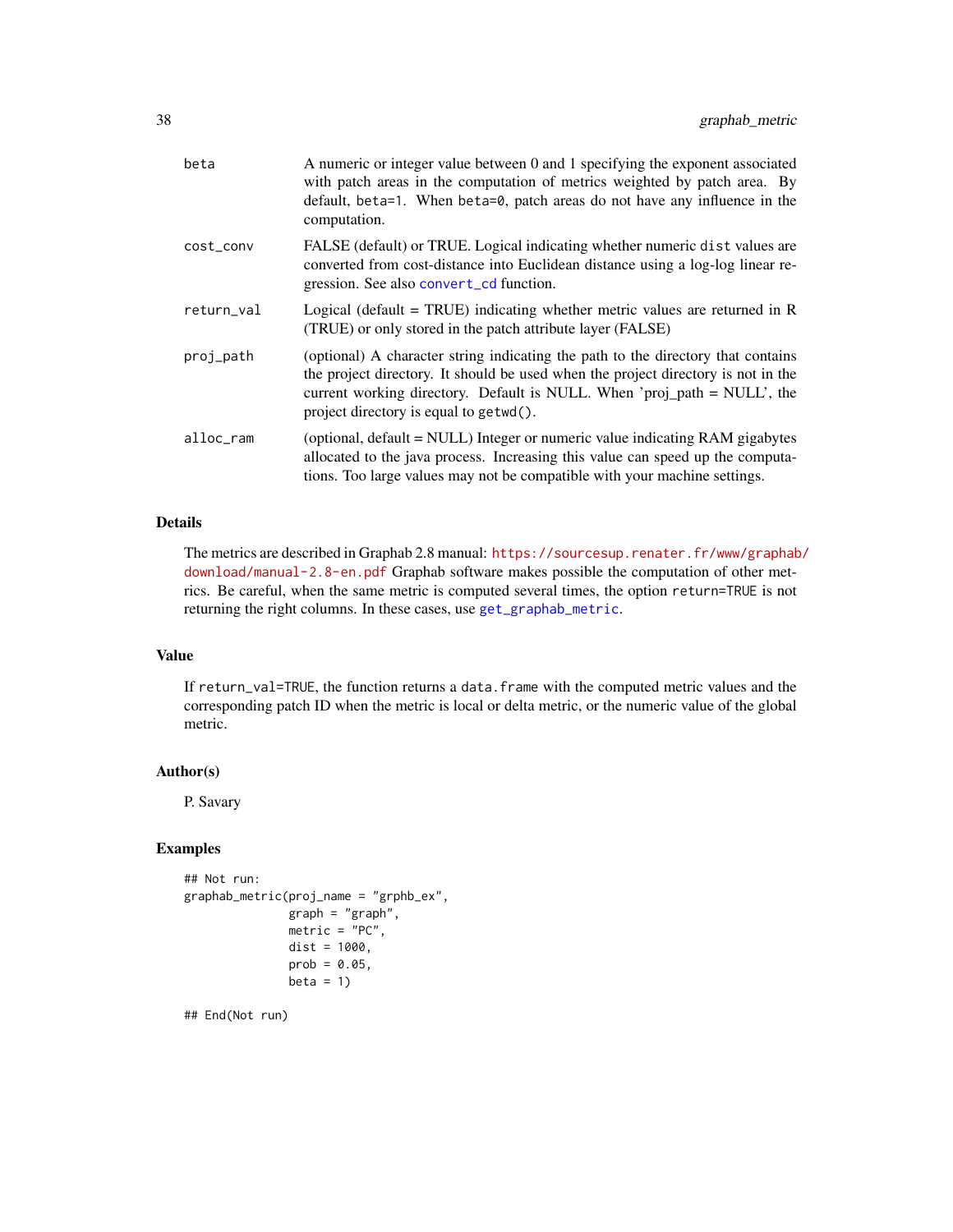## Description

The function creates modules from a graph by maximising modularity

# Usage

```
graphab_modul(
 proj_name,
 graph,
 dist,
 prob = 0.05,
 beta = 1,
 nb = NULL,return = TRUE,
 proj_path = NULL,
 alloc_ram = NULL
)
```

| proj_name | A character string indicating the Graphab project name. The project name is<br>also the name of the project directory in which the file proj_name.xml is.                                                                                                                                                                                                                                                                      |
|-----------|--------------------------------------------------------------------------------------------------------------------------------------------------------------------------------------------------------------------------------------------------------------------------------------------------------------------------------------------------------------------------------------------------------------------------------|
| graph     | A character string indicating the name of the graph on which the modular-<br>ity index is computed. This graph has been created with Graphab or using<br>graphab_graph function and is associated with a link set. Only the links present<br>in the graph and their corresponding weights will be used in the computation,<br>together with patch areas.                                                                       |
| dist      | A numeric or integer value specifying the distance at which dispersal probability<br>is equal to prob. This argument is mandatory for weighted metrics (PC, F, IF,<br>BC, dPC, CCe, CF) but not used for others. It is used to set $\alpha$ for computing dis-<br>persal probabilities associated with all inter-patch distances such that dispersal<br>probability between patches i and j is $p_{ij} = e^{-\alpha d_{ij}}$ . |
| prob      | A numeric or integer value specifying the dispersal probability at distance dist.<br>By default, code=0.05. It is used to set $\alpha$ (see param dist above).                                                                                                                                                                                                                                                                 |
| beta      | A numeric or integer value between 0 and 1 specifying the exponent associated<br>with patch areas in the computation of metrics weighted by patch area. By<br>default, beta=1. When beta=0, patch areas do not have any influence in the<br>computation.                                                                                                                                                                       |
| nb        | (optional, default=NULL) An integer or numeric value indicating the number of<br>modules to be created. By default, it is the number that maximises the modular-<br>ity index.                                                                                                                                                                                                                                                 |
| return    | Logical (default=TRUE) indicating whether results are returned to user.                                                                                                                                                                                                                                                                                                                                                        |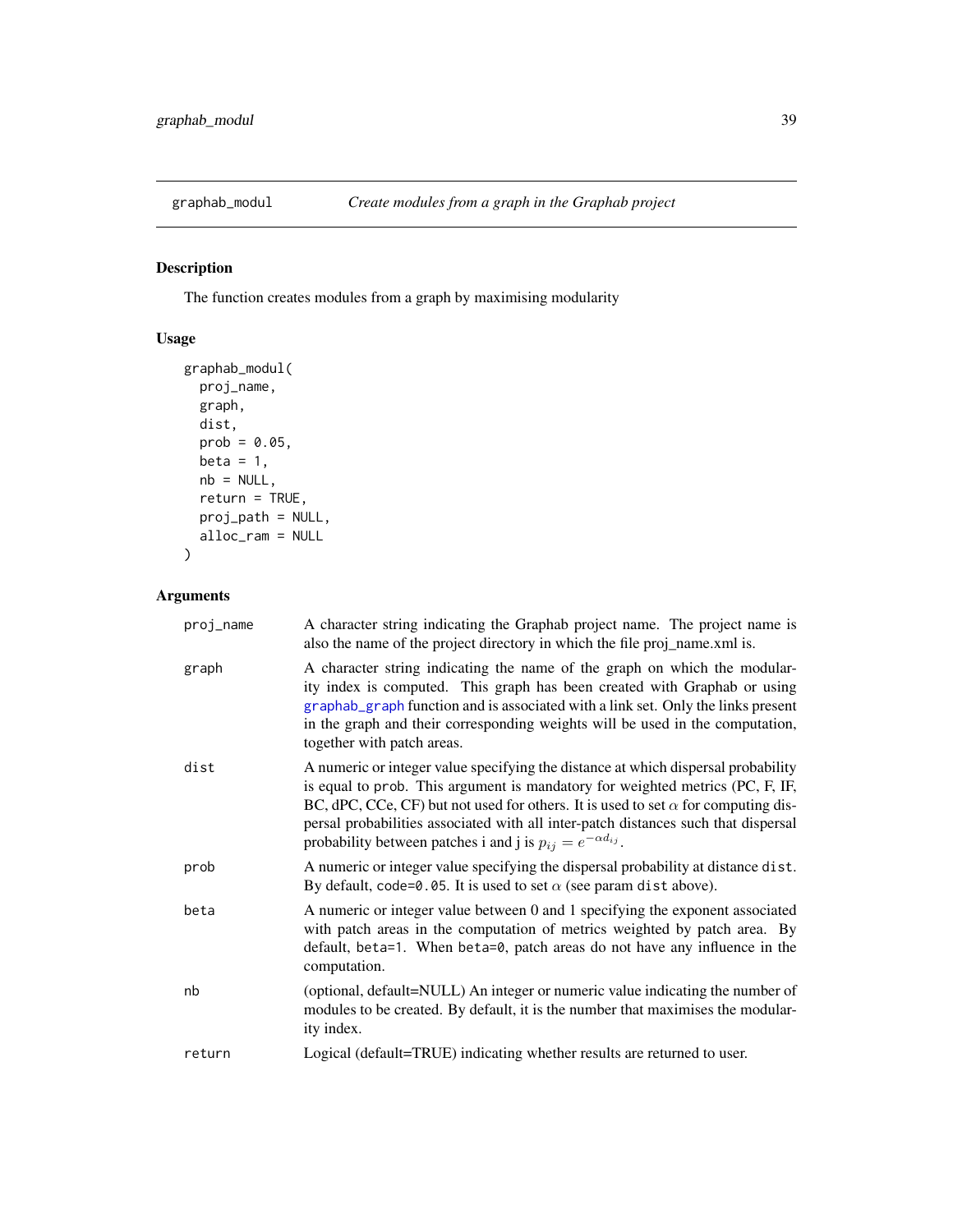| proj_path | (optional) A character string indicating the path to the directory that contains<br>the project directory. It should be used when the project directory is not in the                                                                       |
|-----------|---------------------------------------------------------------------------------------------------------------------------------------------------------------------------------------------------------------------------------------------|
|           | current working directory. Default is NULL. When 'proj_path = NULL', the<br>project directory is equal to get wd().                                                                                                                         |
| alloc_ram | (optional, default = NULL) Integer or numeric value indicating RAM gigabytes<br>allocated to the java process. Increasing this value can speed up the computa-<br>tions. Too large values may not be compatible with your machine settings. |

This function maximises a modularity index by searching for the node partition involves a large number of links within modules and a small number of inter-module links. Each link is given a weight in the computation, such as the weight  $w_{ij}$  of the link between patches i and j is:

$$
w_{ij} = (a_i a_j)^{\beta} e^{-\alpha d_{ij}}
$$

. This function does not allow users to convert automatically Euclidean distances into cost-distances. See more information in Graphab 2.8 manual: [https://sourcesup.renater.fr/www/graphab/](https://sourcesup.renater.fr/www/graphab/download/manual-2.8-en.pdf) [download/manual-2.8-en.pdf](https://sourcesup.renater.fr/www/graphab/download/manual-2.8-en.pdf)

# Value

If return=TRUE, the function returns a message indicating whether the partition has been done. New options are being developed.

#### Author(s)

P. Savary

#### Examples

```
## Not run:
graphab_modul(proj_name = "grphb_ex",
              graph = "graph",dist = 1000,prob = 0.05,
              beta = 1
```
## End(Not run)

graphab\_pointset *Add a point set to the Graphab project*

#### Description

The function adds a spatial point set to the Graphab project, allowing users to identify closest habitat patch from each point and get corresponding connectivity metrics.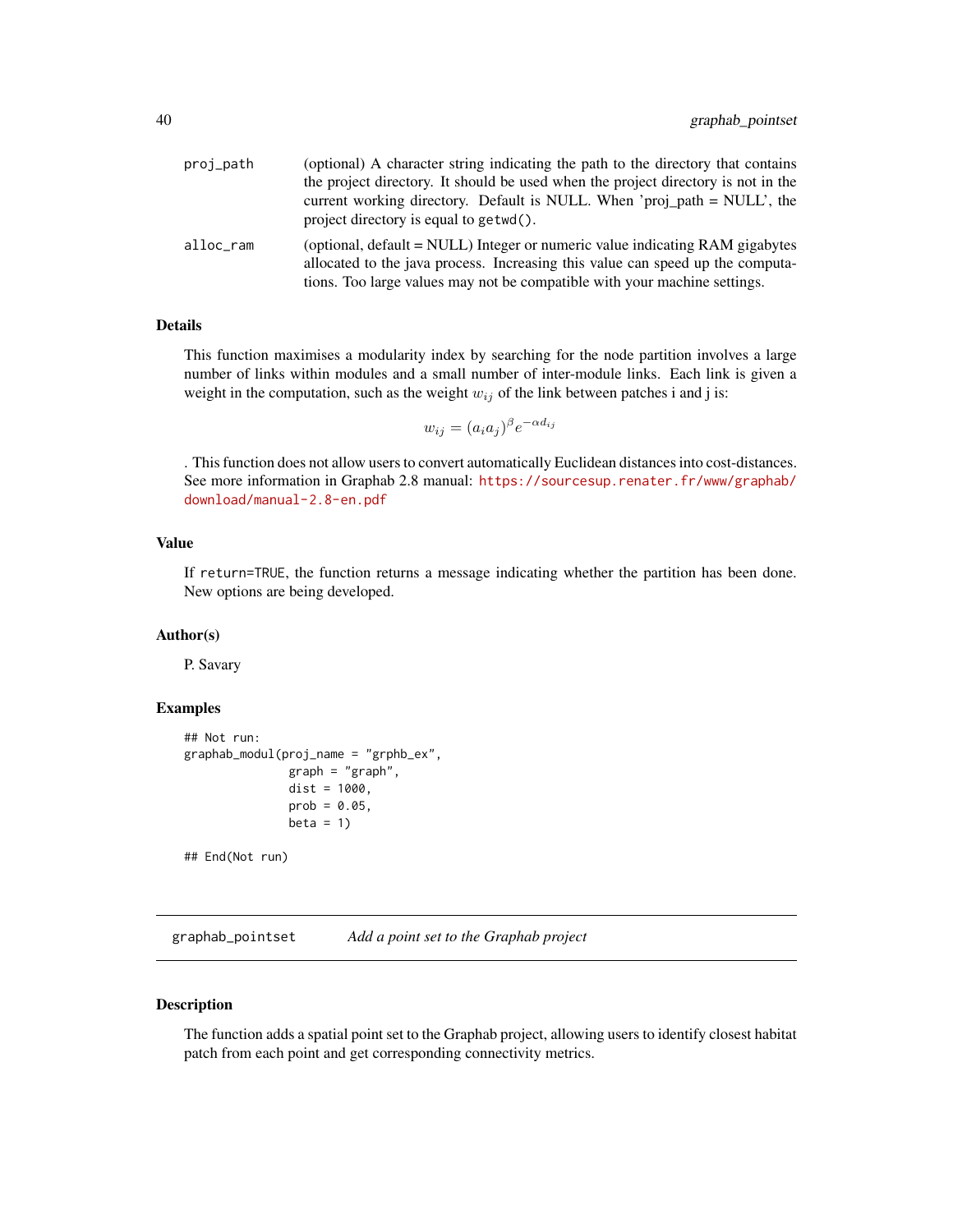### graphab\_pointset 41

# Usage

```
graphab_pointset(
  proj_name,
  linkset,
  pointset,
  id = "ID",return_val = TRUE,
  proj_path = NULL,
  alloc_ram = NULL
\mathcal{L}
```
### Arguments

| proj_name  | A character string indicating the Graphab project name. The project name is<br>also the name of the project directory in which the file proj_name.xml is.                                                                                                                                   |
|------------|---------------------------------------------------------------------------------------------------------------------------------------------------------------------------------------------------------------------------------------------------------------------------------------------|
| linkset    | A character string indicating the name of the link set used. The link set is here<br>used to get the defined cost values and compute the distance from the point to<br>the patches. Link sets can be created with graphab_link.                                                             |
| pointset   | Can be either:                                                                                                                                                                                                                                                                              |
|            | • A character string indicating the path (absolute or relative) to a shapefile<br>point layer                                                                                                                                                                                               |
|            | • A character string indicating the path to a .csv file with three columns: ID,<br>x and y, respectively indicating the point ID, longitude and latitude.                                                                                                                                   |
|            | • A data frame with three columns: ID, x and y, respectively indicating the<br>point ID, longitude and latitude.                                                                                                                                                                            |
|            | • A SpatialPointsDataFrame                                                                                                                                                                                                                                                                  |
|            | The point ID column must be 'ID' by default but can also be specified by the id<br>argument in all three cases.                                                                                                                                                                             |
| id         | A character string indicating the name of the column in either the .csv table,<br>data.frame or attribute table, corresponding to the ID of the points. By default,<br>it should be 'ID'. This column is used for naming the points when returning the<br>output.                           |
| return_val | Logical (default=TRUE) indicating whether the metrics associated with closest<br>habitat patches from the points are returned to users.                                                                                                                                                     |
| proj_path  | (optional) A character string indicating the path to the directory that contains<br>the project directory. It should be used when the project directory is not in the<br>current working directory. Default is NULL. When 'proj_path = NULL', the<br>project directory is equal to getwd(). |
| alloc_ram  | (optional, default = NULL) Integer or numeric value indicating RAM gigabytes<br>allocated to the java process. Increasing this value can speed up the computa-<br>tions. Too large values may not be compatible with your machine settings.                                                 |

# Details

Point coordinates must be in the same coordinate reference system as the habitat patches (and initial raster layer). See more information in Graphab 2.8 manual: [https://sourcesup.renater.fr/](https://sourcesup.renater.fr/www/graphab/download/manual-2.8-en.pdf) [www/graphab/download/manual-2.8-en.pdf](https://sourcesup.renater.fr/www/graphab/download/manual-2.8-en.pdf)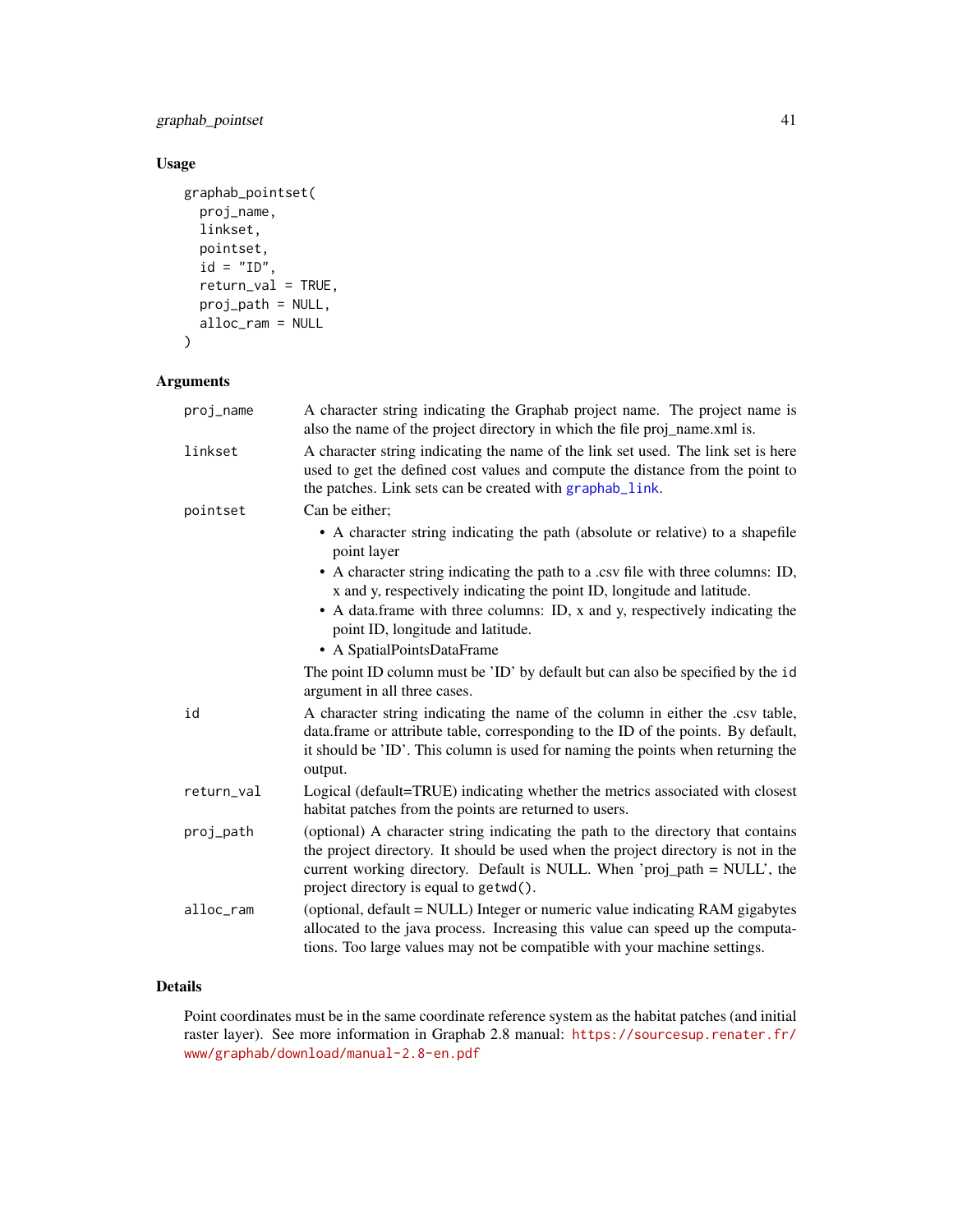# Value

If return\_val=TRUE, the function returns a data.frame with the properties of the nearest patch to every point in the point set, as well as the distance from each point to the nearest patch.

## Author(s)

P. Savary

# Examples

```
## Not run:
graphab_pointset(proj_name = "grphb_ex",
               graph = "graph",pointset = "pts.shp")
```
## End(Not run)

graphab\_project *Create a Graphab project*

#### Description

The function creates a Graphab project from a raster file on which habitat patches can be delimited.

### Usage

```
graphab_project(
 proj_name,
  raster,
 habitat,
 nomerge = FALSE,
 minarea = 0,
 nodata = NULL,
 maxsize = NULL,con8 = FALSE,alloc_ram = NULL,
 proj_path = NULL
\lambda
```

| proj_name | A character string indicating the Graphab project name. The project name is<br>also the name of the project directory in which the file proj name, xml will be<br>created.                                                   |
|-----------|------------------------------------------------------------------------------------------------------------------------------------------------------------------------------------------------------------------------------|
| raster    | A character string indicating the name of the tif raster file or of its path. If the<br>path is not specified, the raster must be present in the current working directory.<br>Raster cell values must be in INT2S encoding. |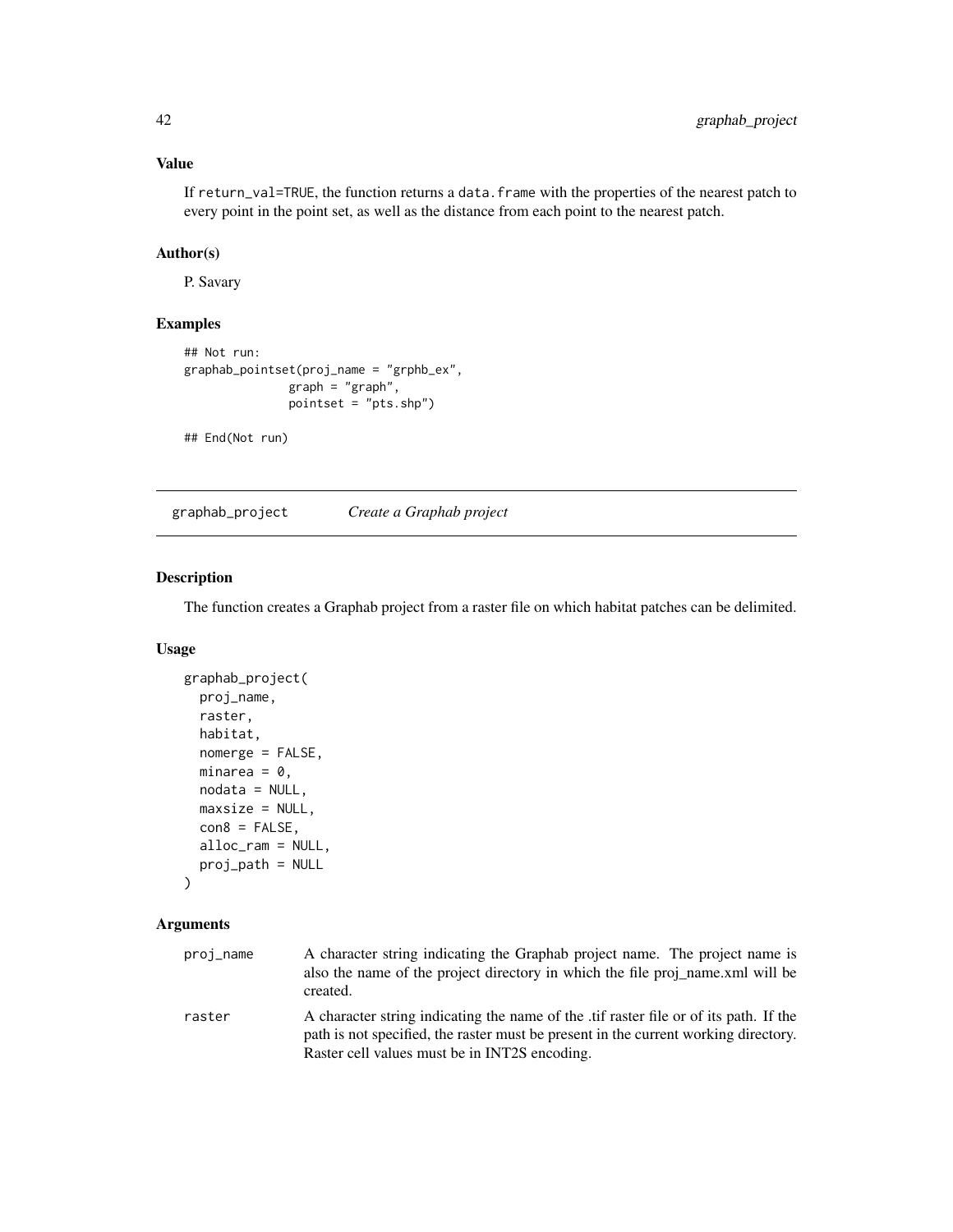| habitat   | An integer or numeric value or vector indicating the code.s (cell value.s) of the<br>habitat cells in the raster file.                                                                                                                                                                      |
|-----------|---------------------------------------------------------------------------------------------------------------------------------------------------------------------------------------------------------------------------------------------------------------------------------------------|
| nomerge   | (optional, default=FALSE) A logical indicating whether contiguous patches cor-<br>responding to different pixel codes are merged (FALSE, default) or not merged<br>(TRUE). Be careful, the nomerge = TRUE option is in development and we can-<br>not guarantee the results are correct.    |
| minarea   | (optional, default=0) An integer or numeric value specifiying the minimum area<br>in hectares for a habitat patch size to become a graph node.                                                                                                                                              |
| nodata    | (optional, default=NULL) An integer or numeric value specifying the code in<br>the raster file associated with nodata value (often corresponding to peripheric<br>cells)                                                                                                                    |
| maxsize   | (optional, default=NULL) An integer or numeric value specifying the maximum<br>side length of the rectangular full extent of each habitat patch in metric units. If<br>this side length exceeds maxsize m, then several patches are created. (often<br>corresponding to peripheric cells)   |
| con8      | (optional, default=FALSE) A logical indicating whether a neighborhood of 8<br>pixels (TRUE) is used for patch definition. By default, con8=4, corresponding<br>to 4 pixel neighborhood.                                                                                                     |
| alloc_ram | (optional, default = NULL) Integer or numeric value indicating RAM gigabytes<br>allocated to the java process. Increasing this value can speed up the computa-<br>tions. Too large values may not be compatible with your machine settings.                                                 |
| proj_path | (optional) A character string indicating the path to the directory that contains<br>the project directory. It should be used when the project directory is not in the<br>current working directory. Default is NULL. When 'proj_path = NULL', the<br>project directory is equal to getwd(). |

A habitat patch consists of the central pixel with its eight neighbors if they are of the same value (8 connexity) and the path geometry is not simplified. See more information in Graphab 2.8 manual: <https://sourcesup.renater.fr/www/graphab/download/manual-2.8-en.pdf>

## Author(s)

P. Savary, T. Rudolph

### Examples

```
## Not run:
proj_name <- "grphb_ex"
raster <- "rast_ex.tif"
habitat <- 5
graphab_project(proj_name = proj_name,
               raster = raster,
               habitat = habitat)
```
## End(Not run)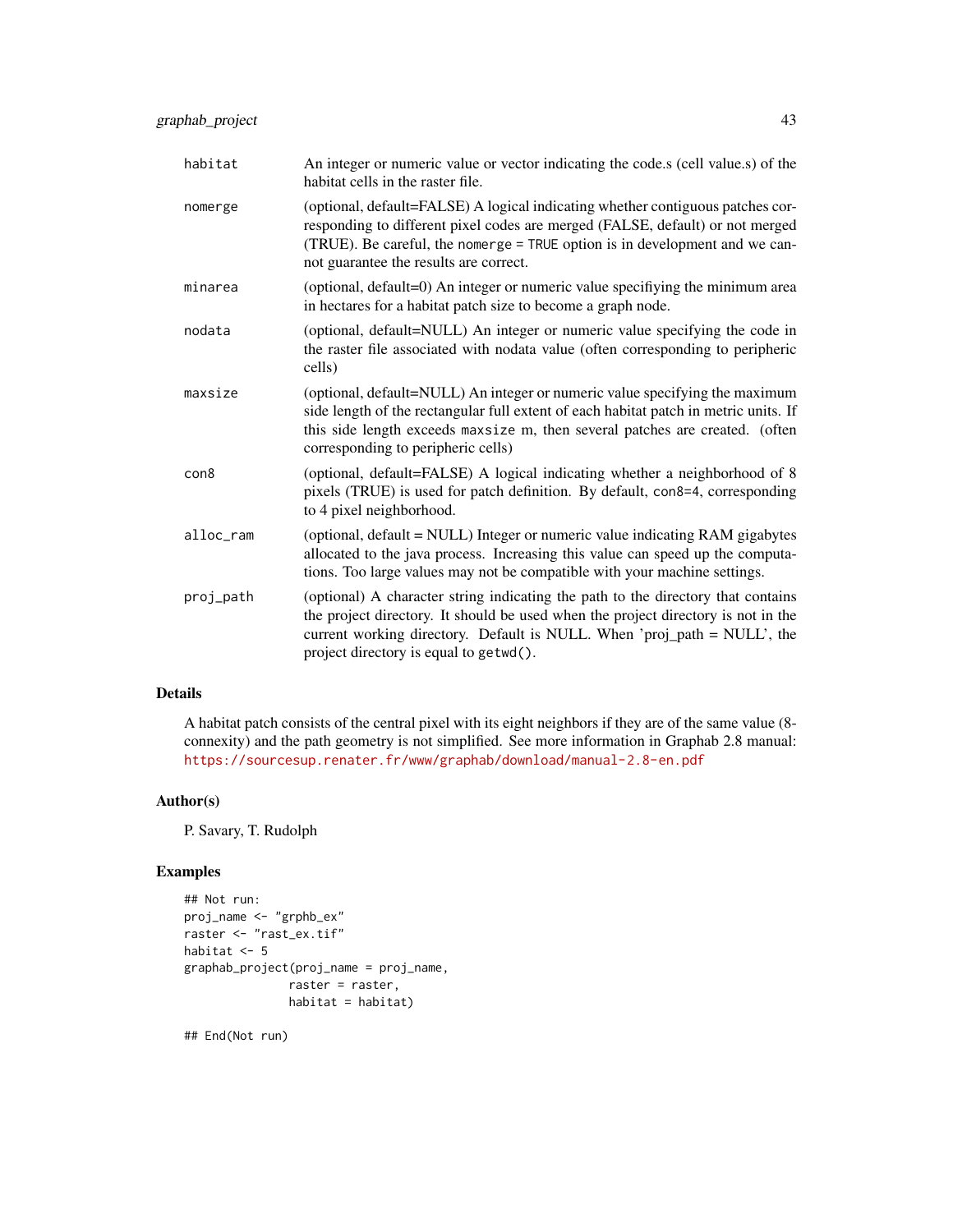graphab\_project\_desc *Describe the objects of a Graphab project*

# Description

The function describes the objects of a Graphab project

# Usage

```
graphab_project_desc(
 proj_name,
 mode = "patches",
 linkset = NULL,
 proj_path = NULL,
 fig = FALSE,return_val = TRUE
)
```

| proj_name  | A character string indicating the Graphab project name. The project name is<br>also the name of the project directory in which the file proj_name.xml is.                                                                                                                                   |
|------------|---------------------------------------------------------------------------------------------------------------------------------------------------------------------------------------------------------------------------------------------------------------------------------------------|
| mode       | A character string indicating the objects of the project that are described. It must<br>be either:                                                                                                                                                                                          |
|            | • mode='patches'(default): The habitat patches are described with synthetic<br>descriptors (code, number, mean capacity, median capacity, capacity har-<br>monic mean, capacity Gini coefficient) and a histogram of capacity distri-<br>bution.                                            |
|            | • mode='linkset': The links of a link set are described with synthetic de-<br>scriptors (codes, costs, number, mean cost distance, median cost distance,<br>cost distance harmonic mean, cost distance Gini coefficient) and a his-<br>togram of cost distance distribution.                |
|            | • mode='both': Both the patches and links of a linkset are described                                                                                                                                                                                                                        |
| linkset    | A character string indicating the name of the link set whose properties are im-<br>ported. The link set has been created with Graphab or using graphab_link<br>function.                                                                                                                    |
| proj_path  | (optional) A character string indicating the path to the directory that contains<br>the project directory. It should be used when the project directory is not in the<br>current working directory. Default is NULL. When 'proj_path = NULL', the<br>project directory is equal to getwd(). |
| fig        | Logical (default $=$ FALSE) indicating whether to plot a figure of the resulting<br>spatial graph. The figure is plotted using function plot_graph_lg. The plotting<br>can be long if the graph has many nodes and links.                                                                   |
| return_val | Logical (default $=$ TRUE) indicating whether the project features are returned<br>as a list (TRUE) or only displayed in the R console (FALSE).                                                                                                                                             |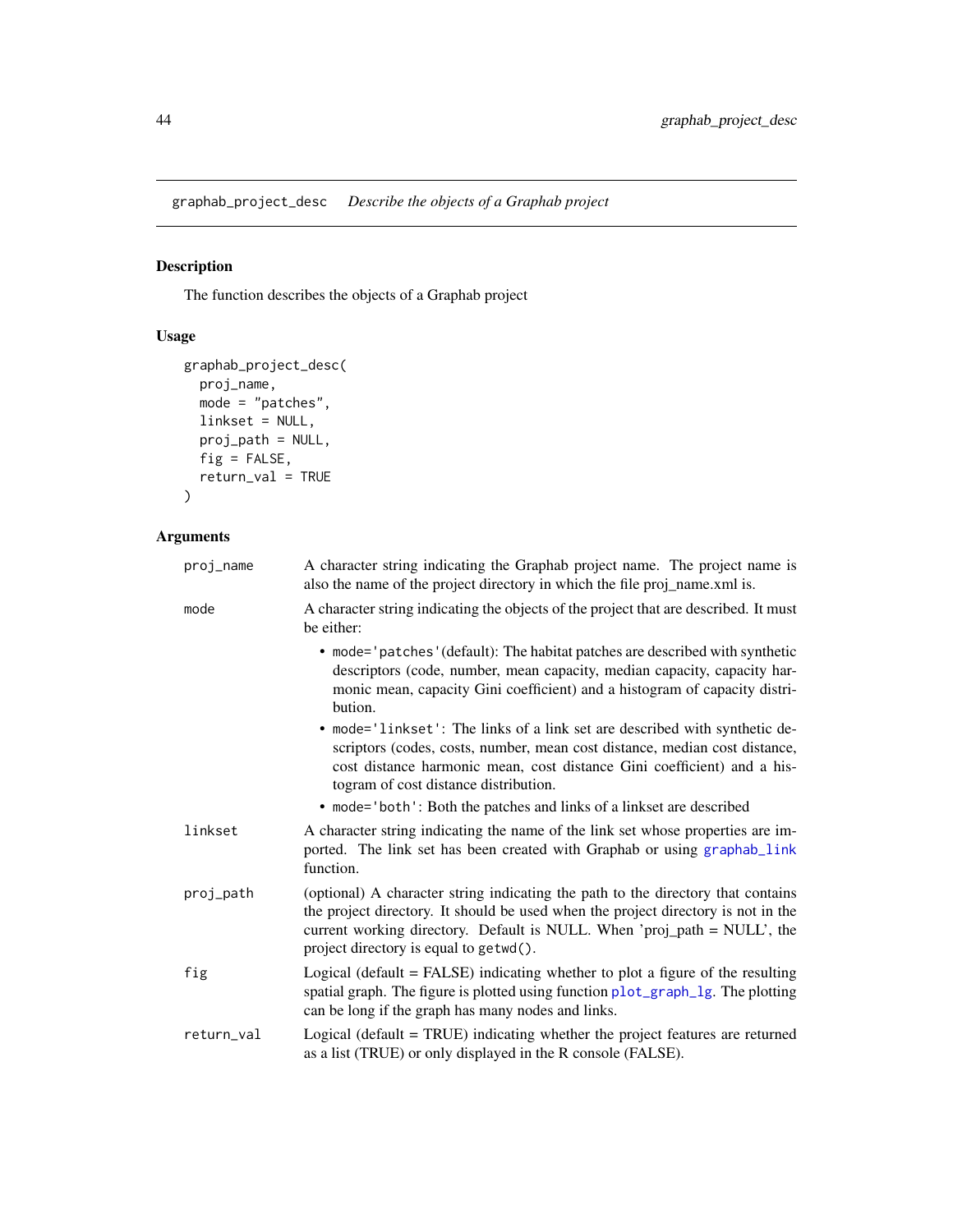### graphab\_to\_igraph 45

### Author(s)

P. Savary

# Examples

```
## Not run:
graphab_project_desc(proj_name = "grphb_ex",
                     mode = "patches",
                     fig = FALSE)
```
## End(Not run)

graphab\_to\_igraph *Create landscape graphs from Graphab link set*

### Description

The function creates a landscape graph from a link set created with Graphab software or different functions of this package and converts it into a graph object of class igraph. The graph has weighted links and is undirected. Nodes attributes present in the Graphab project are included, including connectivity metrics when computed

### Usage

```
graphab_to_igraph(
 proj_name,
  linkset,
  nodes = "patches",
 weight = "cost",proj_path = NULL,
 fig = FALSE,crds = FALSE
)
```

| proj_name | A character string indicating the project name. It is also the name of the directory<br>in which proj_name.xml file is found. By default, 'proj_name' is searched into<br>the current working directory                                                               |
|-----------|-----------------------------------------------------------------------------------------------------------------------------------------------------------------------------------------------------------------------------------------------------------------------|
| linkset   | A character string indicating the name of the linkset used to create the graph<br>links. The linkset must have been created previously (see the function graphab_link).<br>It can be complete or planar. The graph is given the topology of the selected link<br>set. |
| nodes     | A character string indicating whether the nodes of the created graph are given all<br>the attributes or metrics computed in Graphab or only those specific to a given<br>graph previously created with graphab_graph It can be:                                       |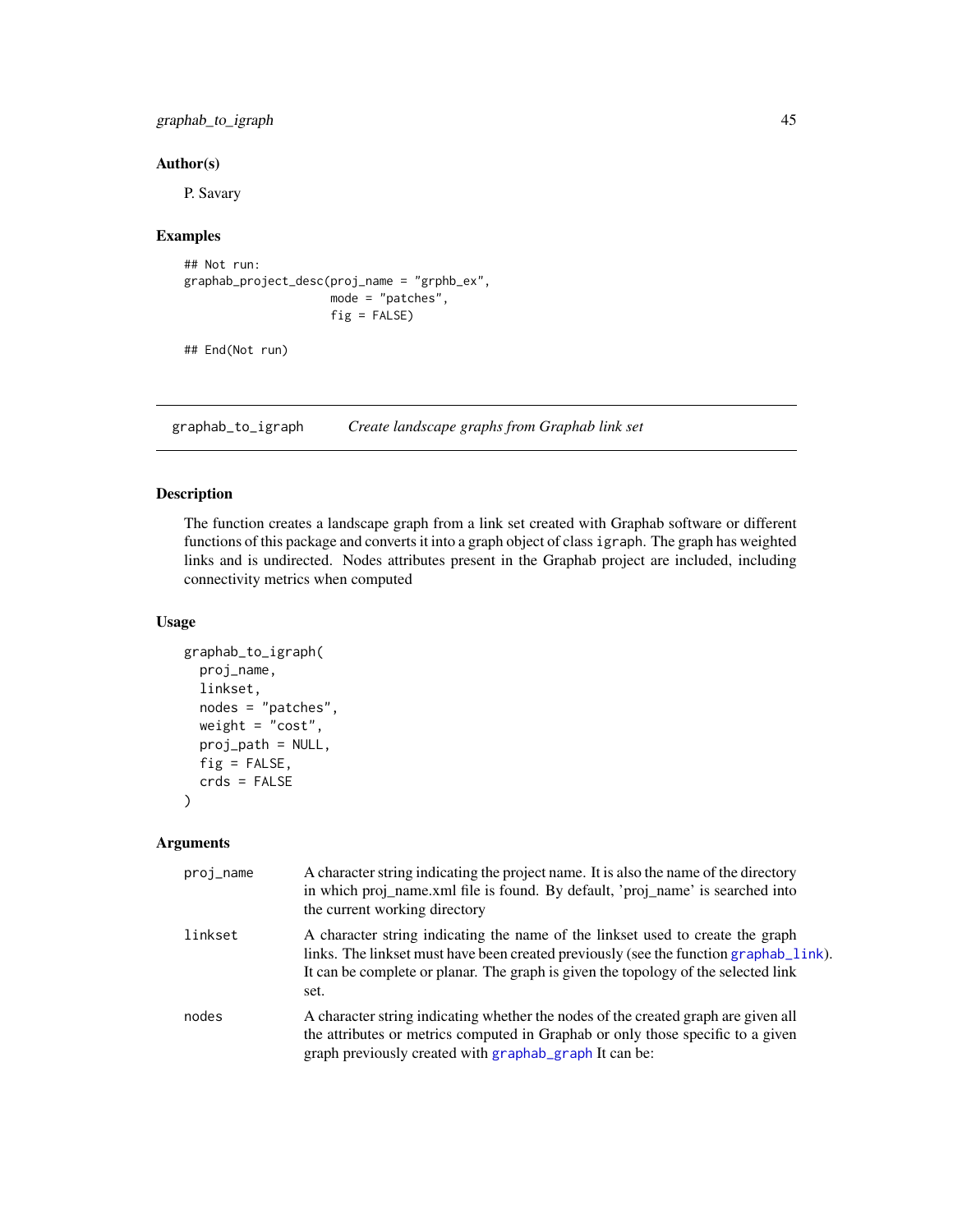|           | • nodes = "patches" (default): all the attributes and metrics of the habitat<br>patches are included as node attributes in igraph object.<br>• nodes = "graph_name"(default): only the metrics of the habitat patches<br>computed from the graph 'graph_name' created with graphab_graph are |
|-----------|----------------------------------------------------------------------------------------------------------------------------------------------------------------------------------------------------------------------------------------------------------------------------------------------|
|           | included as node attributes in igraph object, along with some basic patch<br>attributes.                                                                                                                                                                                                     |
| weight    | A character string ("euclid" or "cost") indicating whether to weight the links<br>with Euclidean distance or cost-distance (default) values.                                                                                                                                                 |
| proj_path | (optional) A character string indicating the path to the directory that contains<br>the project directory ('proj_name'). By default, 'proj_name' is searched into<br>the current working directory                                                                                           |
| fig       | Logical (default $=$ FALSE) indicating whether to plot a figure of the resulting<br>spatial graph. The figure is plotted using function plot_graph_lg. The plotting<br>can be long if the graph has many nodes and links.                                                                    |
| crds      | Logical (default = $FALSE$ ) indicating whether to create an object of class data. $frame$<br>with the node centroid spatial coordinates. Such a data, frame has 3 columns:<br>'ID', 'x', 'y'.                                                                                               |

### Value

A graph object of class igraph (if crds = FALSE) or a list of objects: a graph object of class igraph and a data. frame with the nodes spatial coordinates (if crds = TRUE).

#### Author(s)

P. Savary

### References

Foltête J, Clauzel C, Vuidel G (2012). "A software tool dedicated to the modelling of landscape networks." *Environmental Modelling \& Software*, 38, 316–327.

### Examples

```
## Not run:
proj_path <- system.file('extdata',package='graph4lg')
proj_name <- "grphb_ex"
linkset <- "lkst1"
nodes <- "graph"
graph <- graphab_to_igraph(proj_name = proj_name,
                           linkset = "lkst1",
                           nodes = "graph",
                           links = links,
                           weights = "cost",
                           proj_path = proj_path,
                           crds = FALSE,
                           fig = FALSE)
```
## End(Not run)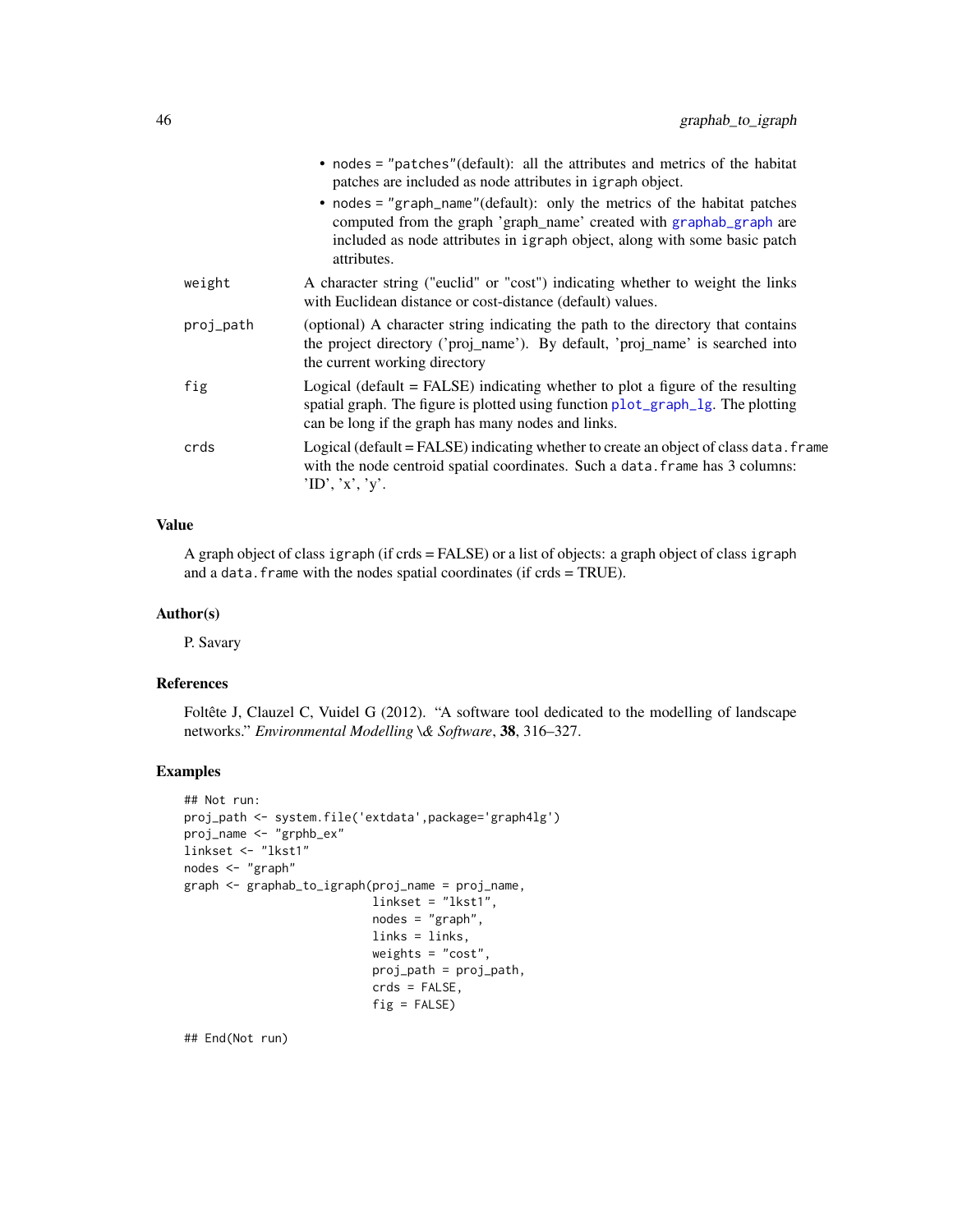graph\_modul\_compar *Compare the partition into modules of two graphs*

#### **Description**

The function computes the Adjusted Rand Index (ARI) to compare two graphs' partitions into modules or clusters more generally. Both graphs must have the same number of nodes, but not necessarily the same number of links. They must also have the same node names and in the same order.

#### Usage

```
graph_modul_compar(
  x,
 y,
  mode = "graph",
  nb_model = NULL,algo = "fast_greedy",
  node_inter = "distance",
  data = NULL
)
```
Arguments

x The first graph object

• If mode = 'graph' (default), x is a graph object of class igraph. Then, its nodes must have the same names as in graph y. • If mode = 'data.frame', x refers to a column of the data.frame 'data'. Then x must be a character string indicating the name of the column of 'data' with the modules' labels of the nodes in the first graph. In that case, the column can be of class numeric, character or factor but will be converted into a numeric vector in any case. • If mode = 'vector', x is a vector of class character, factor or numeric. In that case, it must have the same length as vector y and will be converted into a numeric vector. y The second graph object Same classes possible as for x. Must be of the same format as x mode A character string indicating whether x and y are igraph objects, vectors or columns from a data.frame. mode can be 'graph', 'data.frame' or 'vector'. nb\_modul (if x and y are igraph objects) A numeric or integer value or a numeric vector with 2 elements indicating the number of modules to create in both graphs. • If nb\_modul is a numeric value, then the same number of modules are created in both graphs. • If nb\_modul is a numeric vector of length 2, then the numbers of modules created in graphs x and y are the first and second elements of nb\_modul, respectively.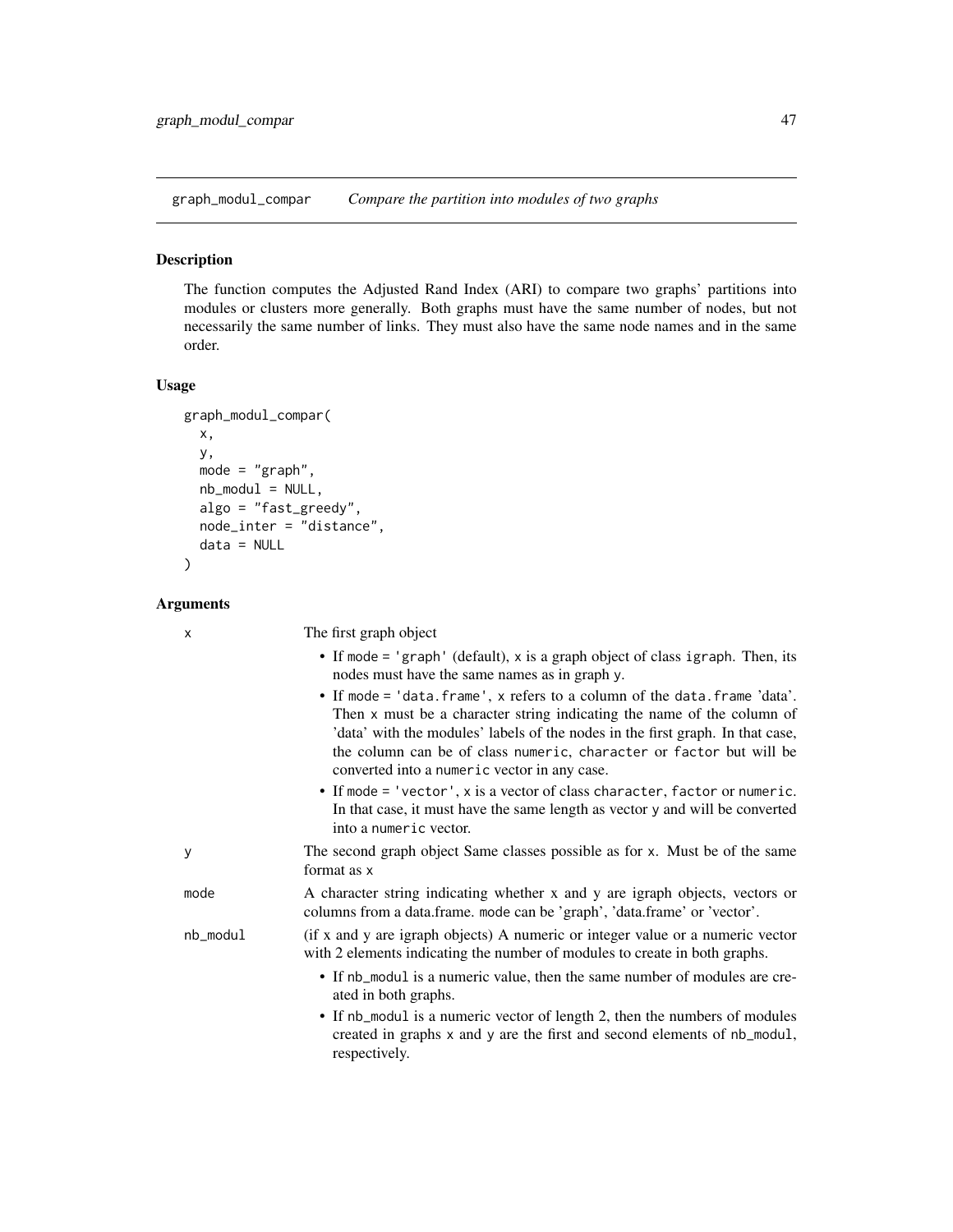| algo       | (if x and y are igraph objects) A character string indicating the algorithm used<br>to create the modules with <b>igraph</b> .                                                                                                                     |
|------------|----------------------------------------------------------------------------------------------------------------------------------------------------------------------------------------------------------------------------------------------------|
|            | • If algo = 'fast_greedy' (default), function cluster_fast_greedy from<br><b>igraph</b> is used (Clauset et al., 2004).                                                                                                                            |
|            | • If algo = 'walktrap' (default), function cluster_walktrap from igraph<br>is used (Pons et Latapy, 2006) with 4 steps (default options).                                                                                                          |
|            | • If algo = 'louvain', function cluster_louvain from igraph is used (Blon-<br>del et al., 2008). In that case, the number of modules created in each graph<br>is imposed.                                                                          |
|            | • If algo = 'optimal', function cluster_optimal from igraph is used (Bran-<br>des et al., 2008) (can be very long). In that case, the number of modules<br>created in each graph is imposed.                                                       |
| node_inter | (optional, if x and y are igraph objects, default is 'none') A character string indi-<br>cating whether the links of the graph are weighted by distances or by similarity<br>indices. It is only used to compute the modularity index. It can be:  |
|            | • 'distance': Link weights correspond to distances. Nodes that are close to<br>each other will more likely be in the same module.                                                                                                                  |
|            | • 'similarity': Link weights correspond to similarity indices. Nodes that are<br>similar to each other will more likely be in the same module. Inverse link<br>weights are then used to compute the modularity index.                              |
|            | • 'none': Links are not weighted for the computation, which is only based on<br>graph topology.                                                                                                                                                    |
|            | Two different weightings can be used to create the modules of the two graphs.                                                                                                                                                                      |
|            | • If node_inter is a character string, then the same link weighting is used<br>for both graphs.                                                                                                                                                    |
|            | • If node_inter is a character vector of length 2, then the link weighting<br>used by the algorithm to create the modules of graphs x and y is determined<br>by the first and second elements of node_inter, respectively.                         |
| data       | (if x and y are columns from a data.frame) An object of class data.frame with at<br>least two columns and as many rows as there are nodes in the graphs compared.<br>The columns indicate the modules of each node in 2 different classifications. |

This index takes values between -1 and 1. It measures how often pairs of nodes pertaining to the same module in one graph also pertain to the same module in the other graph. Therefore, large values indicate that both partitions are similar. The Rand Index can be defined as the frequency of agreement between two classifications into discrete classes. It is the number of times a pair of elements are classified into the same class or in two different classes in both compared classifications, divided by the total number of possible pairs of elements. The Rand Index is between 0 and 1 but its maximum value depends on the number of elements. Thus, another 'adjusted' index was created, the Adjusted Rand Index. According to the Hubert et Arabie's formula, the ARI is computed as follows:  $\overline{ARI} = \frac{Index - Expectedindex}{Maximumindex - Expectedindex}$  where the values of Index, Expected index and Maximum index are computed from a contingency table. This function uses adjustedRandIndex from package mclust which applies the Hubert and Arabie's formula for the ARI. This function works for undirected graphs only.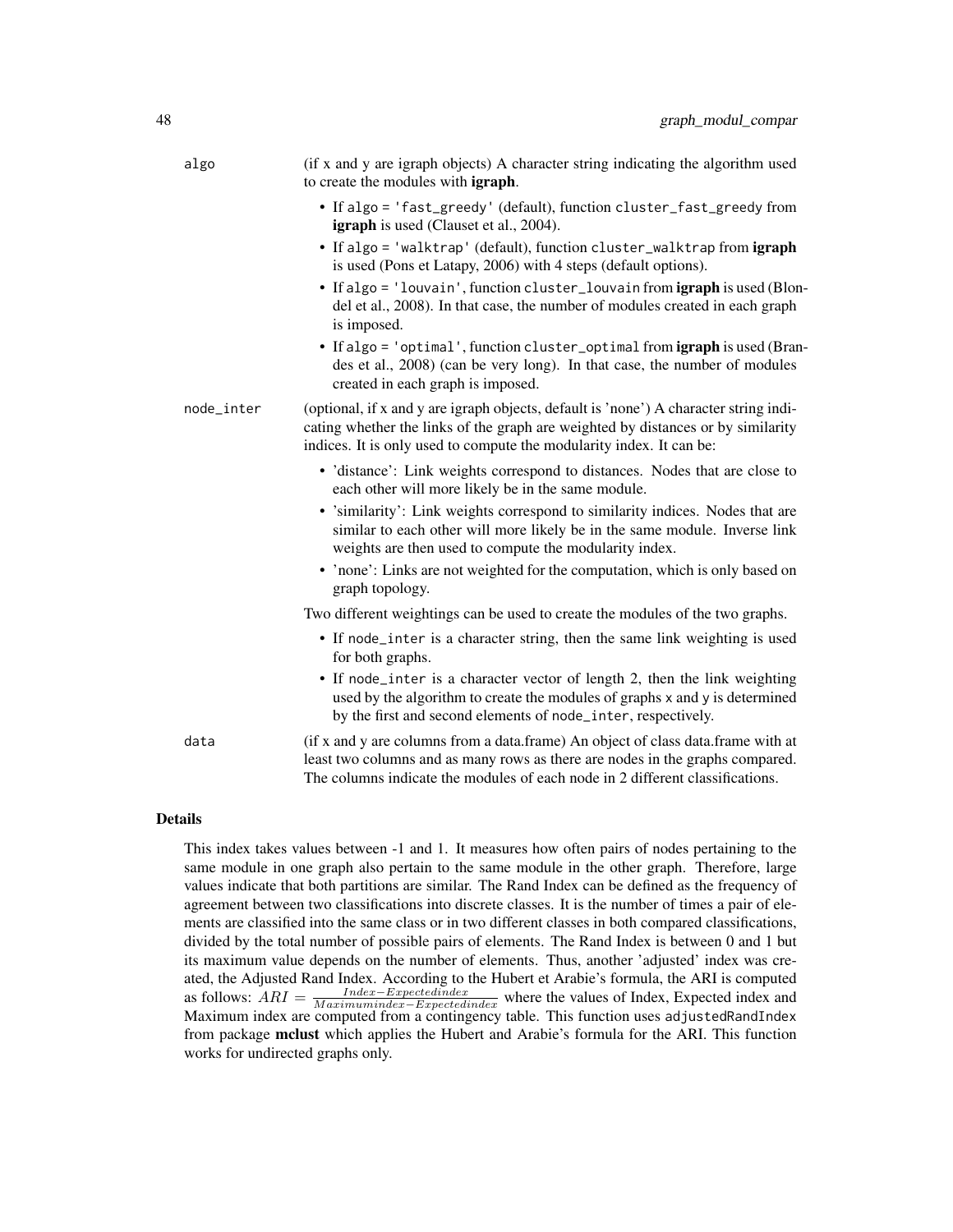#### Value

The value of the ARI

### Author(s)

P. Savary

#### References

Dyer RJ, Nason JD (2004). "Population graphs: the graph theoretic shape of genetic structure." *Molecular ecology*, 13(7), 1713–1727. Hubert L, Arabie P (1985). "Comparing partitions." *Journal of classification*, 2(1), 193–218. Clauset A, Newman ME, Moore C (2004). "Finding community structure in very large networks." *Physical review E*, 70(6). Blondel VD, Guillaume J, Lambiotte R, Lefebvre E (2008). "Fast unfolding of communities in large networks." *Journal of Statistical Mechanics - Theory and Experiment*, 10. Brandes U, Delling D, Gaertler M, Gorke R, Hoefer M, Nikoloski Z, Wagner D (2008). "On modularity clustering." *IEEE transactions on knowledge and data engineering*, 20(2), 172–188. Pons P, Latapy M (2006). "Computing communities in large networks using random walks." *J. Graph Algorithms Appl.*, 10(2), 191–218.

#### Examples

```
data(data_ex_genind)
data(pts_pop_ex)
mat_dist <- suppressWarnings(graph4lg::mat_geo_dist(data=pts_pop_ex,
     ID = "ID".x = "x",y = "y")mat_dist <- mat_dist[order(as.character(row.names(mat_dist))),
                      order(as.character(colnames(mat_dist)))]
graph_obs <- gen_graph_thr(mat_w = mat_dist, mat_thr = mat_dist,
                            thr = 24000, mode = "larger")
mat\_gen < - matgen\_dist(x = data\_ex\_genind, dist = "DPS")graph_pred <- gen_graph_topo(mat_w = mat_gen, mat_topo = mat_dist,
                            topo = "gabriel")
ARI \leq graph_modul_compar(x = graph_obs, y = graph_pred)
```
graph\_node\_compar *Compare the local properties of the nodes from two graphs*

#### Description

The function computes a correlation coefficient between the graph-theoretic metric values computed at the node-level in two graphs sharing the same nodes. It allows to assess whether the connectivity properties of the nodes in one graph are similar to that of the same nodes in the other graph. Alternatively, the correlation is computed between a graph-theoretic metric values and the values of an attribute associated to the nodes of a graph.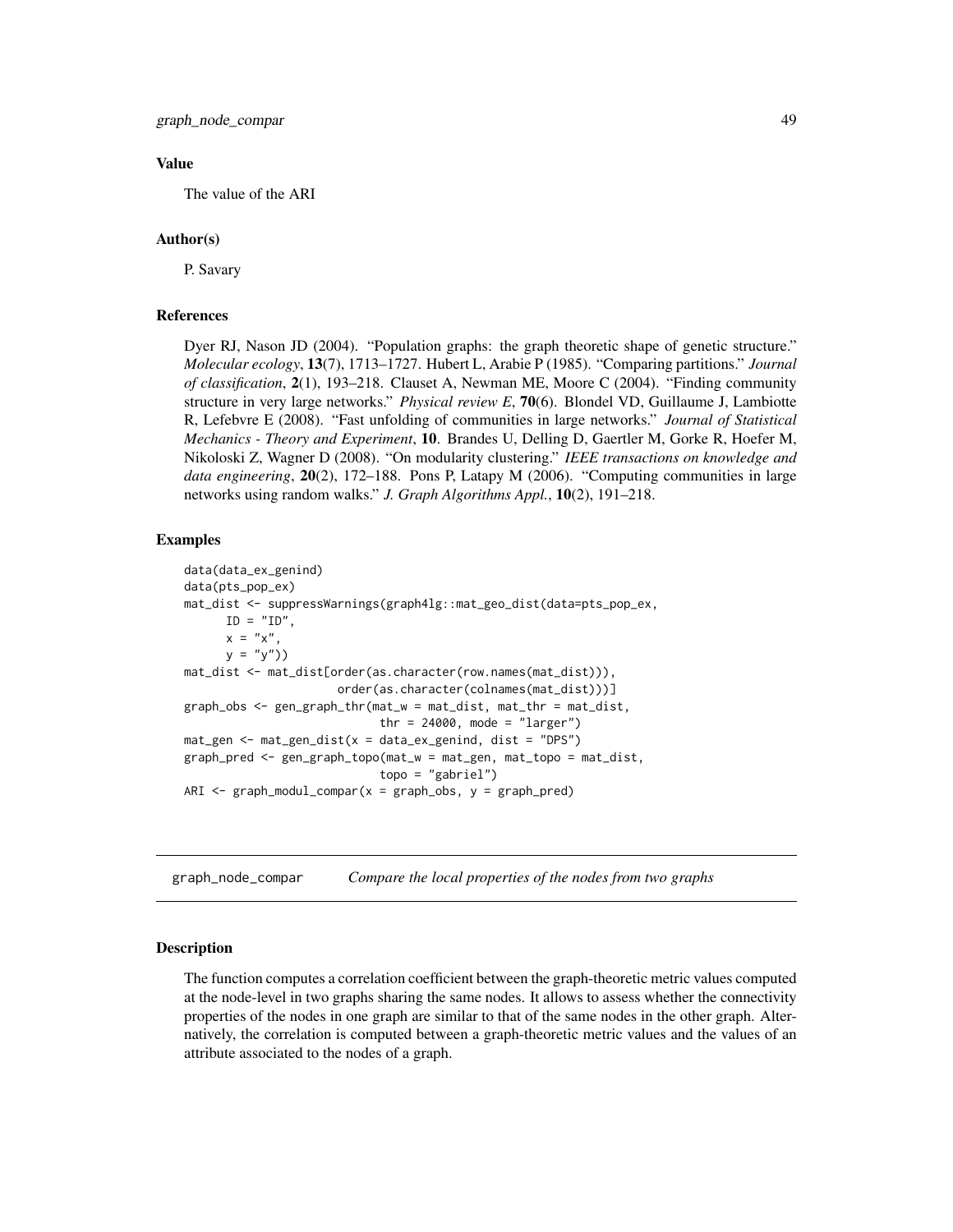# Usage

```
graph_node_compar(
 x,
 y,
 metrics = c("siw", "siw"),
 method = "spearman",
 weight = TRUE,test = TRUE\lambda
```
### Arguments

| X       | An object of class igraph. Its nodes must have the same names as in graph y.                                                                                                                                                                                                                                                                                         |
|---------|----------------------------------------------------------------------------------------------------------------------------------------------------------------------------------------------------------------------------------------------------------------------------------------------------------------------------------------------------------------------|
| У       | An object of class igraph. Its nodes must have the same names as in graph x.                                                                                                                                                                                                                                                                                         |
| metrics | Two-element character vector specifying the graph-theoretic metrics computed<br>at the node-level in the graphs or the node attribute values to be correlated to<br>these metrics. Graph-theoretic metrics can be:                                                                                                                                                   |
|         | • Degree (metrics = $c("deg", )$ )                                                                                                                                                                                                                                                                                                                                   |
|         | • Closeness centrality index (metrics = $c("close",)$ )                                                                                                                                                                                                                                                                                                              |
|         | • Betweenness centrality index (metrics = $c("btw",)$ )                                                                                                                                                                                                                                                                                                              |
|         | • Strength (sum of the weights of the links connected to a node) (metrics =<br>c("str",))                                                                                                                                                                                                                                                                            |
|         | • Sum of the inverse weights of the links connected to a node (metrics =<br>$c("siw", \ldots), default)$                                                                                                                                                                                                                                                             |
|         | • Mean of the inverse weights of the links connected to a node (metrics =<br>$c("min", \ldots))$                                                                                                                                                                                                                                                                     |
|         | Node attributes must have the same names as in the igraph object, and must<br>refer to an attribute with numerical values. The vector metrics is composed<br>of two character values. When a node attribute has the same name as a metric<br>computable from the graph, node attributes are given priority.                                                          |
| method  | A character string indicating which correlation coefficient is to be computed<br>("pearson", "kendall" or "spearman" (default)).                                                                                                                                                                                                                                     |
| weight  | Logical which indicates whether the links are weighted during the calculation<br>of the centrality indices betweenness and closeness. (default: weight = TRUE).<br>Link weights are interpreted as distances when computing the shortest paths.<br>They should then be inversely proportional to the strength of the relationship<br>between nodes (e.g. to fluxes). |
| test    | Logical. Should significance testing be performed? (default = TRUE)                                                                                                                                                                                                                                                                                                  |
|         |                                                                                                                                                                                                                                                                                                                                                                      |

# Details

The correlation coefficients between the metrics can be computed in different ways, as initial assumptions (e.g. linear relationship) are rarely verified. Pearson's r, Spearman's rho and Kendall's tau can be computed (from function [cor](#page-0-0)). When x is similar to y, then the correlation is computed between two metrics characterizing the nodes of the same graph.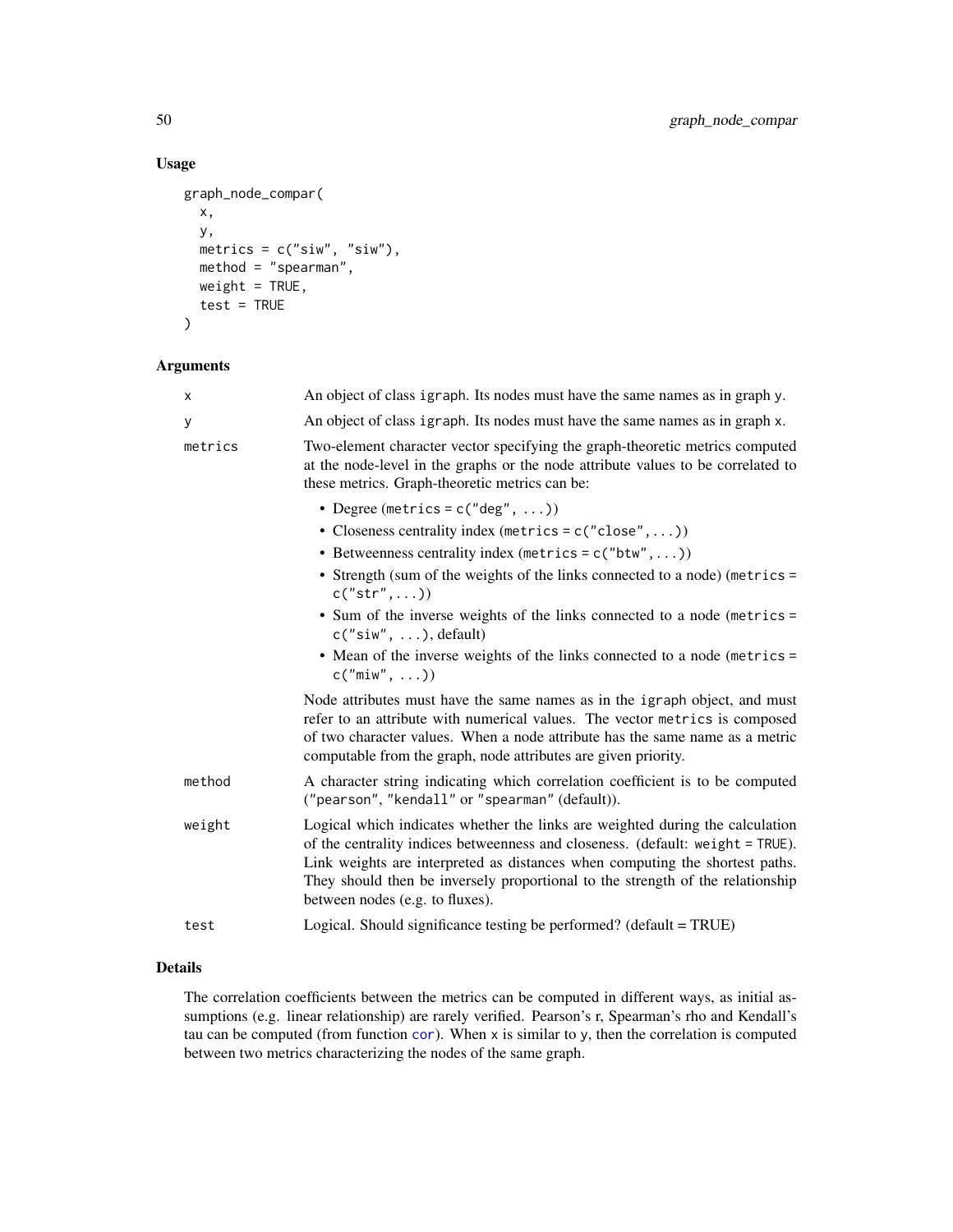graph\_plan 51

## Value

A list summarizing the correlation analysis.

#### Author(s)

P. Savary

### Examples

```
data(data_ex_genind)
data(pts_pop_ex)
mat_dist <- suppressWarnings(graph4lg::mat_geo_dist(data = pts_pop_ex,
      ID = "ID",x = "x",y = "y")mat_dist <- mat_dist[order(as.character(row.names(mat_dist))),
                      order(as.character(colnames(mat_dist)))]
graph_obs <- gen_graph_thr(mat_w = mat_dist, mat_thr = mat_dist,
                           thr = 9500, mode = "larger")
mat_gen <- mat_gen_dist(x = data_ex_genind, dist = "DPS")
graph_pred <- gen_graph_topo(mat_w = mat_gen, mat_topo = mat_dist,
                            topo = "gabriel")
res_cor <- graph_node_compar(x = graph_obs, y = graph_pred,
                             metrics = c("siw", "siw"), method = "spearman",
                             test = TRUE, weight = TRUE)
```
graph\_plan *Create a graph with a minimum planar graph topology*

## Description

The function constructs a graph with a minimum planar graph topology

# Usage

```
graph_plan(crds, ID = NULL, x = NULL, y = NULL, weight = TRUE)
```

| A data. frame with the spatial coordinates of the point set (the graph nodes). It<br>must have three columns: |
|---------------------------------------------------------------------------------------------------------------|
| • ID: A character string indicating the name of the points (graph nodes).                                     |
| • x: A numeric or integer indicating the longitude of the graph nodes.                                        |
| • y: A numeric or integer indicating the latitude of the graph nodes.                                         |
| A character string indicating the name of the column of crds with the point IDs                               |
| A character string indicating the name of the column of crds with the point<br>longitude                      |
|                                                                                                               |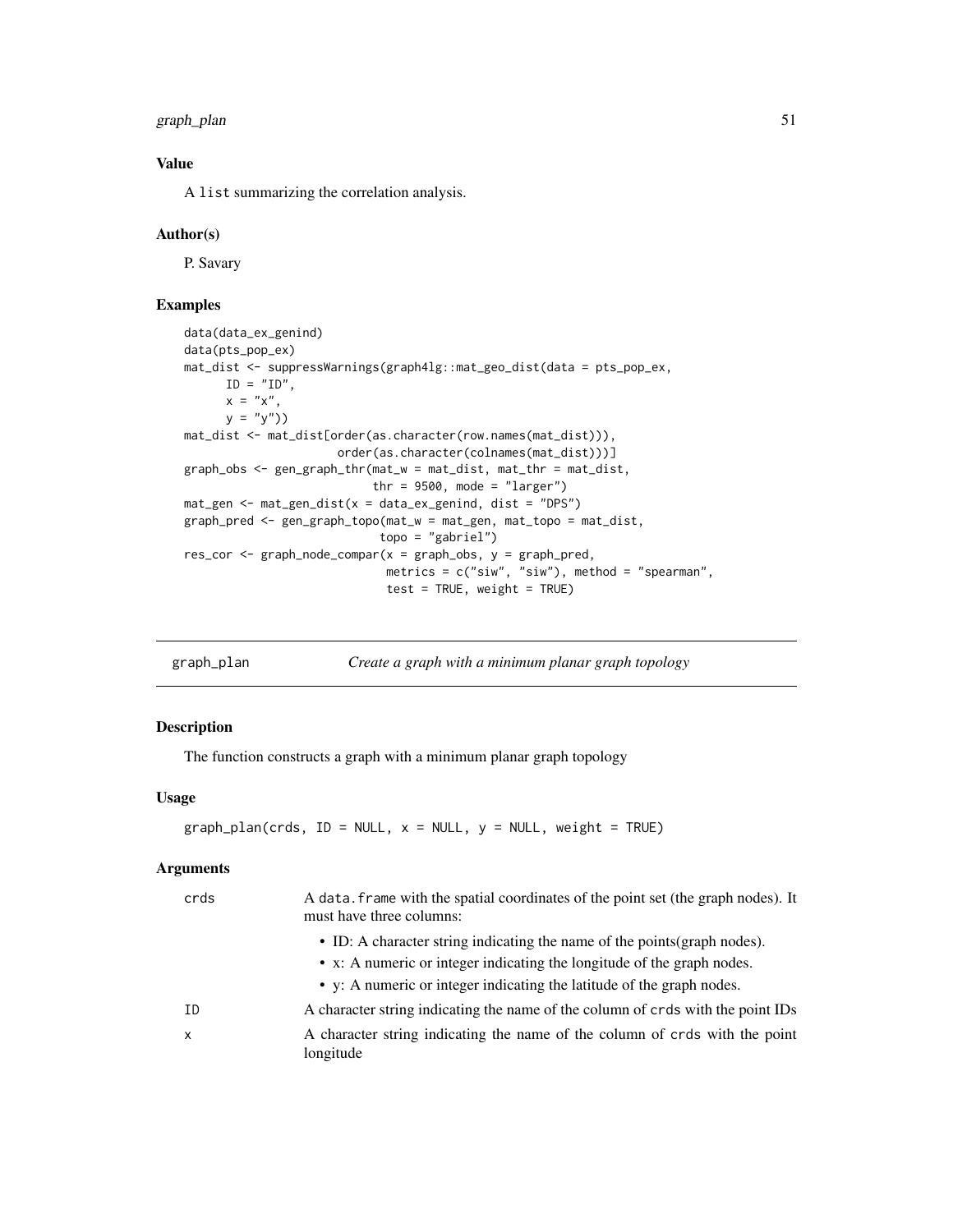|        | A character string indicating the name of the column of crds with the point<br>latitude                                                                                                                                                   |
|--------|-------------------------------------------------------------------------------------------------------------------------------------------------------------------------------------------------------------------------------------------|
| weight | A character string indicating whether the links of the graph are weighted by<br>Euclidean distances (TRUE)(default) or not (FALSE). When the graph links do<br>not have weights in Euclidean distances, each link is given a weight of 1. |

A delaunay triangulation is performed in order to get the planar graph.

#### Value

A planar graph of class igraph

#### Author(s)

P. Savary

## Examples

```
data(pts_pop_ex)
g_plan <- graph_plan(crds = pts_pop_ex,
            ID = "ID",x = "x",y = "y")
```

| graph_plot_compar | Visualize the topological differences between two spatial graphs on a |
|-------------------|-----------------------------------------------------------------------|
|                   | map                                                                   |

### Description

The function enables to compare two spatial graphs by plotting them highlighting the topological similarities and differences between them. Both graphs should share the same nodes and cannot be directed graphs.

# Usage

```
graph_plot_compar(x, y, crds)
```

| X    | A graph object of class igraph. Its nodes must have the same names as in graph                               |
|------|--------------------------------------------------------------------------------------------------------------|
|      | ν.                                                                                                           |
| V    | A graph object of class igraph. Its nodes must have the same names as in graph<br>X.                         |
| crds | A data. frame with the spatial coordinates of the graph nodes (both x and y). It<br>must have three columns: |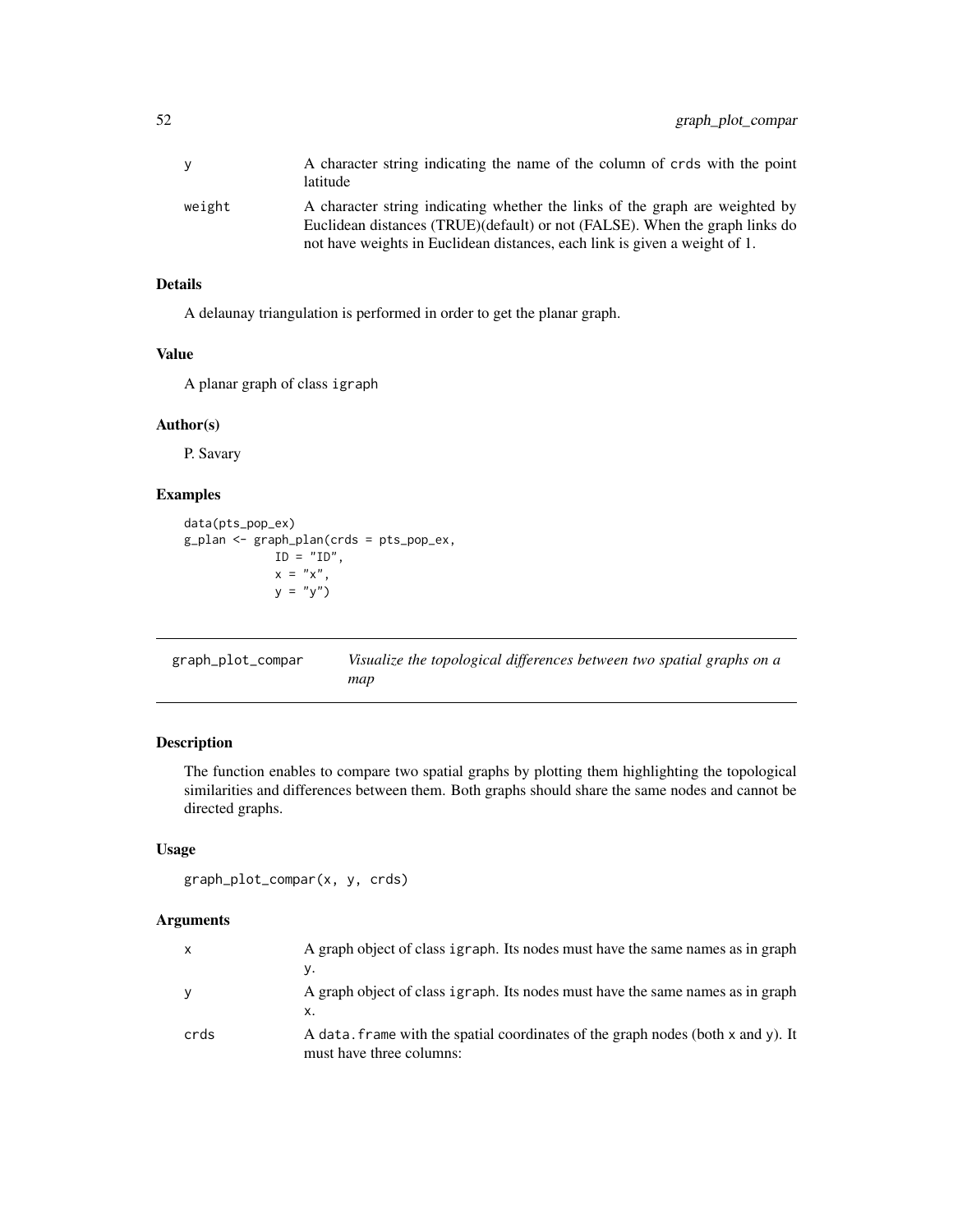- ID: Name of the graph nodes (character string). The names must be the same as the node names of the graphs of class igraph (igraph::V(graph)\$name)
- x: Longitude of the graph nodes (numeric or integer).
- y: Latitude of the graph nodes (numeric or integer).

The graphs x and y of class igraph must have node names (not necessarily in the same order as IDs in crds, given a merging is done).

### Value

A ggplot2 object to plot

### Author(s)

P. Savary

#### Examples

```
data(pts_pop_ex)
data(data_ex_genind)
mat_w <- mat_gen_dist(data_ex_genind, dist = "DPS")
mat_dist <- mat_geo_dist(data = pts_pop_ex,
                         ID = "ID",x = "x",y = "y")mat_dist <- mat_dist[order(as.character(row.names(mat_dist))),
                   order(as.character(colnames(mat_dist)))]
g1 \leq-gen\_graph\_topo(mat_w = mat_w, topo = "mst")g2 <- gen_graph_topo(mat_w = mat_w, mat_topo = mat_dist, topo = "gabriel")
g \leftarrow graph\_plot\_compar(x = g1, y = g2,crds = pts_pop_ex)
```
graph\_topo\_compar *Compute an index comparing graph topologies*

#### Description

The function computes several indices in order to compare two graph topologies. One of the graph has the "true" topology the other is supposed to reproduce. The indices are then a way to assess the reliability of the latter graph. Both graphs must have the same number of nodes, but not necessarily the same number of links. They must also have the same node names and in the same order.

#### Usage

```
graph_topo_compar(obs_graph, pred_graph, mode = "mcc", directed = FALSE)
```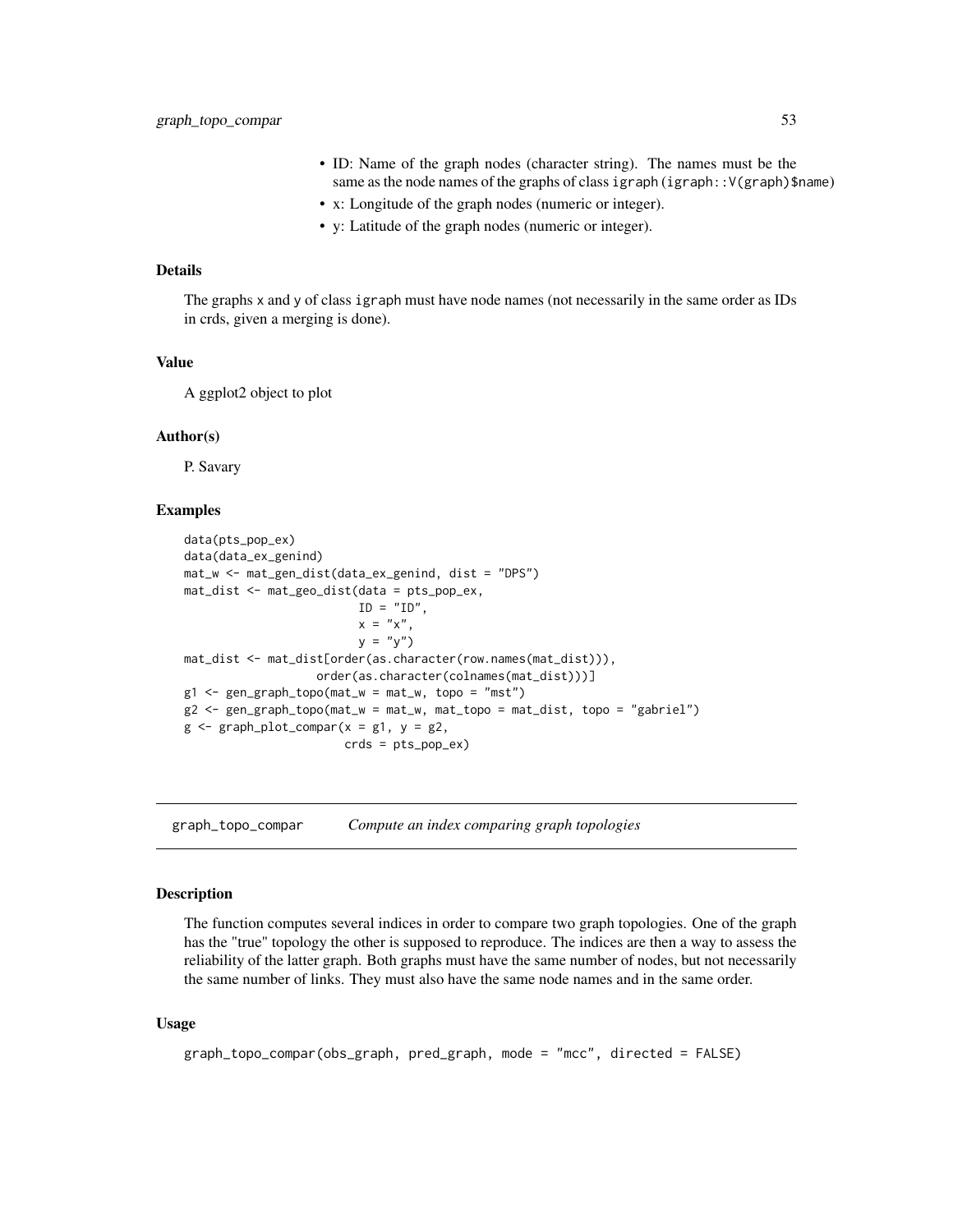#### Arguments

| obs_graph  | A graph object of class igraph with n nodes. It is the observed graph that<br>pred_graph is supposed to approach.   |
|------------|---------------------------------------------------------------------------------------------------------------------|
| pred_graph | A graph object of class igraph with n nodes. It is the predicted graph that is<br>supposed to be akin to obs_graph. |
| mode       | A character string specifying which index to compute in order to compare the<br>topologies of the graphs.           |
|            | • If 'mode = 'mcc'' (default), the Matthews Correlation Coefficient (MCC) is<br>computed.                           |
|            | • If 'mode = 'kappa'', the Kappa index is computed.                                                                 |
|            | • If 'mode = 'fdr'', the False Discovery Rate (FDR) is computed.                                                    |
|            | • If 'mode = 'acc'', the Accuracy is computed.                                                                      |
|            | • If 'mode = 'sens'', the Sensitivity is computed.                                                                  |
|            | $\bullet$ If 'mode = 'spec'', the Specificity is computed.                                                          |
|            | • If 'mode = 'prec'', the Precision is computed.                                                                    |
| directed   | Logical (TRUE or FALSE) specifying whether both graphs are directed or not.                                         |

### Details

The indices are calculated from a confusion matrix counting the number of links that are in the "observed" graph ("true") and also in the "predicted" graph (true positives : TP), that are in the "observed" graph but not in the "predicted" graph (false negatives : FN), that are not in the "observed" graph but in the "predicted" graph (false positives : FP) and that are not in the "observed" graph and not in the "predicted" graph neither (true negatives: TN). K is the total number of links in the graphs. K is equal to  $n \times (n-1)$  if the graphs are directed and to  $\frac{n \times (n-1)}{2}$  if they are not directed, with n the number of nodes.  $OP = TP + FN$ ,  $ON = TN + FP$ ,  $PP = TP + FP$  and  $PN = FN + TN$ . The Matthews Correlation Coefficient (MCC) is computed as follows:  $MCC = \frac{TP \times TN - FP \times FN}{\sqrt{(TP + FP) \times TN + TN \times TN + FN}}$  $(T P+FP)(TP+FN)(TN+FP)(TN+FN)$ The Kappa index is computed as follows:  $Kappa = \frac{K \times (TP + TN) - (ON \times PN) - (OP \times PP)}{K^2 - (ON \times PN) - (OP \times PP)}$ The False Discovery Rate (FDR) is calculated as follows:  $FDR = \frac{FP}{TP + FP}$ The Accuracy is calculated as follows:  $Acc = \frac{TP + TN}{K}$ The Sensitivity is calculated as follows:  $Sens = \frac{TP}{TP+FN}$ The Specificity is calculated as follows:  $Spec = \frac{TN}{TN+FP}$ The Precision is calculated as follows:  $Prec = \frac{TP}{TP + FP}$ Self loops are not taken into account.

#### Value

The value of the index computed

#### Author(s)

P. Savary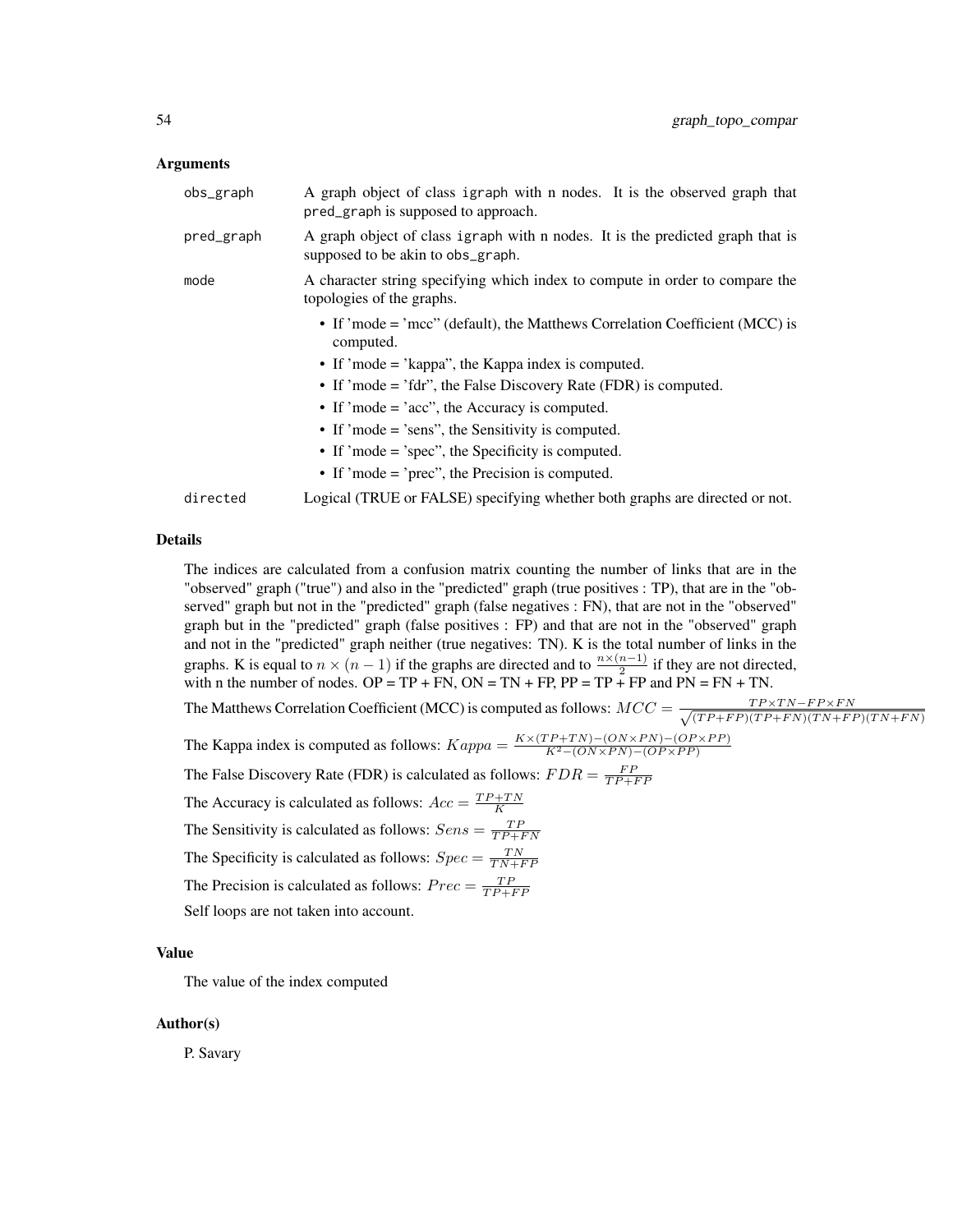graph\_to\_df 55

#### References

Dyer RJ, Nason JD (2004). "Population graphs: the graph theoretic shape of genetic structure." *Molecular ecology*, 13(7), 1713–1727. Baldi P, Brunak S, Chauvin Y, Andersen CA, Nielsen H (2000). "Assessing the accuracy of prediction algorithms for classification: an overview." *Bioinformatics*, 16(5), 412–424. Matthews BW (1975). "Comparison of the predicted and observed secondary structure of T4 phage lysozyme." *Biochimica et Biophysica Acta (BBA)-Protein Structure*, 405(2), 442–451.

#### Examples

```
data(data_ex_genind)
data(pts_pop_ex)
mat_dist <- suppressWarnings(graph4lg::mat_geo_dist(data=pts_pop_ex,
     ID = "ID".x = "x",y = "y")mat_dist <- mat_dist[order(as.character(row.names(mat_dist))),
                     order(as.character(colnames(mat_dist)))]
graph_obs <- gen_graph_thr(mat_w = mat_dist, mat_thr = mat_dist,
                           thr = 15000, mode = "larger")
mat_gen <- mat_gen_dist(x = data_ex_genind, dist = "DPS")
graph_pred <- gen_graph_topo(mat_w = mat_gen, mat_topo = mat_dist,
                           topo = "gabriel")
graph_topo_compar(obs_graph = graph_obs,
                 pred_graph = graph_pred,
                 mode = "mcc",directed = FALSE)
```
graph\_to\_df *Convert a graph into a edge list data.frame*

#### Description

The function converts a graph into a edge list data.frame

#### Usage

```
graph_to_df(graph, weight = TRUE)
```
#### Arguments

| graph  | A graph object of class igraph                                              |
|--------|-----------------------------------------------------------------------------|
| weight | Logical. If TRUE (default), then the column 'link' of the output data.frame |
|        | contains the weights of the links. If FALSE, it contains only 0 and 1.      |

### Details

The 'graph' nodes must have names. Links must have weights if 'weight = TRUE'.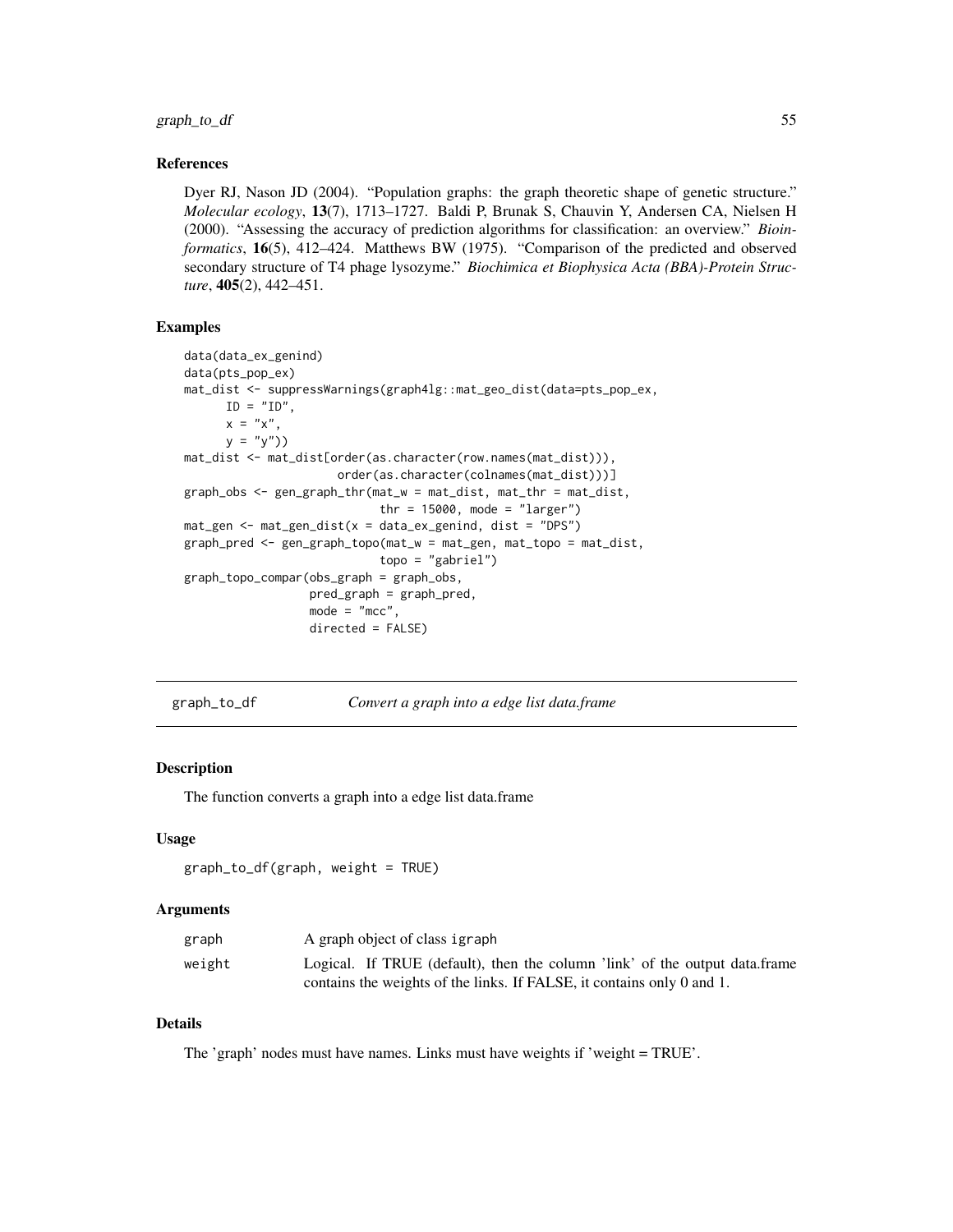# Value

An object of class data. frame with a link ID, the origin nodes ('from') and arrival nodes ('to') and the link value ('link')(weighted or binary)

# Author(s)

P. Savary

# Examples

```
data(pts_pop_ex)
suppressWarnings(mat_geo <- mat_geo_dist(pts_pop_ex,
                 ID = "ID",x = "x",y = "y")g1 <- gen_graph_thr(mat_w = mat_geo,
                    mat_thr = mat_geo,
                    thr = 20000)
g1_df <- graph_to_df(g1,
                     weight = TRUE)
```
graph\_to\_shp *Export a spatial graph to shapefile layers*

#### Description

The function enables to export a spatial graph to shapefile layers.

### Usage

```
graph_to_shp(
  graph,
 crds,
 mode = "both",
 crds_crs,
  layer,
 dir_path,
 metrics = FALSE
)
```

| graph | A graph object of class igraph                                                                                                                                                           |
|-------|------------------------------------------------------------------------------------------------------------------------------------------------------------------------------------------|
| crds  | $(if' mode = 'spatial'')$ A data. frame with the spatial coordinates of the graph<br>nodes. It must have three columns:                                                                  |
|       | • ID: Name of the graph nodes (will be converted into character string). The<br>names must the same as the node names of the graph object of class igraph<br>$(igraph::V(graph)$ \$name) |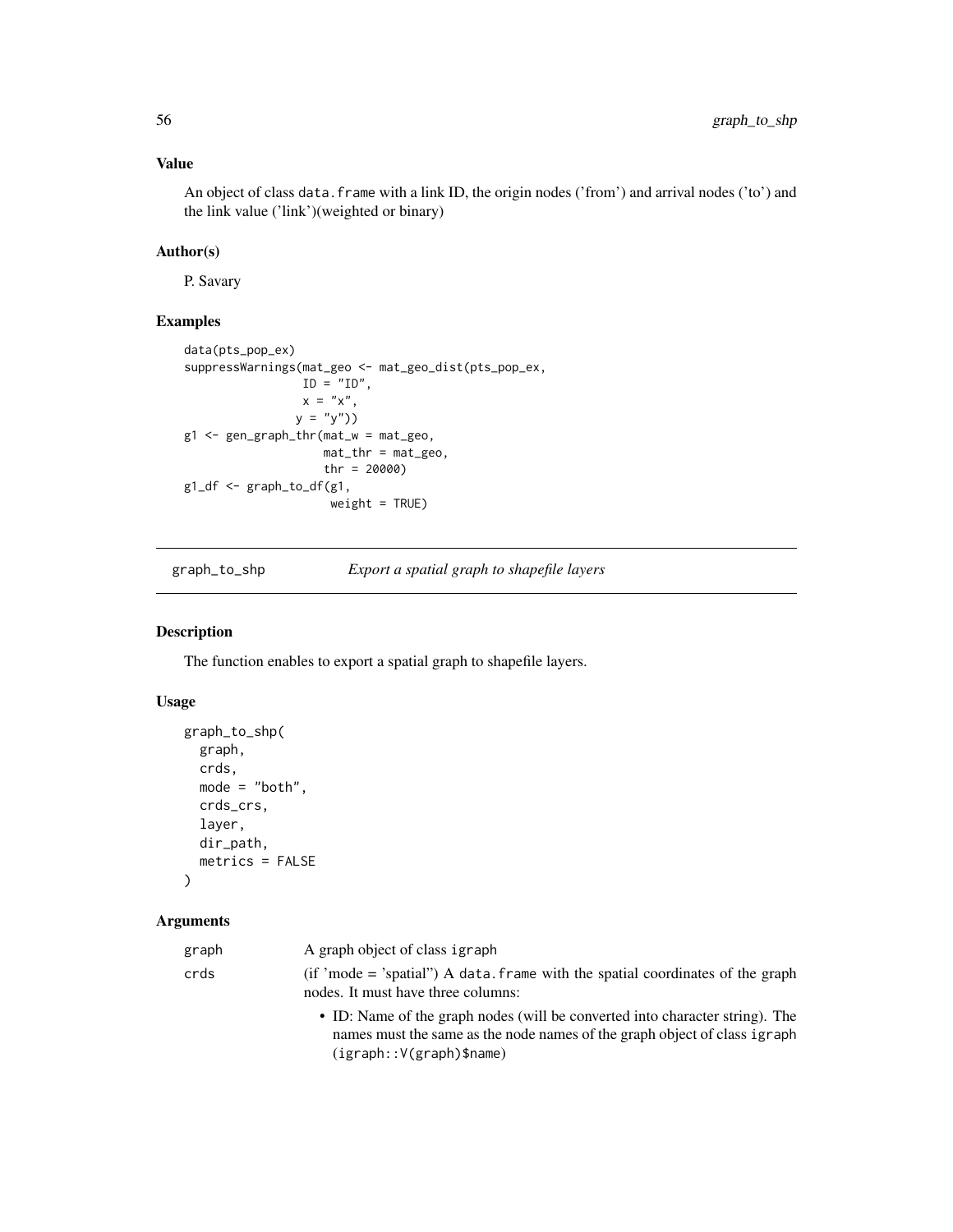|          | • x: Longitude (numeric or integer) of the graph nodes in the coordinates<br>reference system indicated with the argument crds_crs.                                                                     |
|----------|---------------------------------------------------------------------------------------------------------------------------------------------------------------------------------------------------------|
|          | • y: Latitude (numeric or integer) of the graph nodes in the coordinates ref-<br>erence system indicated with the argument crds_crs.                                                                    |
| mode     | Indicates which shapefile layers will be created                                                                                                                                                        |
|          | • If 'mode = 'both'' (default), then two shapefile layers are created, one for<br>the nodes and another for the links.                                                                                  |
|          | • If 'mode = 'node'', a shapefile layer is created for the nodes only.                                                                                                                                  |
|          | • If 'mode = 'link'', a shapefile layer is created for the links only.                                                                                                                                  |
| crds_crs | An integer indicating the EPSG code of the coordinates reference system to use.<br>The projection and datum are given in the PROJ.4 format.                                                             |
| layer    | A character string indicating the suffix of the name of the layers to be created.                                                                                                                       |
| dir_path | A character string corresponding to the path to the directory in which the shape-<br>file layers will be exported. If dir_path = "wd", then the layers are created in<br>the current working directory. |
| metrics  | (not considered if 'mode = 'link'') Logical. Should graph node attributes inte-<br>grated in the attribute table of the node shapefile layer? (default: FALSE)                                          |

## Value

Create shapefile layers in the directory specified with the parameter 'dir\_path'.

### Author(s)

P. Savary

### Examples

```
## Not run:
data(data_tuto)
mat_w <- data_tuto[[1]]
gp <- gen_graph_topo(mat_w = mat_w, topo = "gabriel")
crds_crs <- 2154
crds <- pts_pop_simul
layer <- "graph_dps_gab"
graph_to_shp(graph = gp, crds = pts_pop_simul, mode = "both",
            crds_crs = crds_crs,
             layer = "test_fonct",
             dir_path = tempdir(),
            metrics = FALSE)
```
## End(Not run)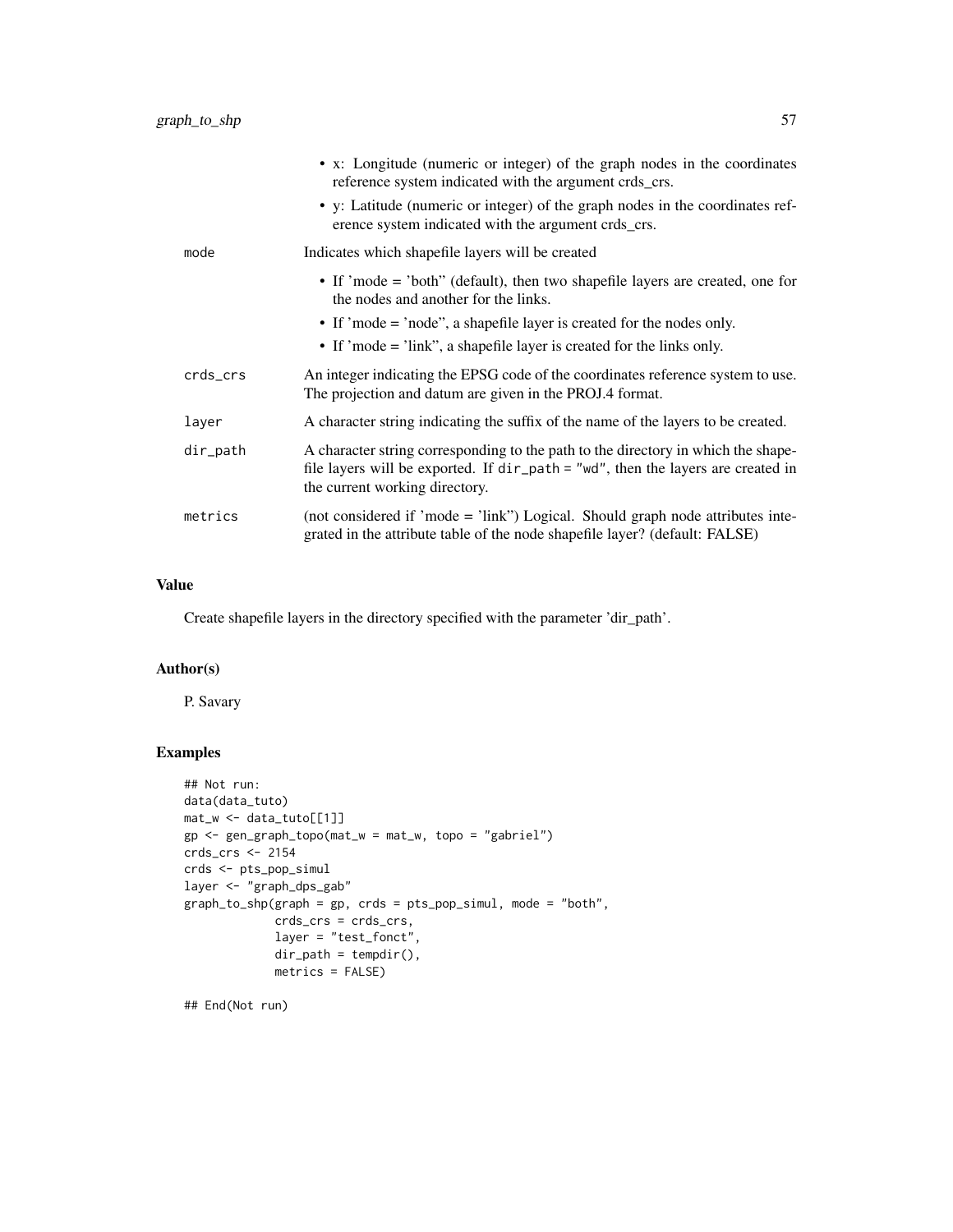# Description

The function converts a file formatted to use **gstudio** or **popgraph** package into a genind object (adegenet package)

#### Usage

```
gstud_to_genind(x, pop_col, ind_col = NULL)
```
### Arguments

| $\mathsf{x}$ | An object of class data. frame with loci columns in format locus (defined in<br>package <b>gstudio</b> ) with as many rows as individuals and as many columns in<br>format locus as there are loci and additional columns |
|--------------|---------------------------------------------------------------------------------------------------------------------------------------------------------------------------------------------------------------------------|
| pop_col      | A character string indicating the name of the column with populations' names<br>$1n \times$                                                                                                                               |
| ind col      | (optional) A character string indicating the name of the column with individuals'<br>ID in $x$                                                                                                                            |

## Details

This function uses functions from pegas package. It can handle genetic data where alleles codings do not have same length, (99:101, for example). If the names of the loci include '.' characters, they will be replaced by '\_'.

#### Value

An object of class genind.

#### Author(s)

P. Savary

#### Examples

```
data("data_ex_gstud")
x <- data_ex_gstud
pop_col <- "POP"
ind_col <- "ID"
data_genind <- gstud_to_genind(x, pop_col, ind_col)
```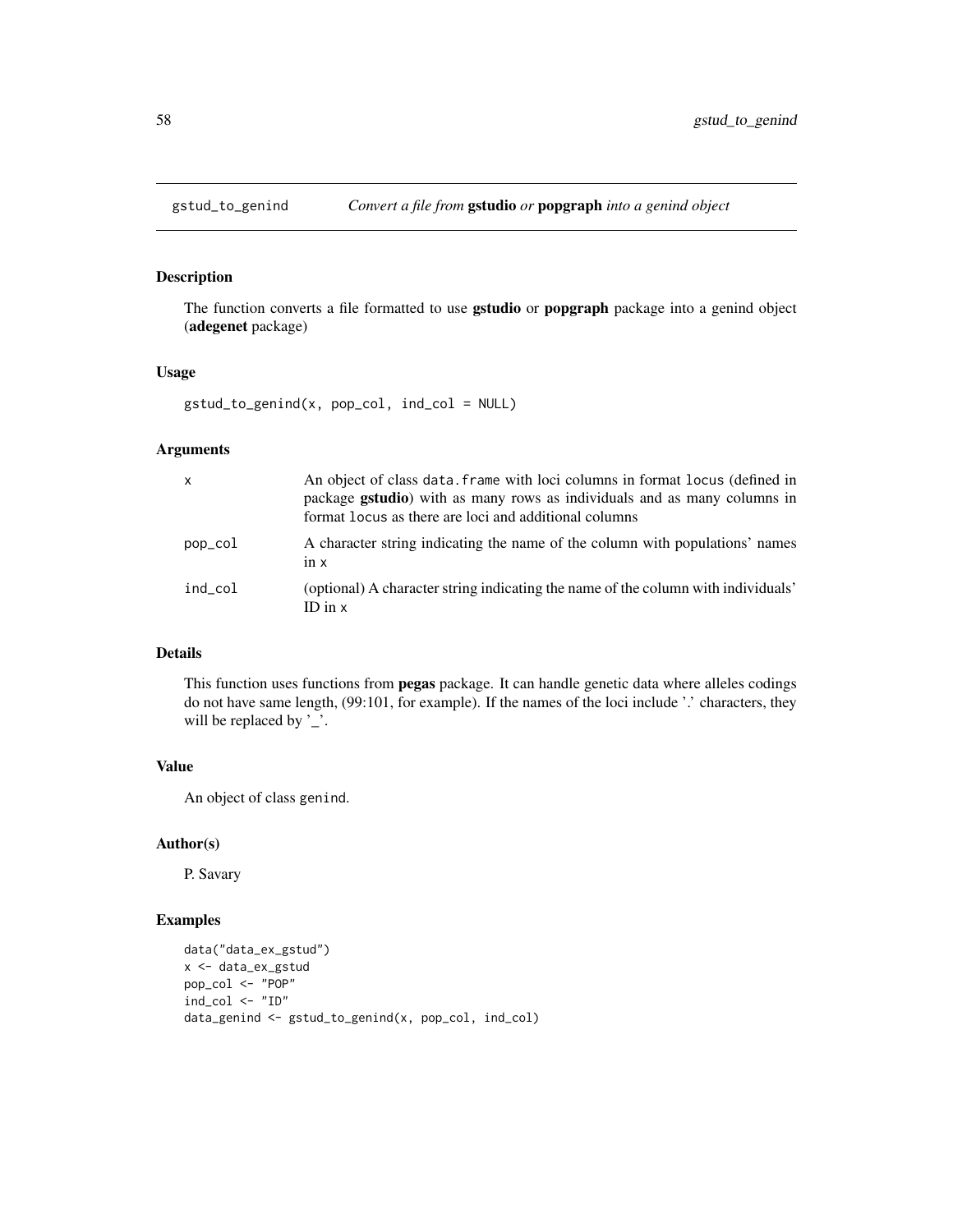### Description

The function allows to prune a graph by removing the links with the largest weights until the graph breaks into two components. The returned graph is the last graph with only one component.

#### Usage

 $g_{p}$ ercol(x, val\_step = 20)

### Arguments

| $\mathsf{X}$ | A symmetric matrix or a dist object with pairwise distances between nodes         |
|--------------|-----------------------------------------------------------------------------------|
| val_step     | The number of classes to create to search for the threshold value without testing |
|              | all the possibilities. By default, 'val_step = $20'$ .                            |

### Value

A graph object of type igraph

#### Author(s)

P. Savary

### Examples

```
data(data_ex_genind)
suppressWarnings(mat_w <- graph4lg::mat_geo_dist(data = pts_pop_ex,
                            ID = "ID",x = "x",y = "y")g_{p}ercol(x = mat_w)
```
kernel\_param *Compute dispersal kernel parameters*

### Description

The function computes the constant parameters of a dispersal kernel with a negative exponential distribution

#### Usage

```
kernel_param(p, d_disp, mode = "A")
```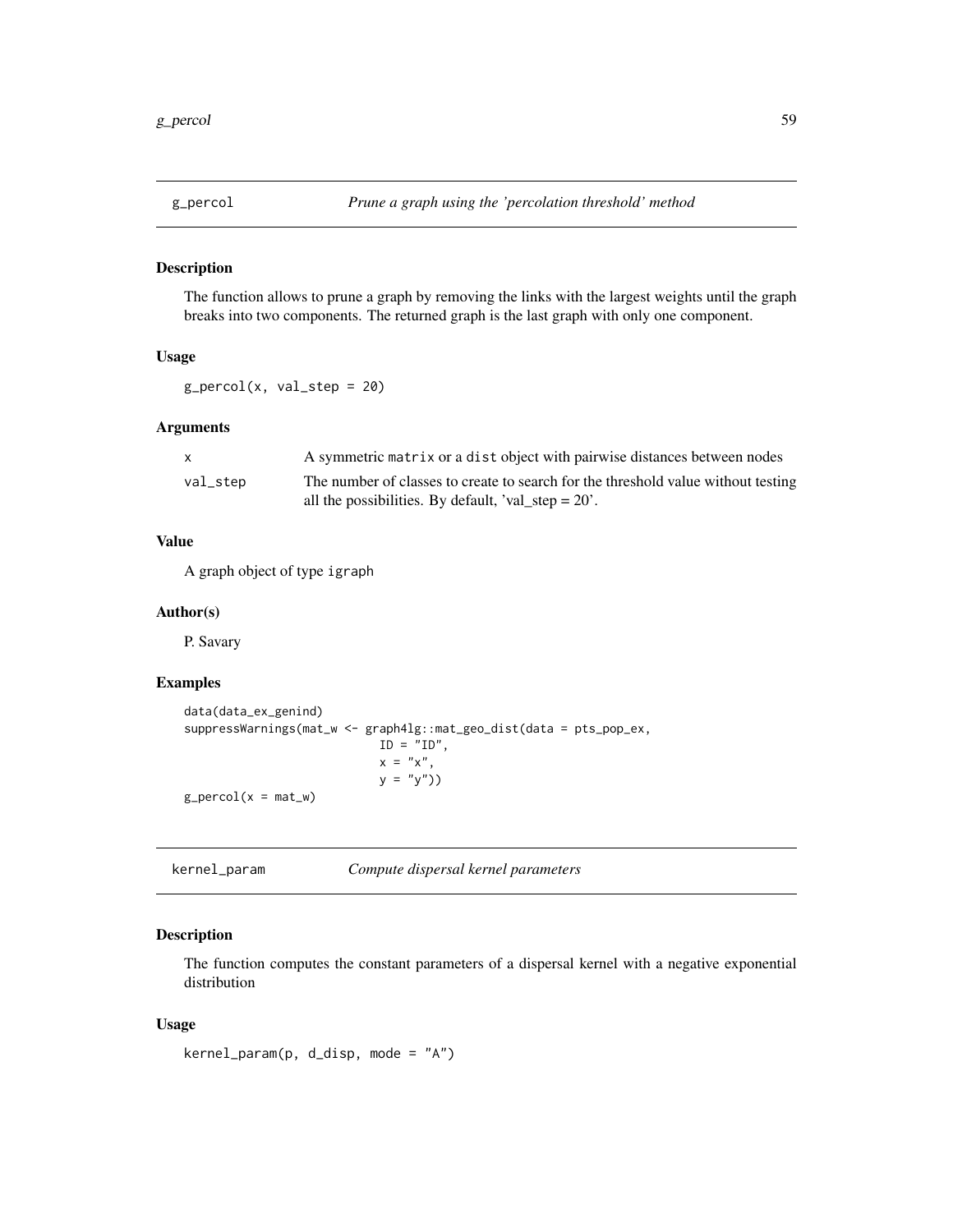### Arguments

| p      | A numeric value indicating the dispersal probability at a distance equal to 'd_disp'<br>under a negative exponential distribution.    |
|--------|---------------------------------------------------------------------------------------------------------------------------------------|
| d_disp | A numeric value indicating the distance to which dispersal probability is equal<br>to 'p' under a negative exponential distribution.  |
| mode   | A character string indicating the value to return:                                                                                    |
|        | • If 'mode = 'A" (default), the returned value 'alpha' is such that $exp(-\alpha t)$ is such that $exp(-\alpha t)$<br>$* d$ disp) = p |
|        | • If 'mode = 'B", the returned value 'alpha' is such that $10(-\alpha)$ <sup>*</sup> d_disp)                                          |
|        | $= p$                                                                                                                                 |

#### Details

If the resulting parameter when mode = "A" is a and the resulting parameter when mode = "B" is  $b$ , then we have:  $p = exp(-a.d_disp) = 10^(-b.d_disp)$  and  $a = b.h(10)$ 

#### Value

A numeric value

### Author(s)

P. Savary

### Examples

 $p \le -0.5$ d\_disp <- 3000 alpha <- kernel\_param(p, d\_disp, mode = "A")

loci\_to\_genind *Convert a loci object into a genind object*

### Description

This function is exactly the same as loci2genind from pegas package

### Usage

```
loci_to_genind(x, ploidy = 2, na.alleles = c("NA"))
```

| X          | An object of class loci to convert                                               |
|------------|----------------------------------------------------------------------------------|
| ploidy     | An integer indicating the ploidy level (by default, 'ploidy $= 2$ ')             |
| na.alleles | A character vector indicating the coding of the alleles to be treated as missing |
|            | data (by default, 'na.alleles = $c("NA")$ ')                                     |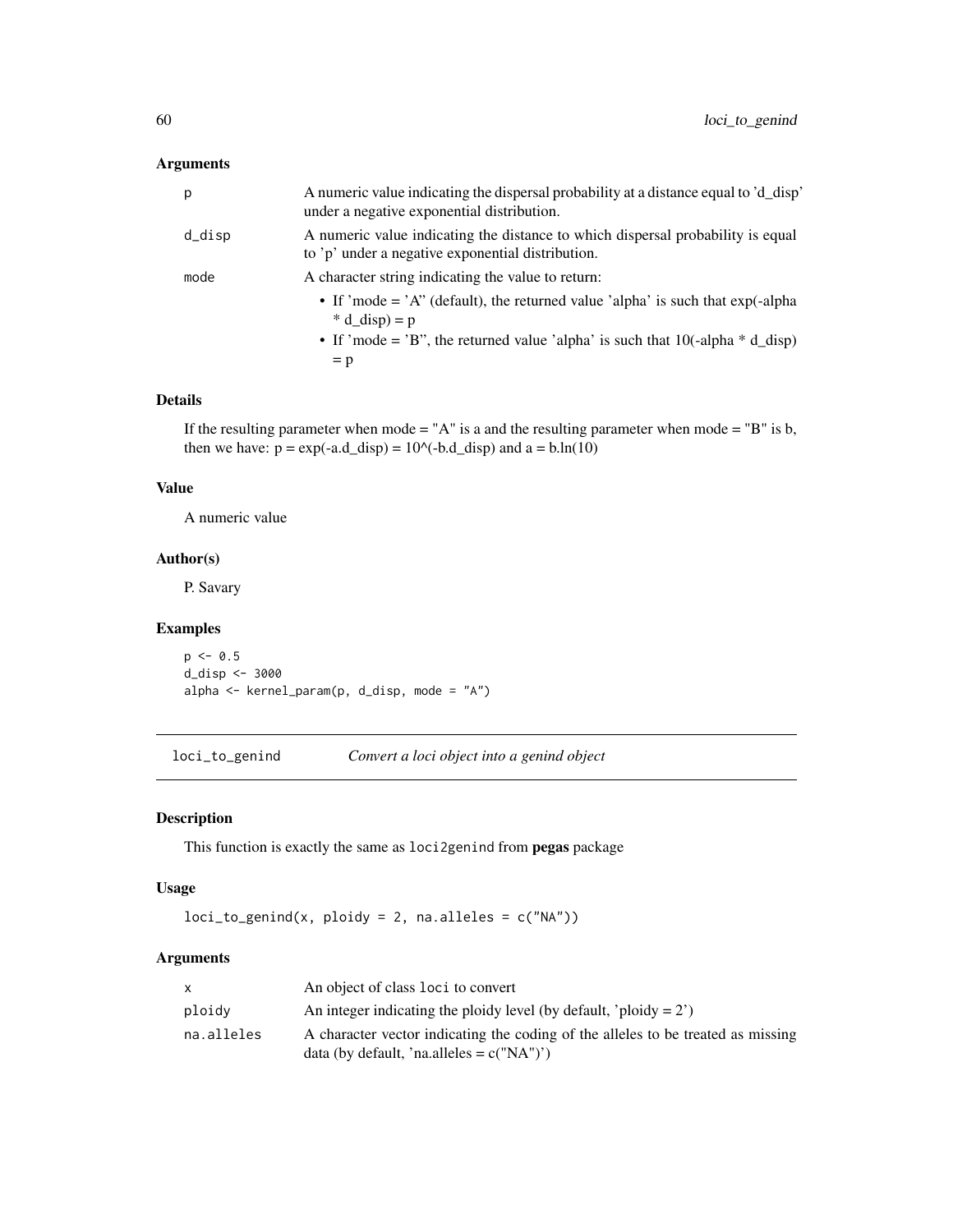mat\_cost\_dist 61

# Value

An object of class genind

### Author(s)

P. Savary

# Examples

```
data("data_ex_loci")
genind <- loci_to_genind(data_ex_loci, ploidy = 2, na.alleles = "NA")
```
mat\_cost\_dist *Compute cost distances between points on a raster*

### Description

The function computes cost-distances associated to least cost paths between point pairs on a raster with specified cost values.

#### Usage

```
mat_cost_dist(
 raster,
 pts,
 cost,
 method = "gdistance",
 return = "mat",direction = 8,
 parallel.java = 1,
 alloc_ram = NULL
)
```

| raster | A parameter indicating the raster file on which cost distances are computed. It<br>can be:                                                  |
|--------|---------------------------------------------------------------------------------------------------------------------------------------------|
|        | • A character string indicating the path to a raster file in format .tif or .asc.<br>• A RasterLayer object already loaded in R environment |
|        | All the raster cell values must be present in the column 'code' from cost argu-<br>ment.                                                    |
| pts    | A parameter indicating the points between which cost distances are computed.<br>It can be either:                                           |
|        | • A character string indicating the path to a .csv file. It must have three<br>columns:                                                     |
|        | $-$ ID: The ID of the points.                                                                                                               |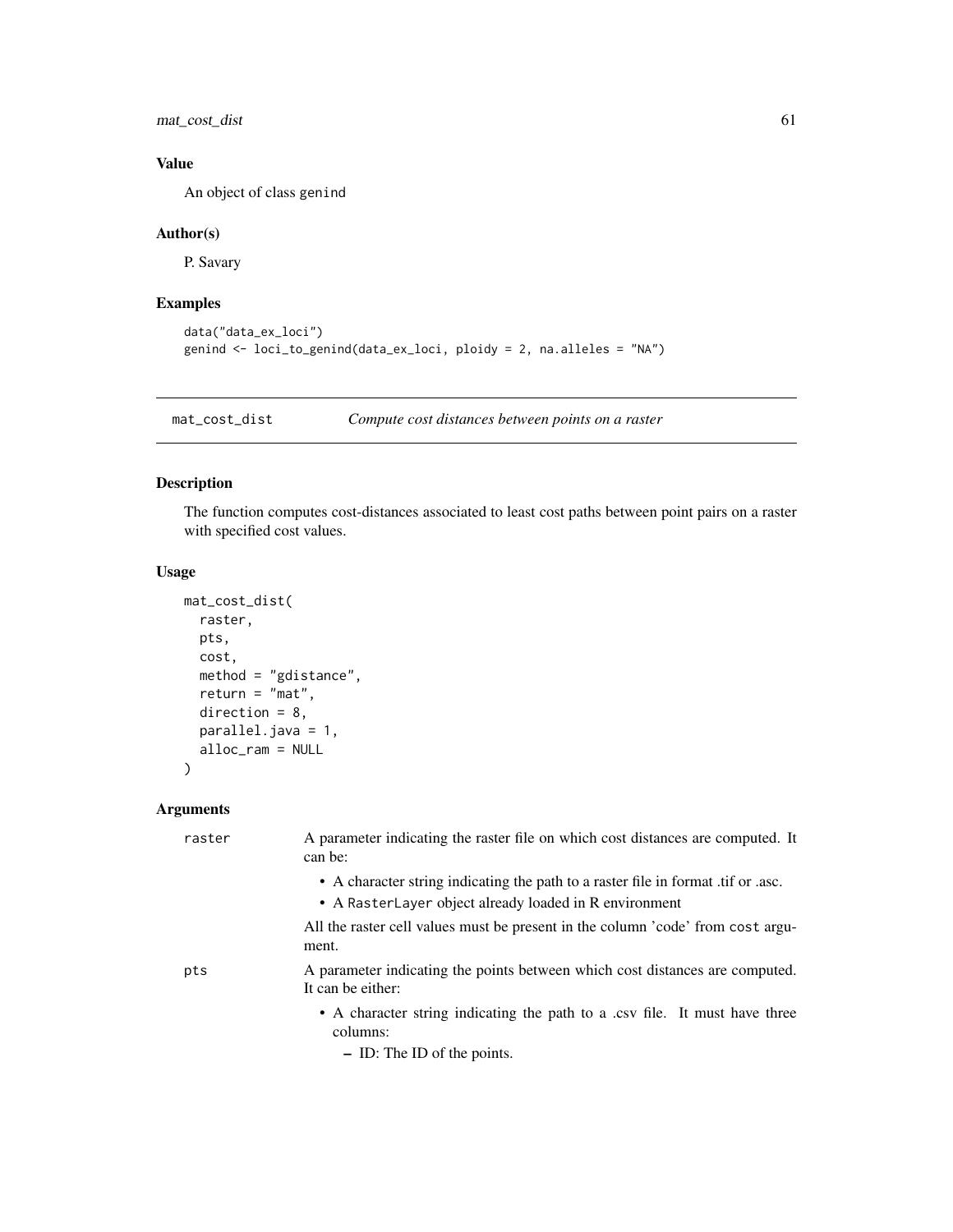|               | $- x$ : A numeric or integer indicating the longitude of the points.                                                                                                                                                                                                                           |
|---------------|------------------------------------------------------------------------------------------------------------------------------------------------------------------------------------------------------------------------------------------------------------------------------------------------|
|               | - y: A numeric or integer indicating the latitude of the points.                                                                                                                                                                                                                               |
|               | • A data. frame with the spatial coordinates of the points. It must have three<br>columns:                                                                                                                                                                                                     |
|               | - ID: The ID of the points.                                                                                                                                                                                                                                                                    |
|               | $- x$ : A numeric or integer indicating the longitude of the points.                                                                                                                                                                                                                           |
|               | $-$ y: A numeric or integer indicating the latitude of the points.                                                                                                                                                                                                                             |
|               | • A SpatialPointsDataFrame with at least an attribute column named "ID"<br>with the point IDs.                                                                                                                                                                                                 |
|               | The point coordinates must be in the same spatial coordinate reference system<br>as the raster file.                                                                                                                                                                                           |
| cost          | A data. frame indicating the cost values associated to each raster value. It must<br>have two columns:                                                                                                                                                                                         |
|               | • 'code': raster cell values                                                                                                                                                                                                                                                                   |
|               | • 'cost': corresponding cost values                                                                                                                                                                                                                                                            |
| method        | A character string indicating the method used to compute the cost distances. It<br>must be:                                                                                                                                                                                                    |
|               | • 'gdistance': uses the functions from the package gdistance assuming that<br>movement is possible in 8 directions from each cell, that a geo-correction is<br>applied to correct for diagonal movement lengths and that raster cell values<br>correspond to resistance (and not conductance). |
|               | • 'java': uses a .jar file which is downloaded on the user's machine if neces-<br>sary and if java is installed. This option substantially reduces computation<br>times and makes possible the parallelisation.                                                                                |
| return        | A character string indicating whether the returned object is a data. frame (return="df")<br>or a pairwise matrix (return="mat").                                                                                                                                                               |
| direction     | An integer $(4, 8, 16)$ indicating the directions in which movement can take place<br>from a cell. Only used when method="gdistance". By default, direction=8.                                                                                                                                 |
| parallel.java | An integer indicating how many computer cores are used to run the .jar file. By<br>default, parallel.java=1.                                                                                                                                                                                   |
| alloc_ram     | (optional, default = NULL) Integer or numeric value indicating RAM gigabytes<br>allocated to the java process when used. Increasing this value can speed up<br>the computations. Too large values may not be compatible with your machine<br>settings.                                         |

### Value

The function returns:

- If return="mat", a pairwise matrix with cost-distance values between points.
- If return="df", an object of type data.frame with three columns:
	- from: A character string indicating the ID of the point of origin.
	- to: A character string indicating the ID of the point of destination.
	- cost\_dist: A numeric indicating the accumulated cost-distance along the least-cost path between point ID1 and point ID2.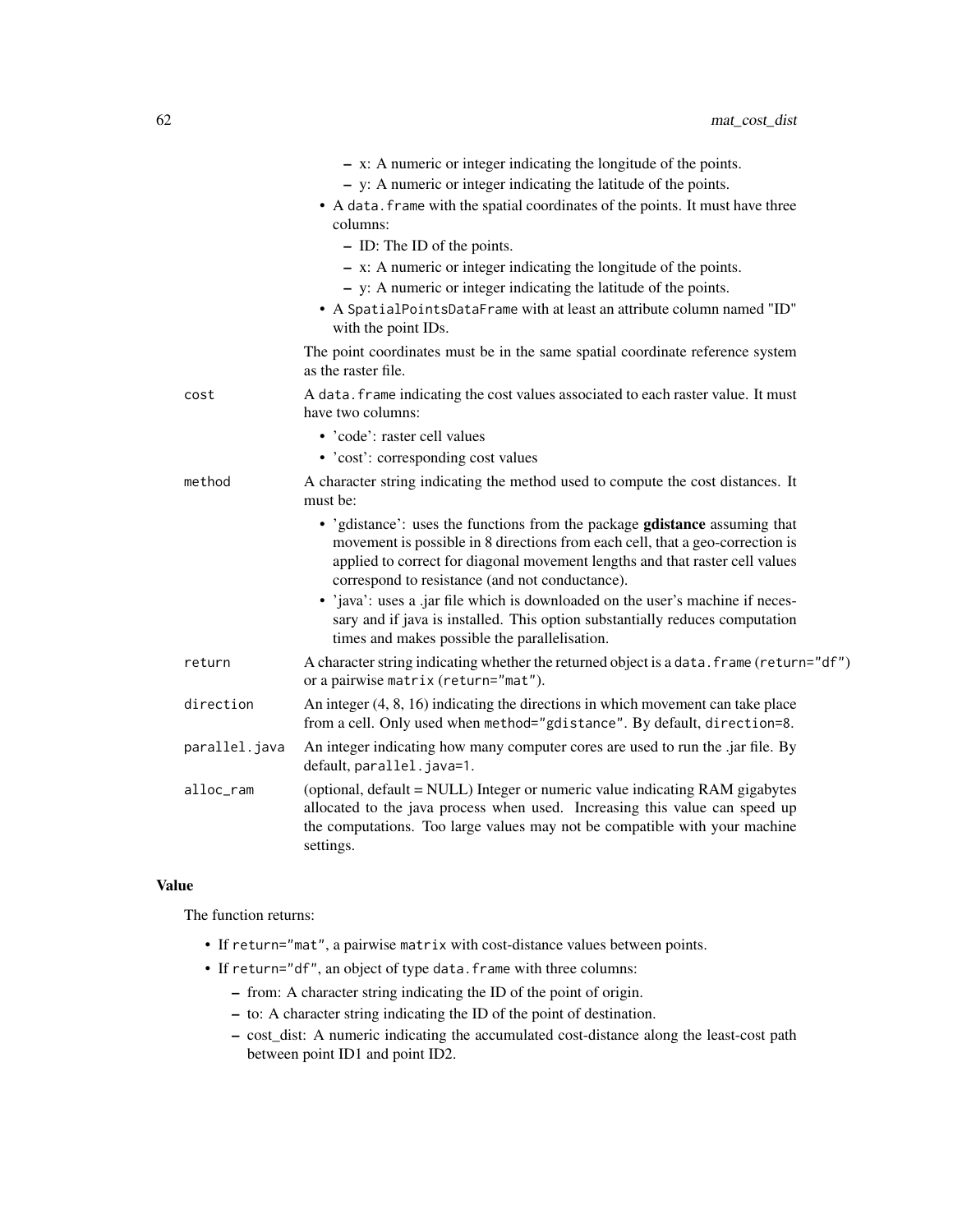### mat\_gen\_dist 63

### Author(s)

P. Savary

### Examples

```
## Not run:
x <- raster::raster(ncol=10, nrow=10, xmn=0, xmx=100, ymn=0, ymx=100)
raster::values(x) <- sample(c(1,2,3,4), size = 100, replace = TRUE)
pts \leq data.frame(ID = 1:4,
                  x = c(10, 90, 10, 90),
                  y = c(90, 10, 10, 90))
cost \leftarrow data frame(code = 1:4,cost = c(1, 10, 100, 1000)mat_cost_dist(raster = x,
              pts = pts, cost = cost,
              method = "gdistance")
## End(Not run)
```
mat\_gen\_dist *Compute a pairwise matrix of genetic distances between populations*

### Description

The function computes a pairwise matrix of genetic distances between populations and allows to implement several formula.

#### Usage

mat\_gen\_dist(x, dist = "basic", null\_val = FALSE)

| X    | An object of class genind that contains the multilocus genotypes (format 'lo-<br>cus') of the individuals as well as their populations.                                             |
|------|-------------------------------------------------------------------------------------------------------------------------------------------------------------------------------------|
| dist | A character string indicating the method used to compute the multilocus genetic<br>distance between populations                                                                     |
|      | • If 'dist = 'basic'' (default), then the multilocus genetic distance is computed<br>using a formula of Euclidean genetic distance (Excoffier et al., 1992)                         |
|      | • If 'dist $=$ 'weight'', then the multilocus genetic distance is computed as in<br>Fortuna et al. (2009). It is a Euclidean genetic distance giving more weight<br>to rare alleles |
|      | • If 'dist = 'PG'', then the multilocus genetic distance is computed as in pop-<br>graph::popgraph function, following several steps of PCA and SVD (Dyer<br>et Nason, 2004).       |
|      | • If 'dist = 'DPS'', then the genetic distance used is equal to 1 - the proportion<br>of shared alleles (Bowcock, 1994)                                                             |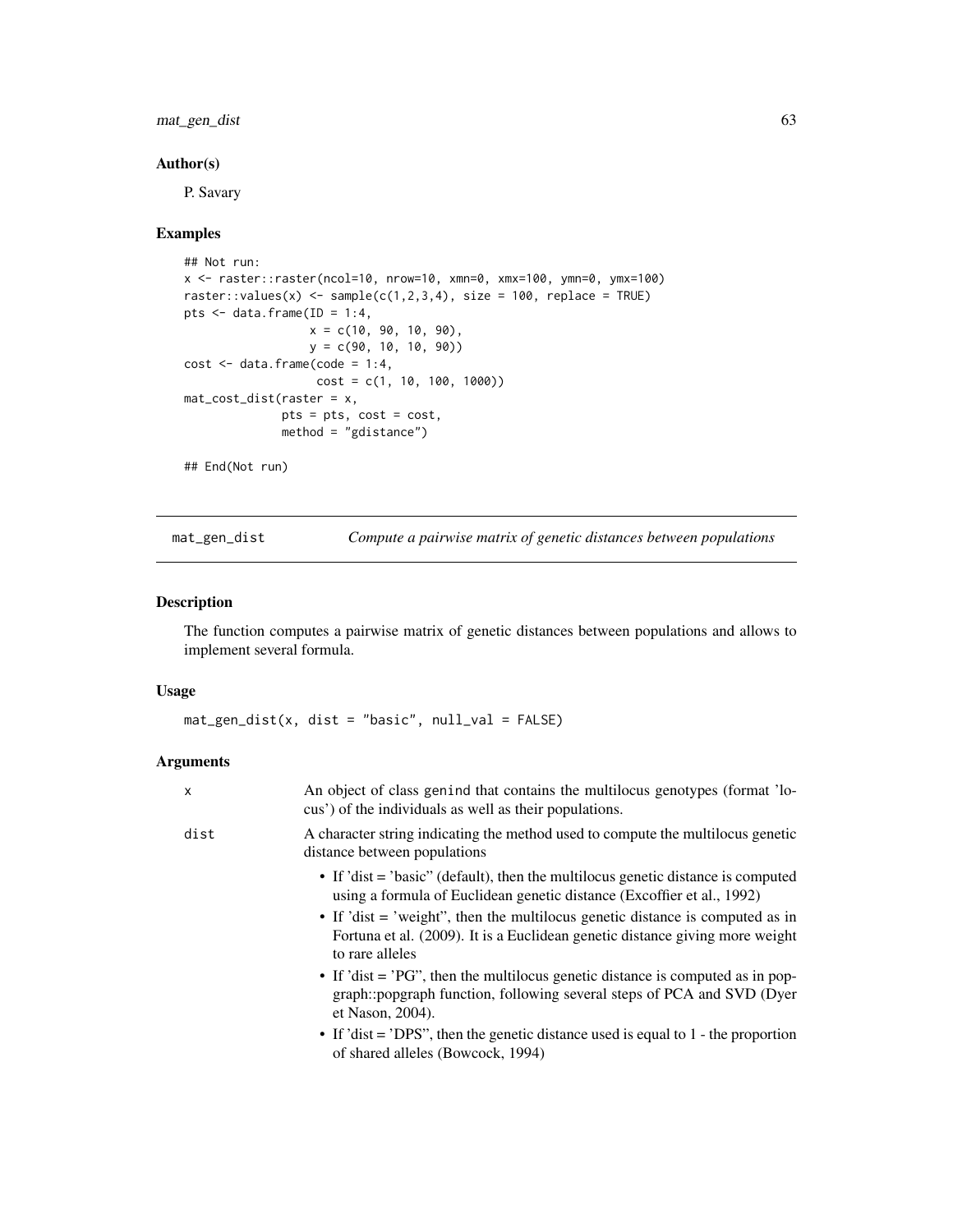- If 'dist = 'FST", then the genetic distance used is the pairwise FST (Weir et Cockerham, 1984)
- If 'dist = 'FST\_lin", then the genetic distance used is the linearised pairwise FST (Weir et Cockerham, 1984)(FST\_lin = FST/(1-FST))
- If 'dist = 'PCA'', then the genetic distance is computed following a PCA of the matrix of allelic frequencies by population. It is a Euclidean genetic distance between populations in the multidimensional space defined by all the independent principal components.
- If 'dist = 'GST", then the genetic distance used is the G'ST (Hedrick, 2005)
- If 'dist = 'D'', then the genetic distance used is Jost's D (Jost, 2008)
- null\_val (optional) Logical. Should negative and null FST, FST\_lin, GST or D values be replaced by half the minimum positive value? This option allows to compute Gabriel graphs from these "distances". Default is null\_val = FALSE. This option only works if 'dist = 'FST" or 'FST\_lin' or 'GST' or 'D'

Negative values are converted into 0. Euclidean genetic distance  $d_{ij}$  between population i and j is computed as follows:

$$
d_{ij}^2 = \sum_{k=1}^n (x_{ki} - x_{kj})^2
$$

where  $x_{ki}$  is the allelic frequency of allele k in population i and n is the total number of alleles. Note that when 'dist = 'weight", the formula becomes

$$
d_{ij}^2 = \sum_{k=1}^n (1/(K * p_k))(x_{ki} - x_{kj})^2
$$

where K is the number of alleles at the locus of the allele k and  $p_k$  is the frequency of the allele k in all populations. Note that when 'dist  $=$  'PCA", n is the number of conserved independent principal components and  $x_{ki}$  is the value taken by the principal component k in population i.

#### Value

An object of class matrix

#### Author(s)

P. Savary

#### References

Bowcock AM, Ruiz-Linares A, Tomfohrde J, Minch E, Kidd JR, Cavalli-Sforza LL (1994). "High resolution of human evolutionary trees with polymorphic microsatellites." *nature*, 368(6470), 455– 457. Excoffier L, Smouse PE, Quattro JM (1992). "Analysis of molecular variance inferred from metric distances among DNA haplotypes: application to human mitochondrial DNA restriction data." *Genetics*, 131(2), 479–491. Dyer RJ, Nason JD (2004). "Population graphs: the graph theoretic shape of genetic structure." *Molecular ecology*, 13(7), 1713–1727. Fortuna MA, Albaladejo RG, Fernández L, Aparicio A, Bascompte J (2009). "Networks of spatial genetic variation across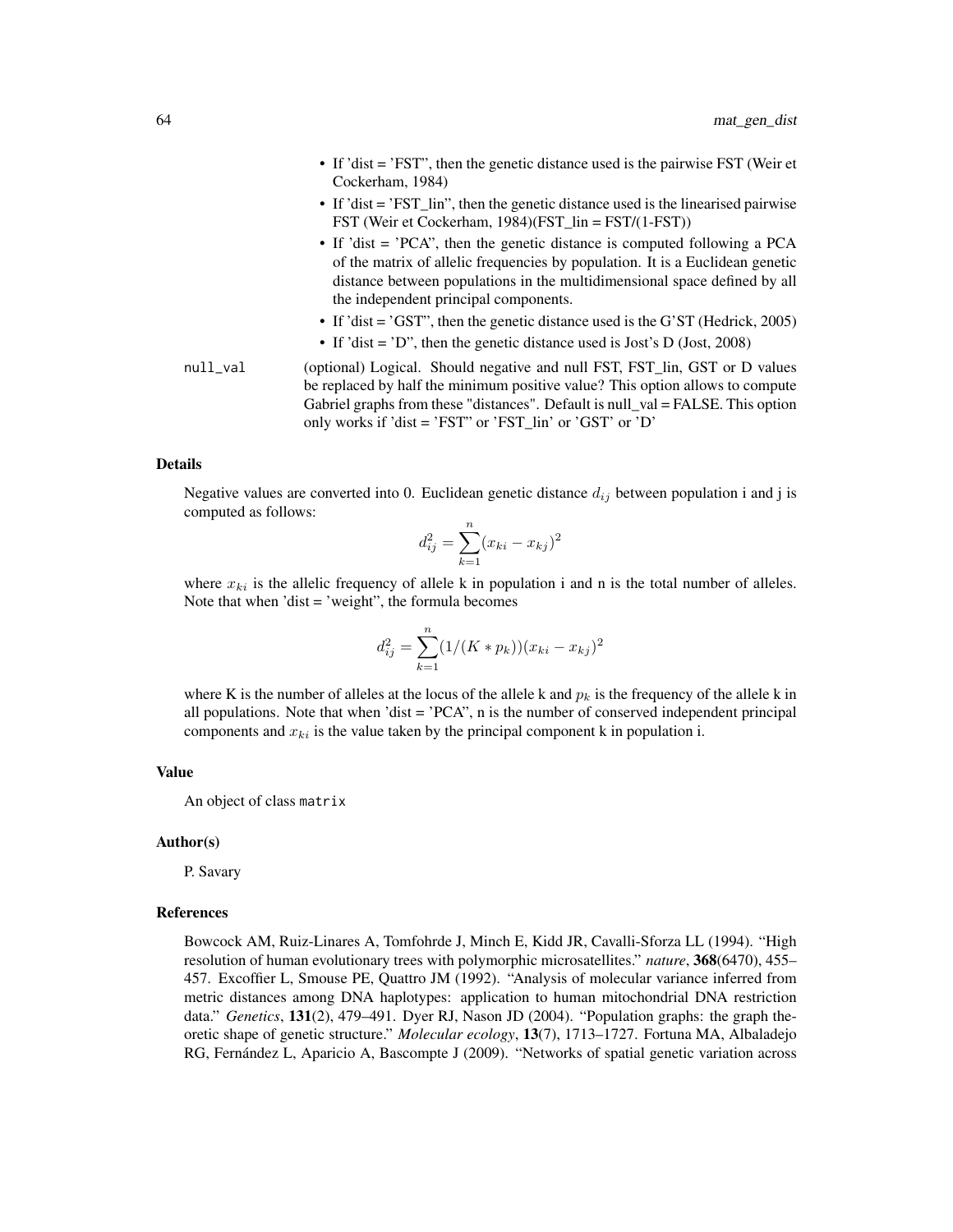species." *Proceedings of the National Academy of Sciences*, 106(45), 19044–19049. Weir BS, Cockerham CC (1984). "Estimating F-statistics for the analysis of population structure." *evolution*, 38(6), 1358–1370. Hedrick PW (2005). "A standardized genetic differentiation measure." *Evolution*, **59**(8), 1633–1638. Jost L (2008). "GST and its relatives do not measure differentiation." *Molecular ecology*, 17(18), 4015–4026.

#### Examples

```
data(data_ex_genind)
x <- data_ex_genind
D \le - mat_gen_dist(x = x, dist = "basic")
```
mat\_geo\_dist *Compute Euclidean geographic distances between points*

#### Description

The function computes Euclidean geographic distance between points given their spatial coordinates either in a metric projected Coordinate Reference System or in a polar coordinates system.

### Usage

```
mat_geo_dist(
  data,
  ID = NULL,x = NULL,y = NULL,crds_type = "proj",
  gc_formula = "vicenty"
)
```

| data         | An object of class :                                                                                                       |
|--------------|----------------------------------------------------------------------------------------------------------------------------|
|              | • data. frame with 3 columns: 2 columns with the point spatial coordinates<br>and another column with point IDs            |
|              | • SpatialPointsDataFrame                                                                                                   |
| ID           | (if data is of class data. frame) A character string indicating the name of the<br>column of data with the point IDs       |
| $\mathsf{x}$ | (if data is of class data, frame) A character string indicating the name of the<br>column of data with the point longitude |
| y            | (if data is of class data. frame) A character string indicating the name of the<br>column of data with the point latitude  |
| crds_type    | A character string indicating the type of coordinate reference system:                                                     |
|              | • 'proj' (default): a projected coordinate reference system                                                                |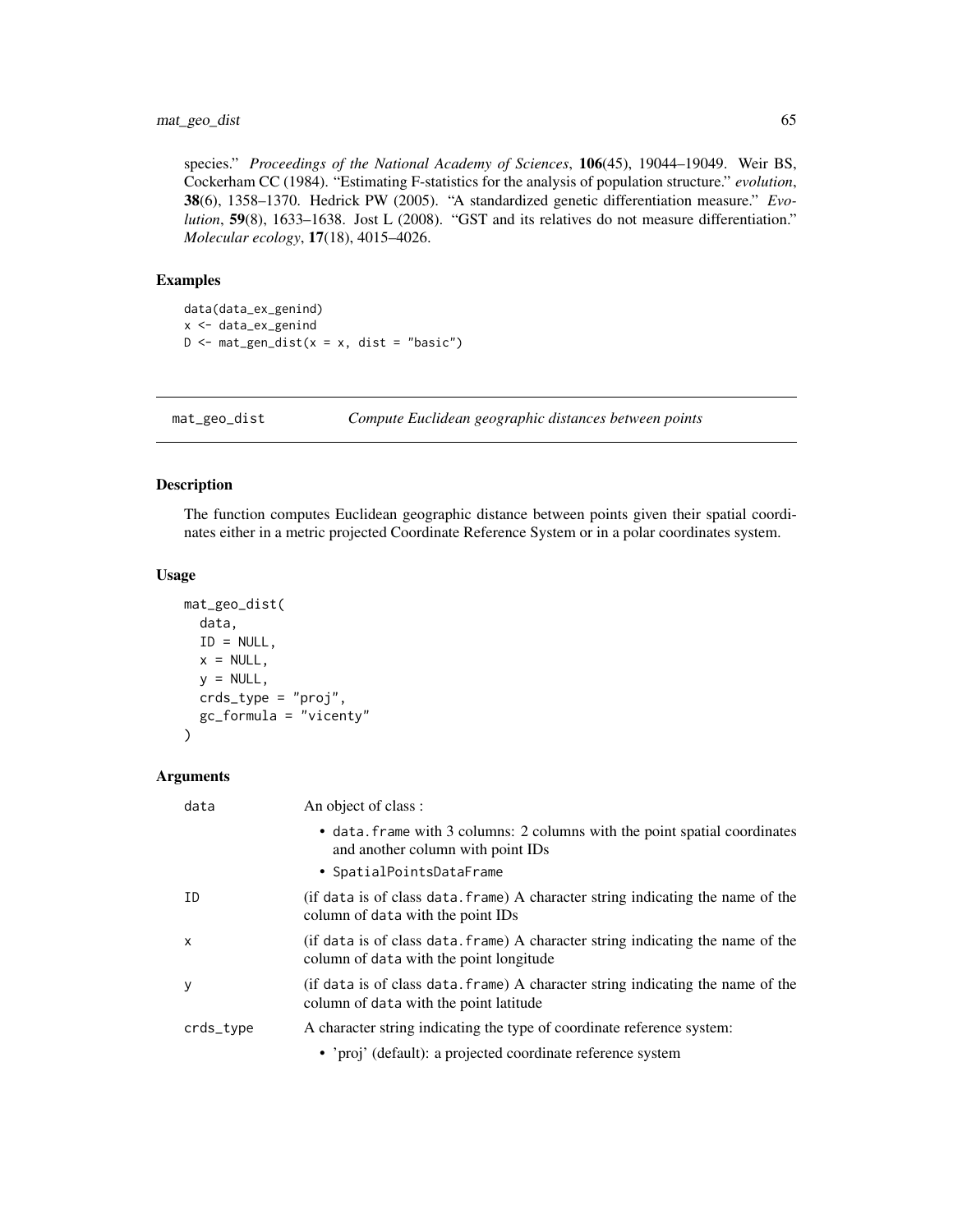• 'polar': a polar coordinate reference system, such as WGS84

# gc\_formula A character string indicating the formula used to compute the Great Circle distance:

- 'vicenty'(default): Vincenty inverse formula for ellipsoids
- 'slc': Spherical Law of Cosines
- 'hvs': Harversine formula

### Details

When a projected coordinate reference system is used, it calculates classical Euclidean geographic distance between two points using Pythagora's theorem. When a polar coordinate reference system is used, it calculates the Great circle distance between points using different methods. Unless method = "polar", when data is a data.frame, it assumes projected coordinates by default.

#### Value

A pairwise matrix of geographic distances between points in meters

#### Author(s)

P. Savary

### Examples

```
# Projected CRS
data(pts_pop_simul)
mat_dist <- mat_geo_dist(data=pts_pop_simul,
            ID = "ID",x = "x",y = "y")#Polar CRS
city_us <- data.frame(name = c("New York City", "Chicago",
                               "Los Angeles", "Atlanta"),
                     lat = c(40.75170, 41.87440,34.05420, 33.75280),
                     lon = c(-73.99420, -87.63940,-118.24100, -84.39360))
mat_geo_us <- mat_geo_dist(data = city_us,
                          ID = "name", x = "lon", y = "lat",
                           crds_type = "polar")
```
<span id="page-65-0"></span>plot\_graph\_lg *Plot graphs*

#### Description

The function enables to plot graphs, whether spatial or not.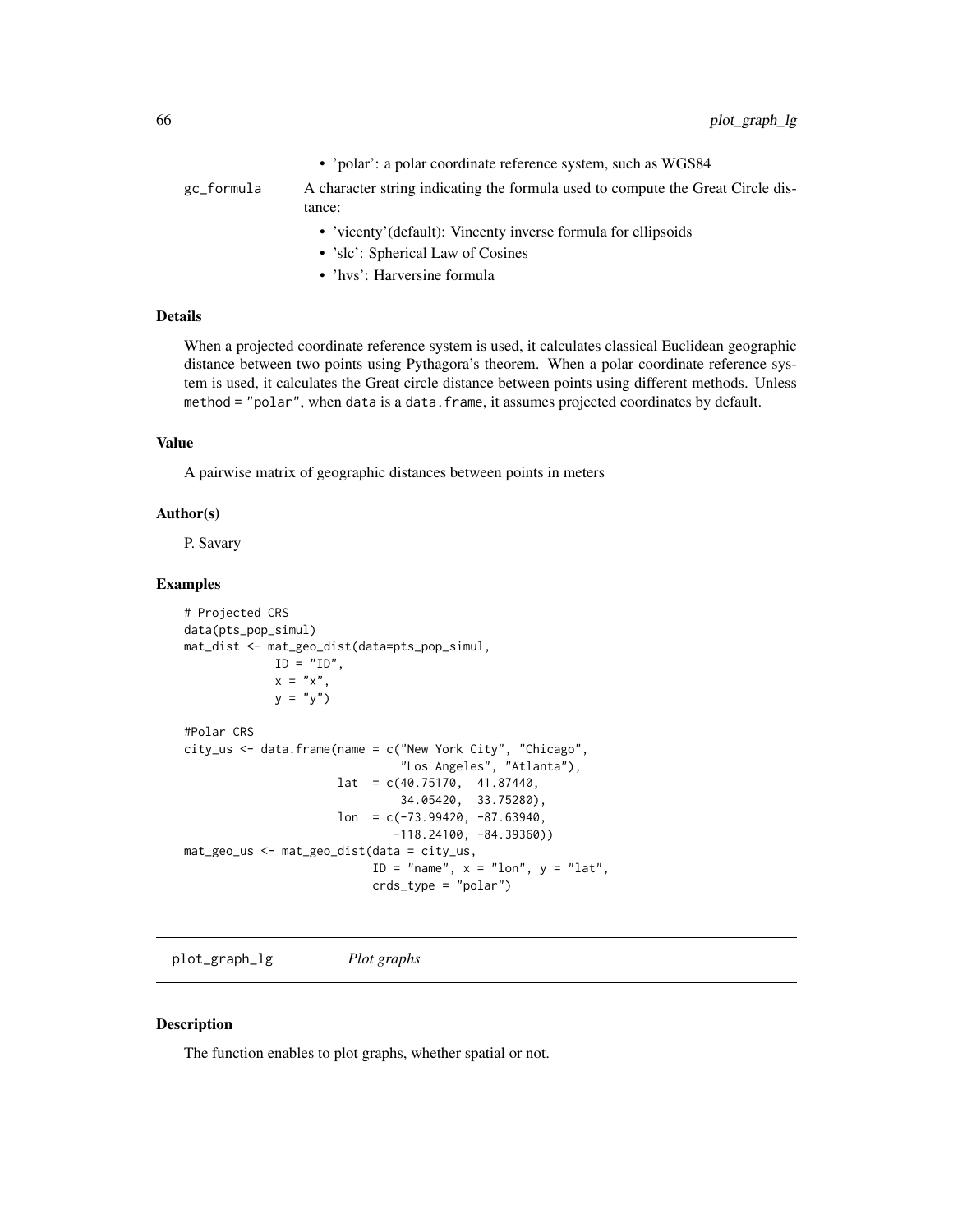plot\_graph\_lg 67

# Usage

```
plot_graph_lg(
  graph,
  crds = NULL,
 mode = "aspatial",
  node_inter = NULL,
  link_width = NULL,
  node_size = NULL,
  module = NULL,
  pts_col = NULL
\mathcal{L}
```

| graph      | A graph object of class igraph                                                                                                                                                                                                                                                          |
|------------|-----------------------------------------------------------------------------------------------------------------------------------------------------------------------------------------------------------------------------------------------------------------------------------------|
| crds       | (optional, default = NULL) If 'mode = 'spatial'', it is a data. frame with the<br>spatial coordinates of the graph nodes. It must have three columns :                                                                                                                                  |
|            | • ID: A character string indicating the name of the graph nodes. The names<br>must be the same as the node names of the graph of class igraph (igraph:: V(graph)\$name)                                                                                                                 |
|            | • x: A numeric or integer indicating the longitude of the graph nodes.                                                                                                                                                                                                                  |
|            | • y: A numeric or integer indicating the latitude of the graph nodes.                                                                                                                                                                                                                   |
|            | This argument is not used when 'mode $=$ 'aspatial" and mandatory when 'mode<br>$=$ 'spatial''.                                                                                                                                                                                         |
| mode       | A character string indicating whether the graph is spatial ('mode = 'spatial'') or<br>not ('mode = 'aspatial'' (default))                                                                                                                                                               |
| node_inter | (optional, default = NULL) A character string indicating whether the links of<br>the graph are weighted by distances or by similarity indices. It is only used<br>when 'mode = 'aspatial" to compute the node positions with Fruchterman and<br>Reingold algorithm. It can be equal to: |
|            | • 'distance': Link weights correspond to distances. Nodes that are close to<br>each other will be close on the figure.                                                                                                                                                                  |
|            | • 'similarity': Link weights correspond to similarity indices. Nodes that are<br>similar to each other will be close on the figure.                                                                                                                                                     |
| link_width | (optional, default = NULL) A character string indicating how the width of the<br>link is set on the figure. Their width can be:                                                                                                                                                         |
|            | • inversely proportional to link weights ("inv_w", convenient with distances,<br>default)                                                                                                                                                                                               |
|            | • proportional to link weights ("w")                                                                                                                                                                                                                                                    |
| node_size  | (optional, default = NULL) A character string indicating the graph node attribute<br>used to set the node size on the figure. It must be the name of a numeric or<br>integer node attribute from the graph.                                                                             |
| module     | (optional, default = NULL) A character string indicating the graph node modules<br>used to set the node color on the figure. It must be the name of a node attribute<br>from the graph with discrete values.                                                                            |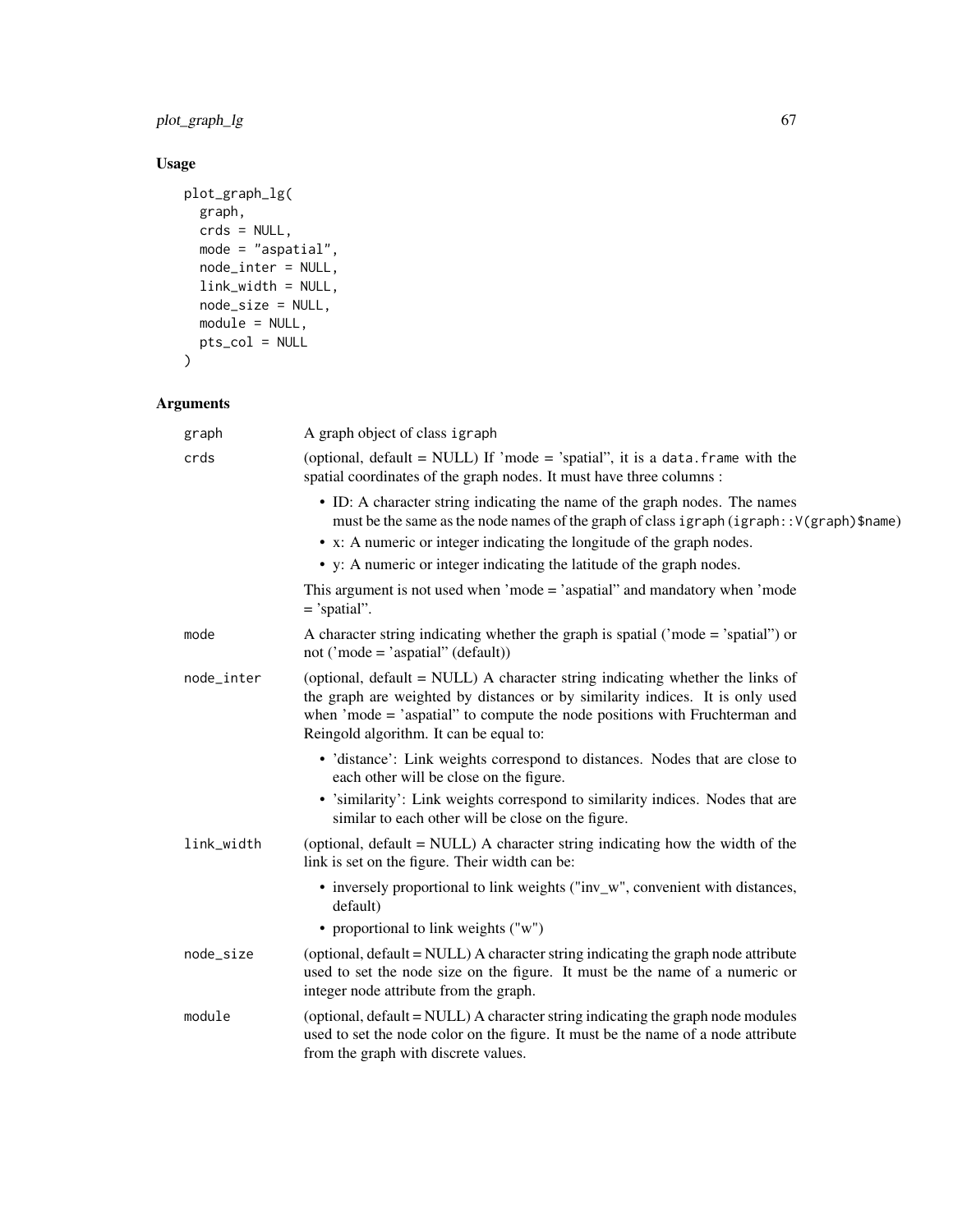| pts_col | (optional, $default = NULL$ ) A character string indicating the color used to plot |
|---------|------------------------------------------------------------------------------------|
|         | the nodes (default: "#F2B950"). It must be a hexadecimal color code or a color     |
|         | used by default in R. It cannot be used if 'module' is specified.                  |

When the graph is not spatial ('mode = 'aspatial"), the nodes coordinates are calculated with Fruchterman et Reingold algorithm. The graph object graph of class igraph must have node names (not necessarily in the same order as IDs in crds, given a merging is done).

#### Value

A ggplot2 object to plot

### Author(s)

P. Savary

#### References

Fruchterman TM, Reingold EM (1991). "Graph drawing by force-directed placement." *Software: Practice and experience*, 21(11), 1129–1164.

#### Examples

```
data(pts_pop_ex)
data(data_ex_genind)
mat_w <- mat_gen_dist(data_ex_genind, dist = "DPS")
gp \leq gen\_graph\_topo(mat_w = mat_w, topo = "mst")g \leftarrow plot\_graph\_lg(graph = gp)crds = pts_pop_ex,
                               mode = "spatial",
                               link\_width = "inv_w")
```
plot\_w\_hist *Plot histograms of link weights*

#### Description

The function enables to plot histogram to visualize the distribution of the link weights

#### Usage

```
plot_w_hist(graph, fill = "#396D35", class_width = NULL)
```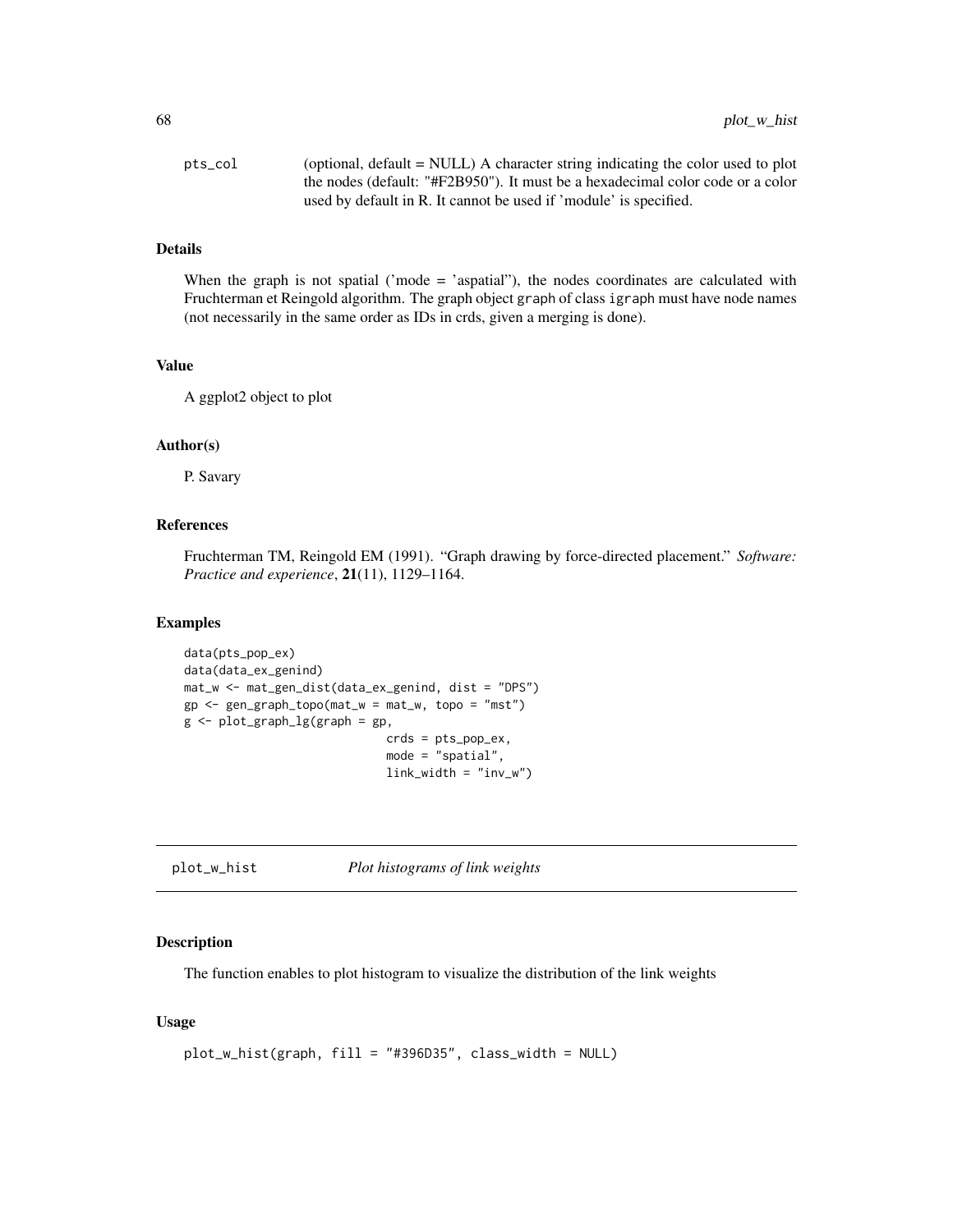### Arguments

| graph       | A graph object of class igraph whose links are weighted                                                                                                                                                                                   |
|-------------|-------------------------------------------------------------------------------------------------------------------------------------------------------------------------------------------------------------------------------------------|
| fill        | A character string indicating the color used to fill the bars (default: "#396D35").<br>It must be a hexadecimal color code or a color used by default in R.                                                                               |
| class_width | (default values: NULL) A numeric or an integer specifying the width of the<br>classes displayed on the histogram. When it is not specified, the width is equal<br>to the difference between the minimum and maximum values divided by 80. |

# Value

A ggplot2 object to plot

### Author(s)

P. Savary

# Examples

```
data(data_ex_genind)
mat_w <- mat_gen_dist(data_ex_genind, dist = "DPS")
gp <- gen_graph_topo(mat_w = mat_w, topo = "gabriel")
hist <- plot_w_hist(gp)
```
pop\_gen\_index *Compute population-level genetic indices*

# Description

The function computes population-level genetic indices from an object of class genind.

### Usage

pop\_gen\_index(x, pop\_names = NULL, indices = c("Nb\_ind", "A", "He", "Ho"))

| X         | An object of class genind from package adegenet.                                                                                                                                                                                                                                                                                                                                                                        |
|-----------|-------------------------------------------------------------------------------------------------------------------------------------------------------------------------------------------------------------------------------------------------------------------------------------------------------------------------------------------------------------------------------------------------------------------------|
| pop_names | (optional) A character vector indicating population names. It is of the same<br>length as the number of populations. Without this argument, populations are<br>given the names they have initially in the 'genind' object (which is sometimes<br>only a number). The order of the population names must match with their order<br>in the 'genind' object. The function does not reorder them. Users must be<br>careful. |
| indices   | (optional) A character vector indicating the population-level indices to compute.<br>These indices can be:                                                                                                                                                                                                                                                                                                              |
|           | • Mean allelic richness by locus by population (indices = $c("A", )$ )                                                                                                                                                                                                                                                                                                                                                  |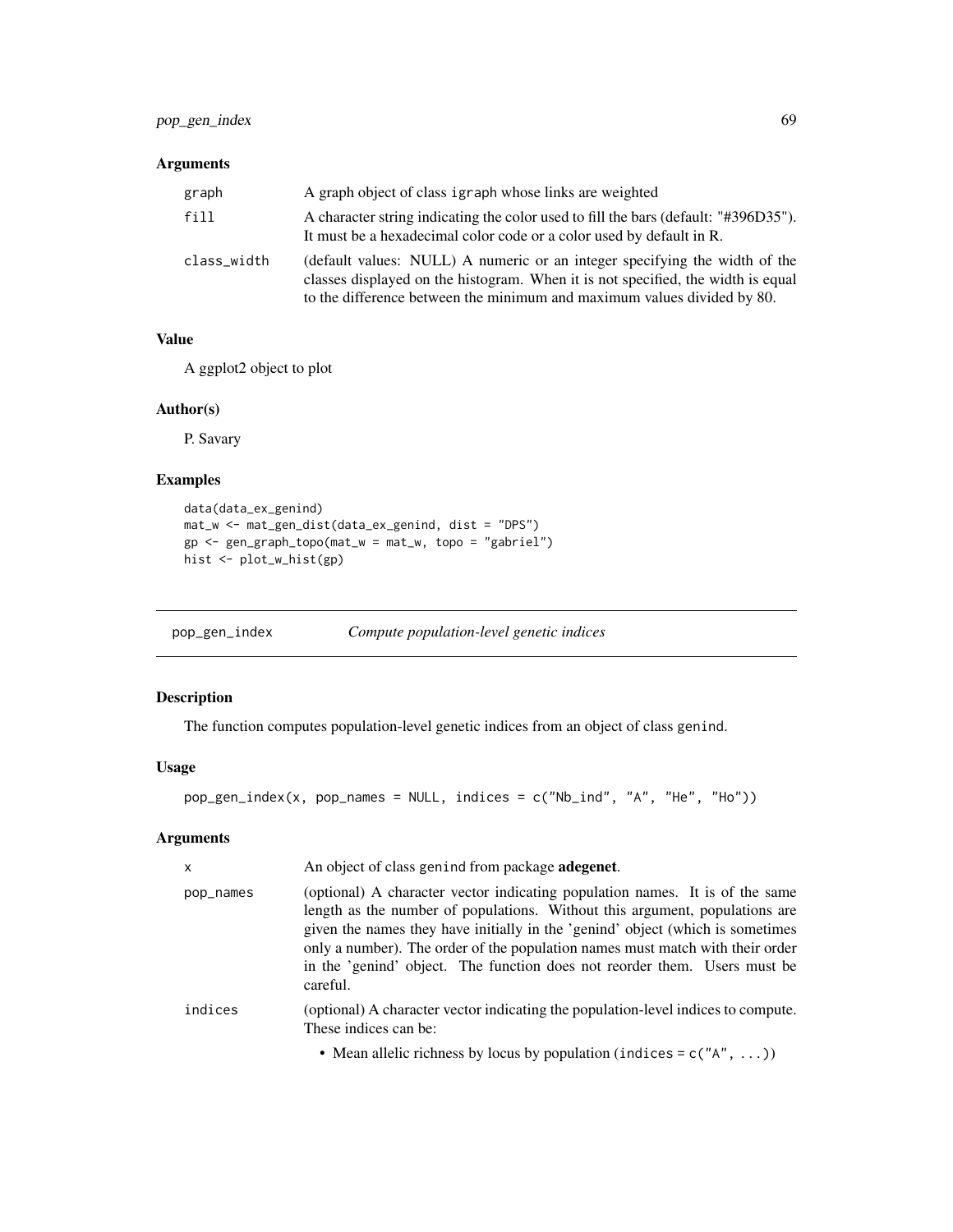- Mean expected heterozygosity by locus by population (indices =  $c("He",...)$ )
- Mean observed heterozygosity by locus by population (indices =  $c("Ho", \ldots)$ )
- Number of individuals by population (indices =  $c("Nb\_ind", ...)$ )
- Total allelic richness by population (indices =  $c("A\_tot",...)$ )

By default, indices =  $c("Nb\_ind", "A", "He", "Ho")$ .

### Value

An object of class data.frame whose rows correspond to populations and columns to population attributes (ID, size, genetic indices). By default, the first column corresponds to the population names (ID). The order of the columns depends on the vector 'indices'.

#### Author(s)

P. Savary

#### Examples

```
data(data_ex_genind)
x <- data_ex_genind
pop_names <- levels(x@pop)
df\_pop\_indices \leq pop\_gen\_index(x = x,pop_names = pop_names,
                   indices = c("Nb\_ind", "A")
```
pts\_pop\_ex *pts\_pop\_ex : details on simulated populations*

#### Description

Simulation dataset 10 populations located on a simulated landscape

#### Usage

pts\_pop\_ex

#### Format

An object of class 'data.frame' with the following columns :

- ID Population ID of the 10 populations
- x Site longitude (RGF93)
- y Site latitude (RGF93)

### References

Landguth EL, Cushman SA (2010). "CDPOP: a spatially explicit cost distance population genetics program." *Molecular Ecology Resources*, 10(1), 156–161. There are as many rows as there are sampled populations.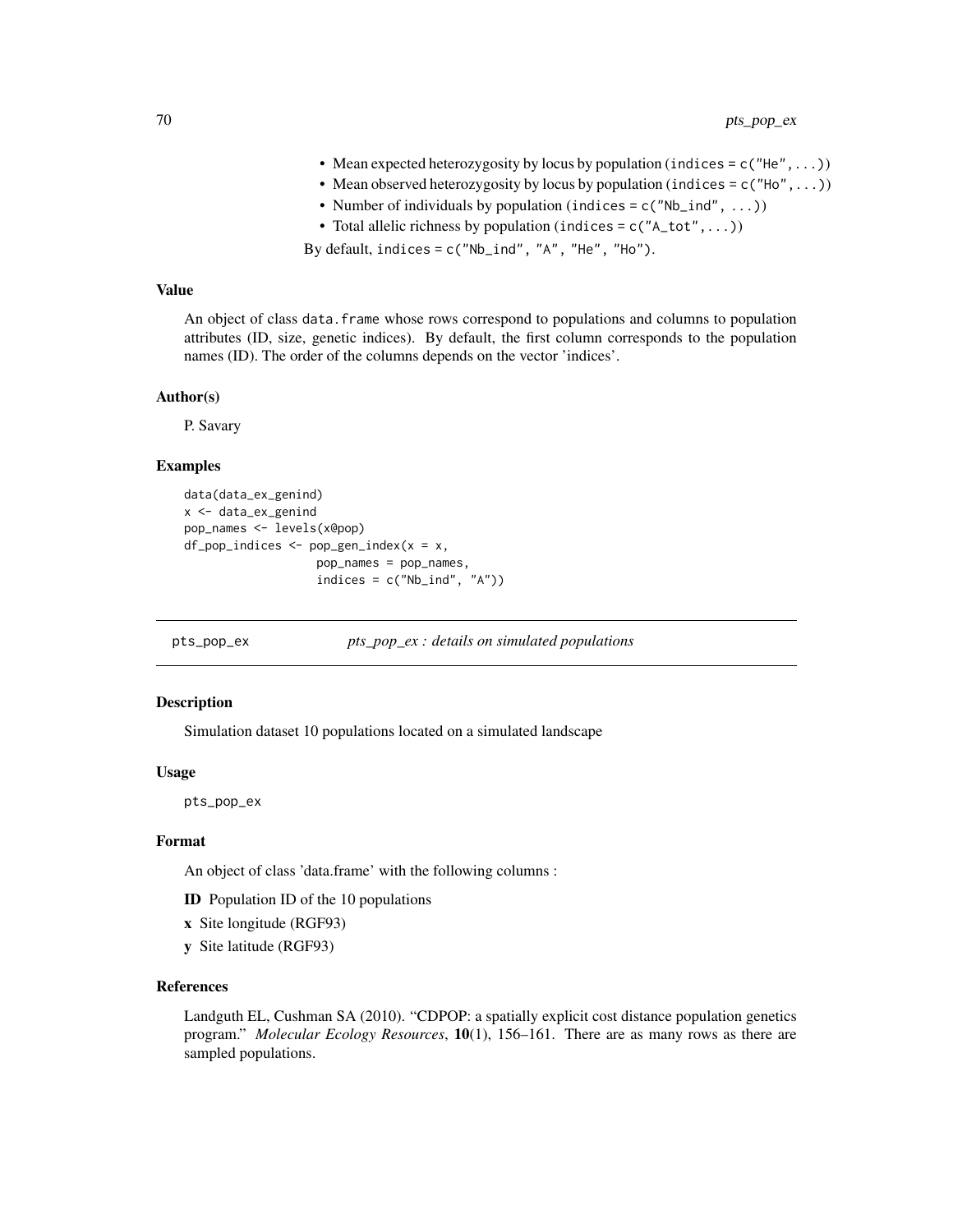# pts\_pop\_simul 71

### Examples

```
data("pts_pop_ex")
str(pts_pop_ex)
```
pts\_pop\_simul *pts\_pop\_simul : details on simulated populations*

#### Description

Simulation dataset 50 populations located on a simulated landscape

#### Usage

pts\_pop\_simul

### Format

An object of class 'data.frame' with the following columns :

ID Population ID of the 50 populations

- x Site longitude (RGF93)
- y Site latitude (RGF93)

## References

Landguth EL, Cushman SA (2010). "CDPOP: a spatially explicit cost distance population genetics program." *Molecular Ecology Resources*, 10(1), 156–161. There are as many rows as there are sampled populations.

### Examples

```
data("pts_pop_simul")
str(pts_pop_simul)
```
pw\_mat\_to\_df *Convert a pairwise matrix into an edge-list data.frame*

#### Description

The function converts a pairwise matrix into an edge-list data.frame

#### Usage

pw\_mat\_to\_df(pw\_mat)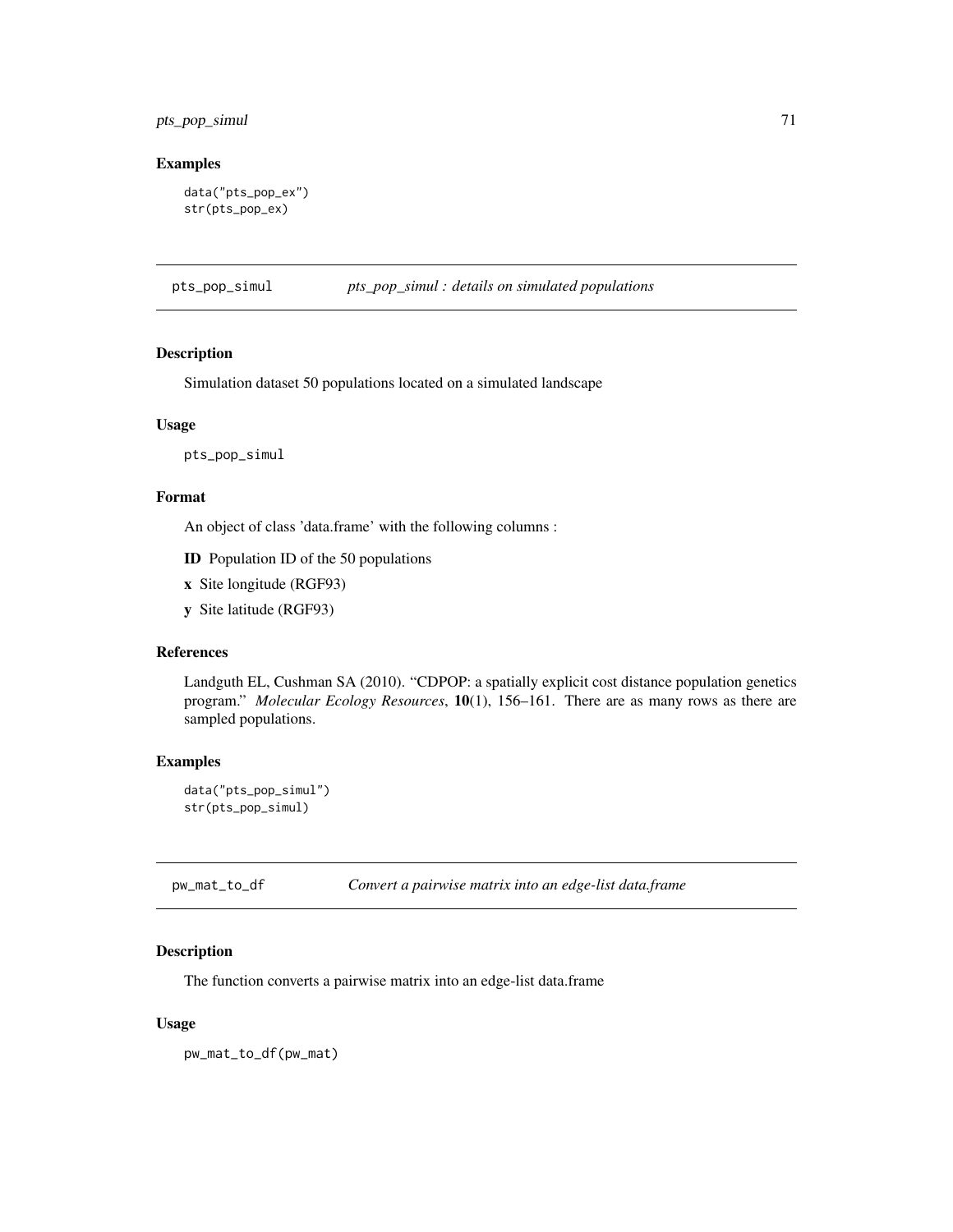### Arguments

| pw_mat | A pairwise matrix which can be:                                                                                                                       |
|--------|-------------------------------------------------------------------------------------------------------------------------------------------------------|
|        | • An object of class matrix. It must have the same row names and column<br>names. If values represent distances, diagonal elements should be equal to |
|        | • An object of class dist. In that, its column numbers are used to create IDs<br>in the resulting data frame.                                         |

#### Value

An object of class data.frame

#### Author(s)

P. Savary

### Examples

```
data(data_tuto)
pw_mat <- data_tuto[[1]]
df <- pw_mat_to_df(pw_mat)
```
reorder\_mat *Reorder the rows and columns of a symmetric matrix*

### Description

The function reorders the rows and columns of a symmetric matrix according to a specified order.

#### Usage

```
reorder_mat(mat, order)
```
### Arguments

|                                                                                                                                                                                                                | An object of class matrix |  |
|----------------------------------------------------------------------------------------------------------------------------------------------------------------------------------------------------------------|---------------------------|--|
| A character vector with the rows and columns names of the matrix in the order<br>order<br>in which they will be ordered by the function. All its elements must be rows and<br>columns names of the matrix mat. |                           |  |

### Details

The matrix mat must be symmetric and have rows and columns names. Its values are not modified.

#### Value

A reordered symmetric matrix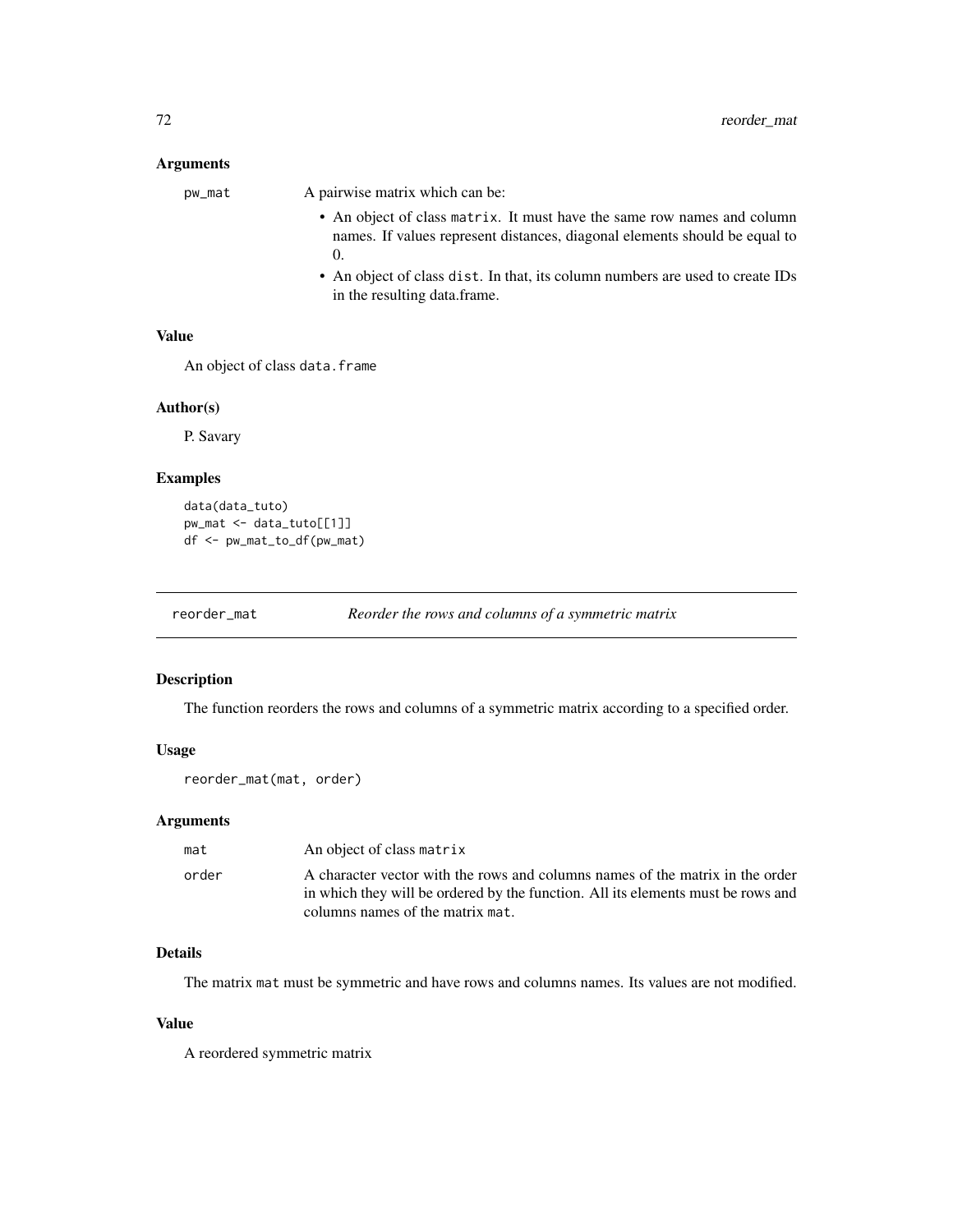# <span id="page-72-1"></span>scatter\_dist 73

## Author(s)

P. Savary

#### Examples

```
mat <- matrix(rnorm(36), 6)
mat[lower.tri(mat)] <- t(mat)[lower.tri(mat)]
row.names(mat) <- colnames(mat) <- c("A", "C", "E", "B", "D", "F")
order <- c("A", "B", "C", "D", "E", "F")
mat <- reorder_mat(mat = mat, order = order)
```
<span id="page-72-0"></span>scatter\_dist *Plot scatterplots of genetic distance vs landscape distance*

## Description

The function enables to plot scatterplots to visualize the relationship between genetic distance (or differentiation) and landscape distance (Euclidean distance, cost-distance, etc.)between populations or sample sites.

# Usage

```
scatter_dist(
 mat_gd,
 mat_ld,
 method = "loess",
  thr_gd = NULL,thr\_ld = NULL,se = TRUE,smooth_col = "black",
 pts_col = "#999999"
)
```
# Arguments

| mat_gd    | A symmetric matrix or dist object with pairwise genetic distances between<br>populations or sample sites.                                                                                                             |
|-----------|-----------------------------------------------------------------------------------------------------------------------------------------------------------------------------------------------------------------------|
| $mat\_Id$ | A symmetric matrix or dist object with pairwise landscape distances between<br>populations or sample sites. These distances can be Euclidean distances, cost-<br>distances or resistance distances, among others.     |
| method    | A character string indicating the smoothing method used to fit a line on the<br>scatterplot. Possible values are the same as with function 'geom_smooth()' from<br>$ggplot2$ : 'lm', 'glm', 'gam', 'loess' (default). |
| thr_gd    | (optional) A numeric or integer value used to remove values from the data before<br>to plot. All genetic distances values above thr_gd are removed from the data.                                                     |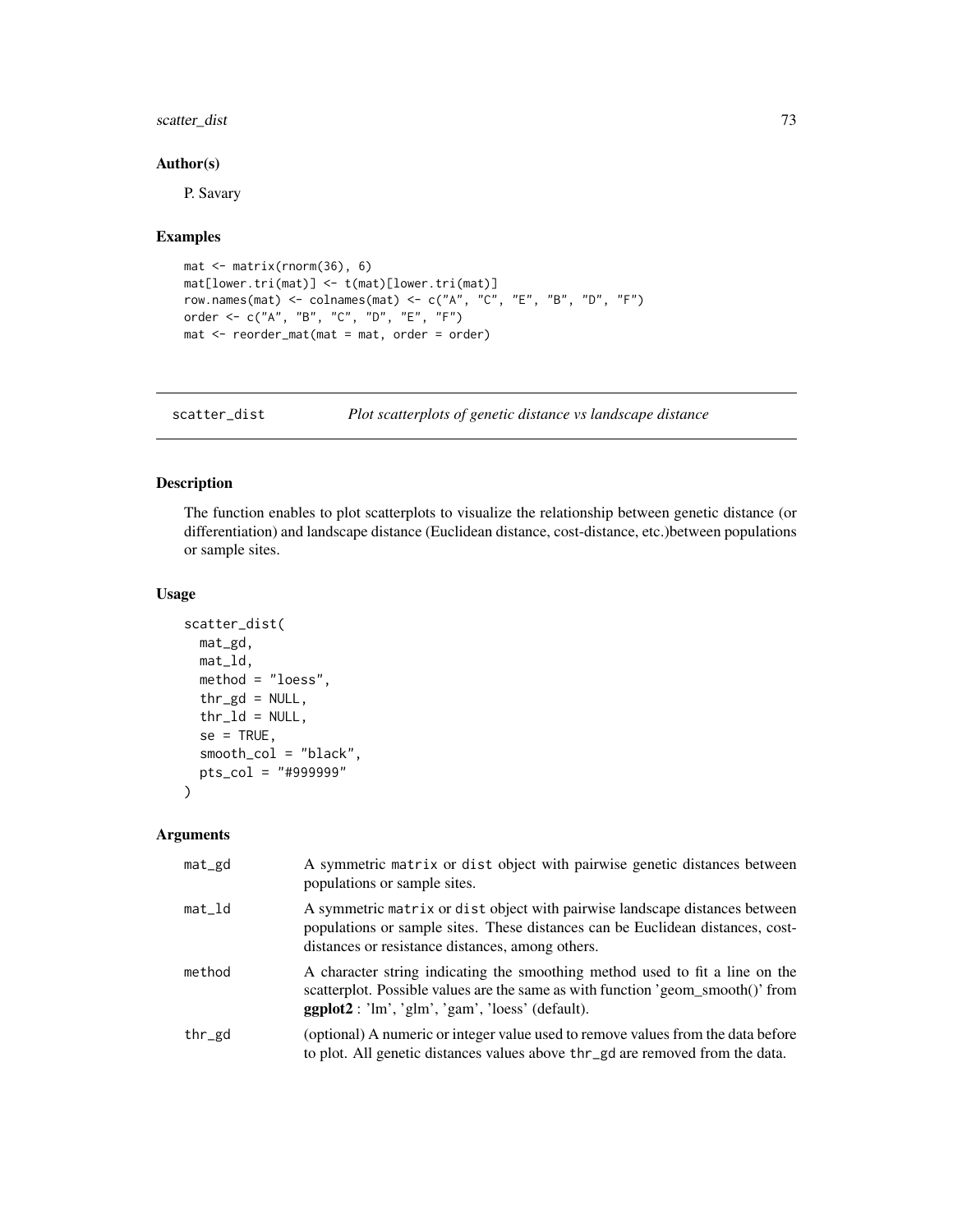<span id="page-73-0"></span>

| thr_ld     | (optional) A numeric or integer value used to remove values from the data before<br>to plot. All landscape distances values above thr_ld are removed from the data.                 |
|------------|-------------------------------------------------------------------------------------------------------------------------------------------------------------------------------------|
| se         | Logical (optional, $default = TRUE$ ) indicating whether the confidence interval<br>around the smooth line is displayed.                                                            |
| smooth col | (optional) A character string indicating the color used to plot the smoothing line<br>(default: "blue"). It must be a hexadecimal color code or a color used by default<br>in $R$ . |
| pts_col    | (optional) Character string indicating the color used to plot the points (default:<br>"#999999"). It must be a hexadecimal color code or a color used by default in<br>R.           |

## Details

IDs in mat\_gd and mat\_ld must be the same and refer to the same sampling sites or populations, and both matrices must be ordered in the same way. Matrix of genetic distance mat\_gd can be computed using [mat\\_gen\\_dist](#page-62-0). Matrix of landscape distance mat\_ld can be computed using [mat\\_geo\\_dist](#page-64-0) when the landscape distance needed is a Euclidean geographical distance.

# Value

A ggplot2 object to plot

#### Author(s)

P. Savary

#### Examples

```
data(data_tuto)
mat_dps <- data_tuto[[1]]
mat_dist <- suppressWarnings(mat_geo_dist(data = pts_pop_simul,
     ID = "ID",x = "x",y = "y")mat_dist <- mat_dist[order(as.character(row.names(mat_dist))),
                     order(as.character(colnames(mat_dist)))]
scatterplot_ex <- scatter_dist(mat_gd = mat_dps,
                             mat_l = mat_ldist)
```
scatter\_dist\_g *Plot scatterplots of distances to visualize the graph pruning intensity*

## Description

The function enables to plot scatterplots of the relationship between two distances (often a genetic distance and a landscape distance between populations or sample sites), while highlighting the population pairs between which a link was conserved during the creation of a graph whose nodes are populations (or sample sites). It thereby allows to visualize the graph pruning intensity.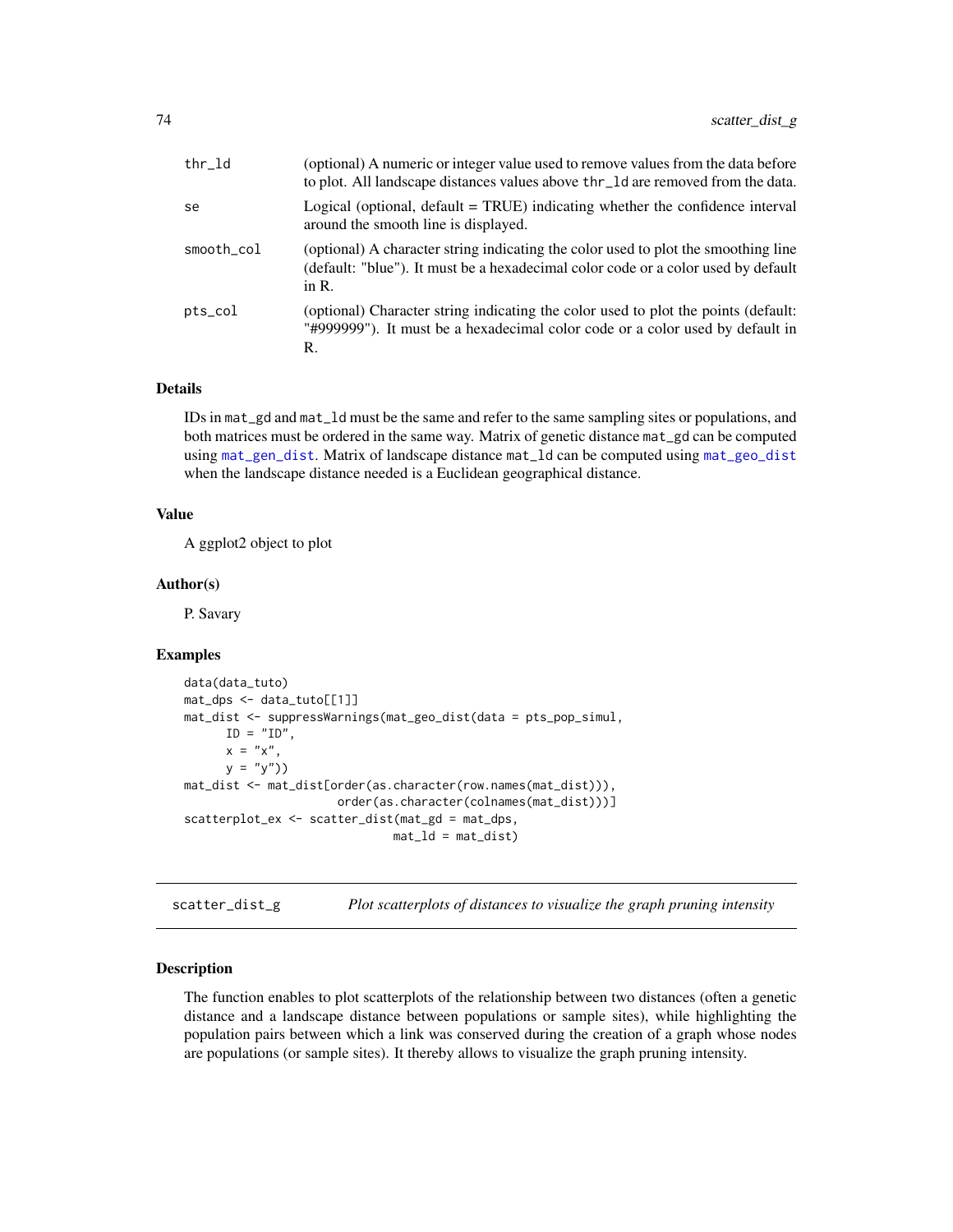# <span id="page-74-0"></span>scatter\_dist\_g 75

# Usage

```
scatter_dist_g(
  mat_y,
  mat_x,
  graph,
  thr_y = NULL,thr_x = NULL,pts_col_1 = "#999999",
  pts_col_2 = "black"
\mathcal{L}
```
## Arguments

| $mat_y$   | A symmetric (complete) matrix or dist object with pairwise (genetic or land-<br>scape) distances between populations or sample sites. These values will be the<br>point coordinates on the y axis. mat_y is the matrix used to weight the links of<br>the graph x, whose nodes correspond to row and column names of mat_y. |
|-----------|-----------------------------------------------------------------------------------------------------------------------------------------------------------------------------------------------------------------------------------------------------------------------------------------------------------------------------|
| $mat_x$   | A symmetric (complete) matrix or dist object with pairwise (genetic or land-<br>scape) distances between populations or sample sites. These values will be the<br>point coordinates on the x axis. mat_x and mat_y must have the same row and<br>column names, ordered in the same way.                                     |
| graph     | A graph object of class igraph. Its nodes must have the same names as the row<br>and column of mat_y and mat_x matrices. x must have weighted links. Link<br>weights have to be values from mat_y matrix. graph must be an undirected<br>graph.                                                                             |
| $thr_y$   | (optional) A numeric or integer value used to remove values from the data before<br>to plot. All values from mat_y above thr_y are removed from the data.                                                                                                                                                                   |
| thr_x     | (optional) A numeric or integer value used to remove values from the data before<br>to plot. All values from mat_x above thr_x are removed from the data.                                                                                                                                                                   |
| pts_col_1 | (optional) A character string indicating the color used to plot the points associ-<br>ated to all populations or sample sites pairs (default: "#999999"). It must be a<br>hexadecimal color code or a color used by default in R.                                                                                           |
| pts_col_2 | (optional) A character string indicating the color used to plot the points as-<br>sociated to populations or sample sites pairs connected on the graph (default:<br>"black"). It must be a hexadecimal color code or a color used by default in R.                                                                          |

#### Details

IDs in mat\_y and mat\_x must be the same and refer to the same sampling sites or populations, and both matrices must be ordered in the same way. Matrices of genetic distance can be computed using [mat\\_gen\\_dist](#page-62-0). Matrices of landscape distance can be computed using [mat\\_geo\\_dist](#page-64-0) when the landscape distance needed is a Euclidean geographical distance. This function is based upon [scatter\\_dist](#page-72-0) function.

# Value

A ggplot2 object to plot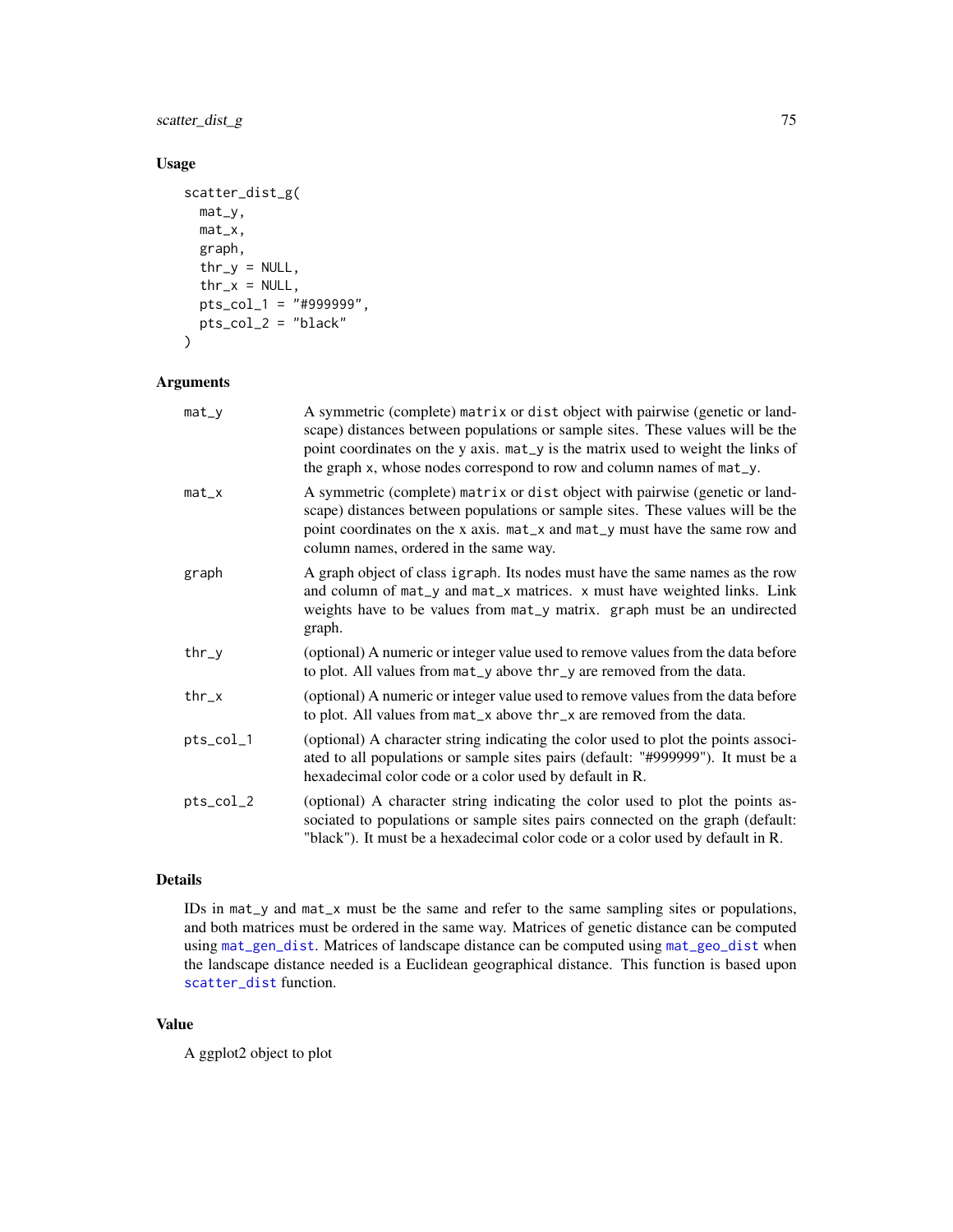#### Author(s)

P. Savary

## Examples

```
data(data_tuto)
mat_gen <- data_tuto[[1]]
mat_dist <- suppressWarnings(mat_geo_dist(data=pts_pop_simul,
     ID = "ID",x = "x",y = "y")mat_dist <- mat_dist[order(as.character(row.names(mat_dist))),
                    order(as.character(colnames(mat_dist)))]
x <- gen_graph_topo(mat_w = mat_gen, mat_topo = mat_dist, topo = "gabriel")
scat <- scatter_dist_g(mat_y = mat_gen, mat_x = mat_dist,
                       graph = x)
```
structure\_to\_genind *Convert a file in STRUCTURE format into a genind object*

## **Description**

The function converts a text file in STRUCTURE format into a genind object to use in R

#### Usage

```
structure_to_genind(
  path,
  pop_names = NULL,
 loci_names = NULL,
  ind_names = NULL
)
```
## Arguments

```
path A character string indicating the path to the STRUCTURE file in format .txt, or
                  alternatively the name of the file in the working directory. The STRUCTURE
                  file must only have :
                    • A first column with the IDs of the individuals (can be a simple number)
                    • A second column with the IDs of the populations (can be a simple number)
                    • Some loci columns : as many columns as loci in the data
                  The row for loci names is optional but recommended. Each individual is dis-
                  played on 2 rows.
pop_names (optional) A character vector indicating the population names in the same order
                  as in the STRUCTURE file. It is of the same length as the number of popu-
                  lations. Without this argument, populations are numbered from 1 to the total
                  number of individuals.
```
<span id="page-75-0"></span>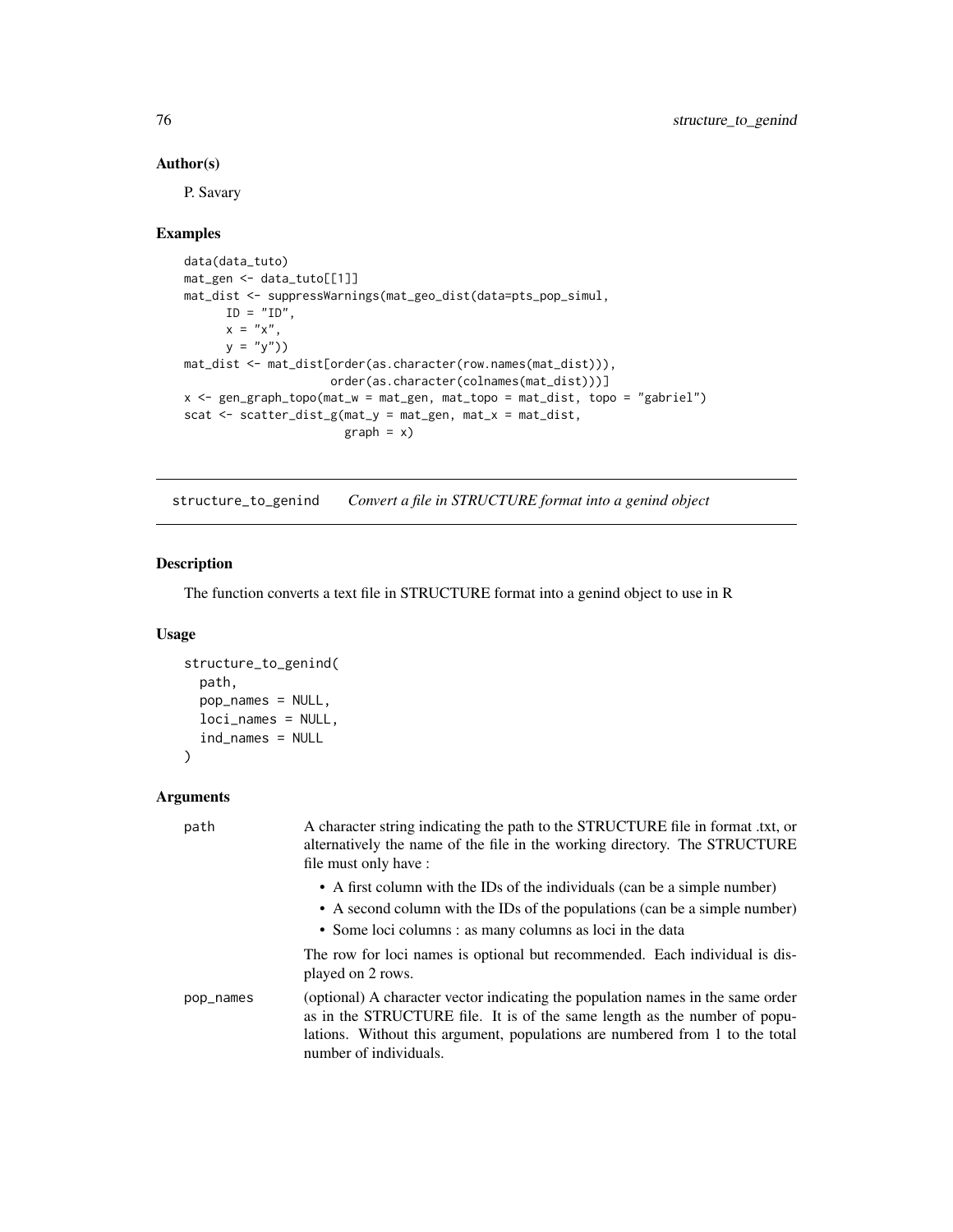<span id="page-76-0"></span>

| loci_names | A character vector with the names of the loci if not specified in the file first row.<br>This argument is mandatory if the STRUCTURE file does not include the names<br>of the loci in the first row. In other cases, the names of the loci is extracted from<br>the file first row |
|------------|-------------------------------------------------------------------------------------------------------------------------------------------------------------------------------------------------------------------------------------------------------------------------------------|
| ind names  | (optional) A character vector indicating the individual names in the same order<br>as in the STRUCTURE file. It is of the same length as the number of individuals.<br>Without this argument, individuals are numbered from 1 to the total number of<br>individuals.                |

# Details

The column order of the resulting object can be different from that of objects returned by [gstud\\_to\\_genind](#page-57-0) and [genepop\\_to\\_genind](#page-14-0), depending on allele and loci coding This function uses functions from pegas package. For details about STRUCTURE file format : [STRUCTURE user manual](http://www.ccg.unam.mx/~vinuesa/tlem09/docs/structure_doc.pdf)

## Value

An object of type genind.

#### Author(s)

P. Savary

# Examples

```
data("data_ex_genind")
loci_names <- levels(data_ex_genind@loc.fac)
pop_names <- levels(data_ex_genind@pop)
ind_names <- row.names(data_ex_genind@tab)
path_in <- system.file('extdata', 'data_ex_str.txt',
                      package = 'graph4lg')
file_n <- file.path(tempdir(), "data_ex_str.txt")
file.copy(path_in, file_n, overwrite = TRUE)
str <- structure_to_genind(path = file_n, loci_names = loci_names,
                          pop_names = pop_names, ind_names = ind_names)
file.remove(file_n)
```